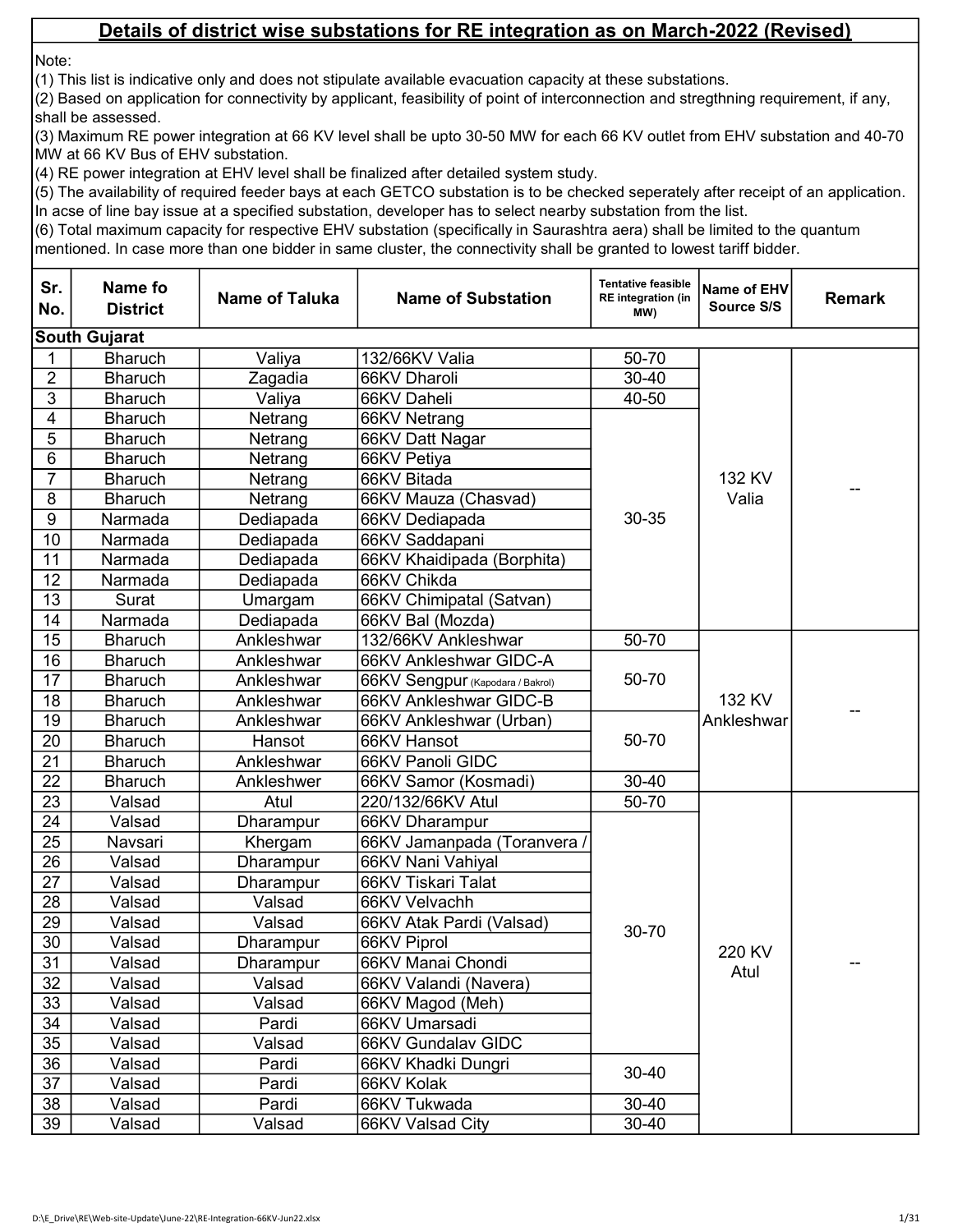Note:

(1) This list is indicative only and does not stipulate available evacuation capacity at these substations.

(2) Based on application for connectivity by applicant, feasibility of point of interconnection and stregthning requirement, if any, shall be assessed.

(3) Maximum RE power integration at 66 KV level shall be upto 30-50 MW for each 66 KV outlet from EHV substation and 40-70 MW at 66 KV Bus of EHV substation.

(4) RE power integration at EHV level shall be finalized after detailed system study.

(5) The availability of required feeder bays at each GETCO substation is to be checked seperately after receipt of an application. In acse of line bay issue at a specified substation, developer has to select nearby substation from the list.

| Sr.<br>No. | Name fo<br><b>District</b> | <b>Name of Taluka</b> | <b>Name of Substation</b>  | <b>Tentative feasible</b><br>RE integration (in<br>MW) | Name of EHV<br>Source S/S | <b>Remark</b> |
|------------|----------------------------|-----------------------|----------------------------|--------------------------------------------------------|---------------------------|---------------|
|            | <b>South Gujarat</b>       |                       |                            |                                                        |                           |               |
| 40         | Valsad                     | Umargam               | 220/66KV Bhilad            | 50-70                                                  |                           |               |
| 41         | Valsad                     | Umargam               | 66KV Umargam               |                                                        |                           |               |
| 42         | Valsad                     | Umargam               | 66KV Sarigam GIDC          |                                                        |                           |               |
| 43         | Valsad                     | Umargam               | 66KV Manekpore (Manda)     | $30 - 40$                                              | 220 KV                    |               |
| 44         | Valsad                     | Umargam               | 66KV Sanjan                |                                                        | <b>Bhilad</b>             |               |
| 45         | Valsad                     | Umargam               | 66KV Vangam(Umargam-II)    |                                                        |                           |               |
| 46         | Valsad                     | Umargam               | 66KV Palgam                |                                                        |                           |               |
| 47         | Valsad                     | Umargam               | 66KV Bhilad                | $30 - 40$                                              |                           |               |
| 48         | Navsari                    | Chikhli               | 220/66KV Chikhli (Ambheta) | 50-70                                                  |                           |               |
| 49         | Dang                       | Vaghai                | 66KV Waghai                |                                                        |                           |               |
| 50         | Dang                       | Ahwa                  | 66KV Ahwa                  |                                                        |                           |               |
| 51         | Dang                       | Ahwa                  | 66KV Saputara              |                                                        |                           |               |
| 52         | Navsari                    | Chikhli               | 66KV Tankal                |                                                        |                           |               |
| 53         | Navsari                    | Chikhli               | 66KV Butlav                |                                                        |                           |               |
| 54         | Navsari                    | Chikhli               | 66KV Limzar                |                                                        |                           |               |
| 55         | Navsari                    | Vansda                | 66KV Pratapnagar (Doldha)  | $30 - 40$                                              |                           |               |
| 56         | Navsari                    | Vansda                | 66KV Vansda                |                                                        |                           |               |
| 57         | Navsari                    | Vansda                | 66KV Lachhakdi             |                                                        |                           |               |
| 58         | Navsari                    | Vansda                | 66KV Ankalachh             |                                                        |                           |               |
| 59         | Navsari                    | Tapi                  | 66KV Chunavadi             |                                                        |                           |               |
| 60         | Navsari                    | Vansda                | 66KV Vangan                |                                                        | 220 KV                    |               |
| 61         | Navsari                    | Vansda                | 66 KV Mahuwas (Kevadi)     |                                                        |                           |               |
| 62         | Navsari                    | Chikhli               | 66KV Chikhli               |                                                        | Chikhli                   |               |
| 63         | Navsari                    | Khergam               | 66KV Khergam               |                                                        |                           |               |
| 64         | Navsari                    | Chikhli               | 66KV Fadvel (Matwad)       |                                                        |                           |               |
| 65         | Navsari                    | Chikhli               | 66KV Rankuwa (Manekpor)    |                                                        |                           |               |
| 66         | Navsari                    | Chikhli               | 66KV Rumla (Amadhra)       | 30-40                                                  |                           |               |
| 67         | Navsari                    | Chikhli               | 66KV Sadadvel              |                                                        |                           |               |
| 68         | Navsari                    | Chikhli               | 66KV Godthal               |                                                        |                           |               |
| 69         | Navsari                    | Chikhli               | 66KV Anaval                |                                                        |                           |               |
| 70         | Surat                      | Mahuva                | 66KV Vaheval               |                                                        |                           |               |
| 71         | Navsari                    | Vansda                | 66KV Bhinar                |                                                        |                           |               |
| 72         | Valsad                     | Valsad                | 66KV Dungri (Valsad)       |                                                        |                           |               |
| 73         | Valsad                     | Valsad                | 66KV Untadi(Malvan Bigri)  | $30 - 40$                                              |                           |               |
| 74         | Navsari                    | Chikhli               | 66KV Balwada (Wagaldhara)  |                                                        |                           |               |
| 75         | Surat                      | Choryasi              | 220/66KV Ichhapore         | 50-70                                                  |                           |               |
| 76         | Surat                      | Olpad                 | 66KV Olpad                 |                                                        |                           |               |
| 77         | Surat                      | Olpad                 | 66KV Saroli                |                                                        | 220 KV                    |               |
| 78         | Surat                      | Olpad                 | 66KV Karamla (Varod)       | 50-60                                                  | Icchapore                 |               |
| 79         | Surat                      | Olpad                 | 66KV Segvachhama           |                                                        |                           |               |
| 80         | Surat                      | Choryasi              | 66KV Pala                  |                                                        |                           |               |
| 81         | Surat                      | <b>Surat City</b>     | 66KV Adajan                |                                                        |                           |               |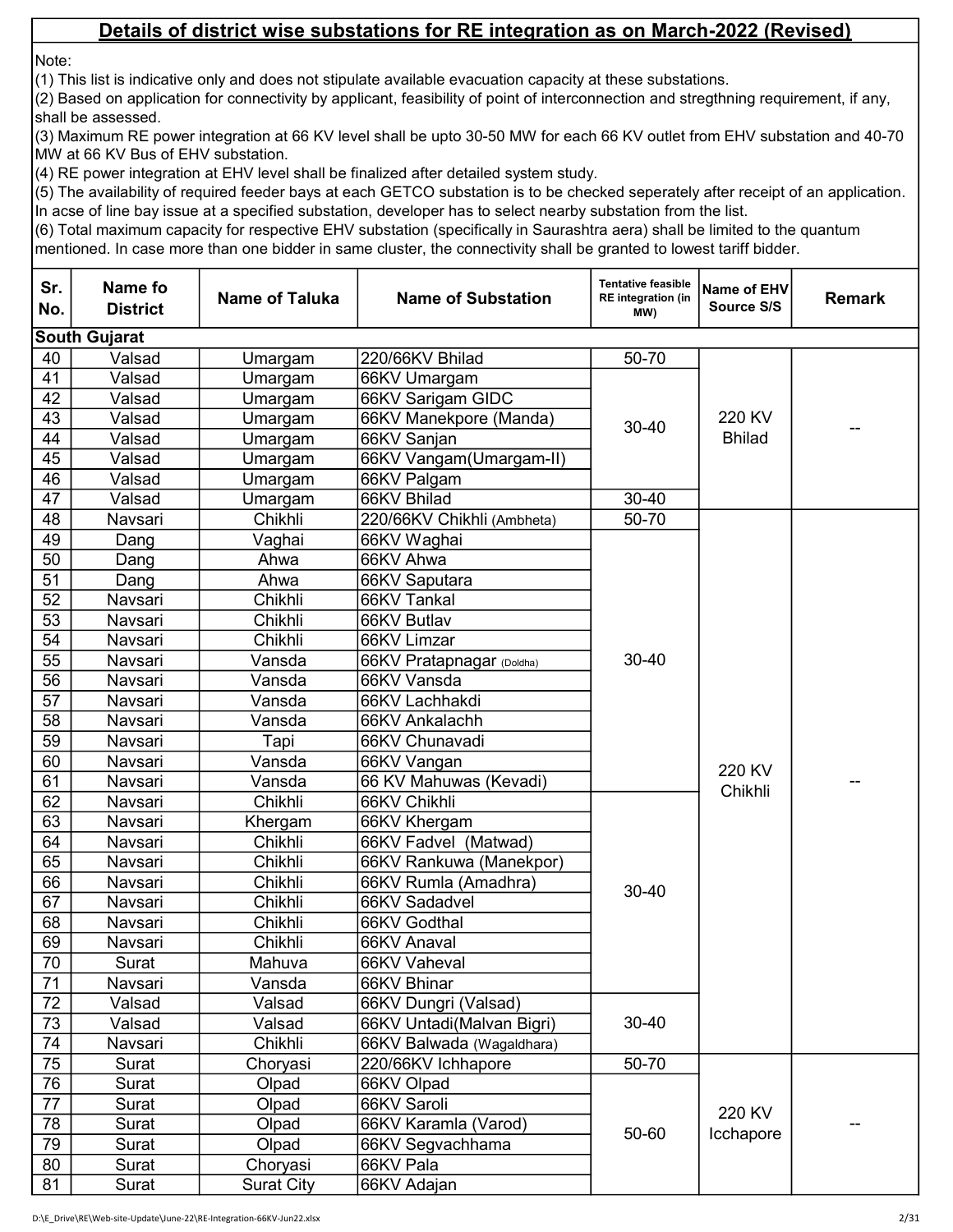Note:

(1) This list is indicative only and does not stipulate available evacuation capacity at these substations.

(2) Based on application for connectivity by applicant, feasibility of point of interconnection and stregthning requirement, if any, shall be assessed.

(3) Maximum RE power integration at 66 KV level shall be upto 30-50 MW for each 66 KV outlet from EHV substation and 40-70 MW at 66 KV Bus of EHV substation.

(4) RE power integration at EHV level shall be finalized after detailed system study.

(5) The availability of required feeder bays at each GETCO substation is to be checked seperately after receipt of an application. In acse of line bay issue at a specified substation, developer has to select nearby substation from the list.

| Sr.<br>No. | Name fo<br><b>District</b> | <b>Name of Taluka</b> | <b>Name of Substation</b> | <b>Tentative feasible</b><br><b>RE</b> integration (in<br>MW) | Name of EHV<br>Source S/S | <b>Remark</b> |
|------------|----------------------------|-----------------------|---------------------------|---------------------------------------------------------------|---------------------------|---------------|
|            | <b>South Gujarat</b>       |                       |                           |                                                               |                           |               |
| 82         | Surat                      | Choryasi              | 66KV SVNIT                | $30 - 40$                                                     |                           |               |
| 83         | Surat                      | Choryasi              | 66KV Gujarat Hira Bourse  |                                                               |                           |               |
| 84         | Surat                      | Choryasi              | 66KV Pal                  |                                                               | 220 KV                    |               |
| 85         | Surat                      | Choryasi              | 66KV Bhatha (Pal-2)       | $30 - 40$                                                     | Icchapore                 |               |
| 86         | Surat                      | Choryasi              | 66KV Variav               |                                                               |                           |               |
| 87         | Surat                      | Choryasi              | 66KV Kosad (Amroli)       | 30-40                                                         |                           |               |
| 88         | Surat                      | Choryasi              | 66KV Ichhapore            | $30 - 40$                                                     |                           |               |
| 89         | Surat                      | Mandvi                | 220/66KV Kim              | 50-70                                                         |                           |               |
| 90         | Surat                      | Kamrej                | 66KV Kamrej               | $30 - 40$                                                     |                           |               |
| 91         | Surat                      | Kamrej                | 66KV Velanja              | $30 - 40$                                                     | 220 KV                    |               |
| 92         | Surat                      | Kamrej                | 66KV Karjan               | 50-70                                                         |                           |               |
| 93         | Surat                      | Mangrol               | 66KV Pipodara             | 40-50                                                         |                           |               |
| 94         | Surat                      | Mangrol               | 66KV Pipodara-II          | 40-50                                                         | Kim                       |               |
| 95         | Surat                      | Mandvi                | 66KV Karanj               | $30 - 40$                                                     |                           |               |
| 96         | Surat                      | Mandvi                | 66KV Areth (Nogama)       |                                                               |                           |               |
| 97         | Surat                      | Mangrol               | 66KV Fair deal Text Park  | $30 - 40$                                                     |                           |               |
| 98         | Surat                      | Mangrol               | 66KV Palod (Kim)          | $30 - 40$                                                     |                           |               |
| 99         | Surat                      | Mangrol               | 66KV Palod-2              | $30 - 40$                                                     |                           |               |
| 100        | Surat                      | <b>Surat City</b>     | 66KV Mota Varachha        | 50-70                                                         | 220 KV                    |               |
| 101        | Surat                      | Choryasi              | 66KV Tapi                 | 50-70                                                         | Utran                     |               |
| 102        | Surat                      | Choryasi              | 132/66KV Bhestan          | 50-70                                                         |                           |               |
| 103        | Surat                      | Choryasi              | 66KV Govalak (Udhana-B)   | $30 - 40$                                                     | 132 KV                    |               |
| 104        | Surat                      | Choryasi              | 66KV Bhagwati             |                                                               | <b>Bhestan</b>            |               |
| 105        | Surat                      | Choryasi              | 66KV Bhestan-B            | $30 - 40$                                                     |                           |               |
| 106        | Surat                      | Choryasi              | 66KV Bhestan(Eklera)      |                                                               |                           |               |
| 107        | Surat                      | Bardoli               | 220/66KV Mota (Bardoli)   | 50-70                                                         |                           |               |
| 108        | Surat                      | Bardoli               | 66KV Bardoli              |                                                               |                           |               |
| 109        | Surat                      | Bardoli               | 66KV Sarbhon (Bardoli)    |                                                               |                           |               |
| 110        | Surat                      | Bardoli               | 66KV Afva(Dungar)         |                                                               |                           |               |
| 111        | Surat                      | Mahuva                | 66KV Bamaniya             | 30-40                                                         |                           |               |
| 112        | Surat                      | Mahuva                | 66KV Singod               |                                                               | 220 KV                    |               |
| 113        | Surat                      | Mahuva                | 66KV Gopla (Kharvan)      |                                                               | Mota                      |               |
| 114        | Surat                      | Mahuva                | 66KV Tarsadi              |                                                               | (Bardoli)                 |               |
| 115        | Surat                      | Mahuva                | 66KV Mahuva               |                                                               |                           |               |
| 116        | Surat                      | Bardoli               | 66KV Kadod                |                                                               |                           |               |
| 117        | Surat                      | Bardoli               | 66KV Madhi                | 30-40                                                         |                           |               |
| 118        | Surat                      | Mandvi                | 66KV Mandvi               |                                                               |                           |               |
| 119        | Surat                      | Bardoli               | 66KV Mota                 | $30 - 40$                                                     |                           |               |
| 120        | Surat                      | Kamrej                | 66KV Parab (Mankna)       | 50-70                                                         |                           |               |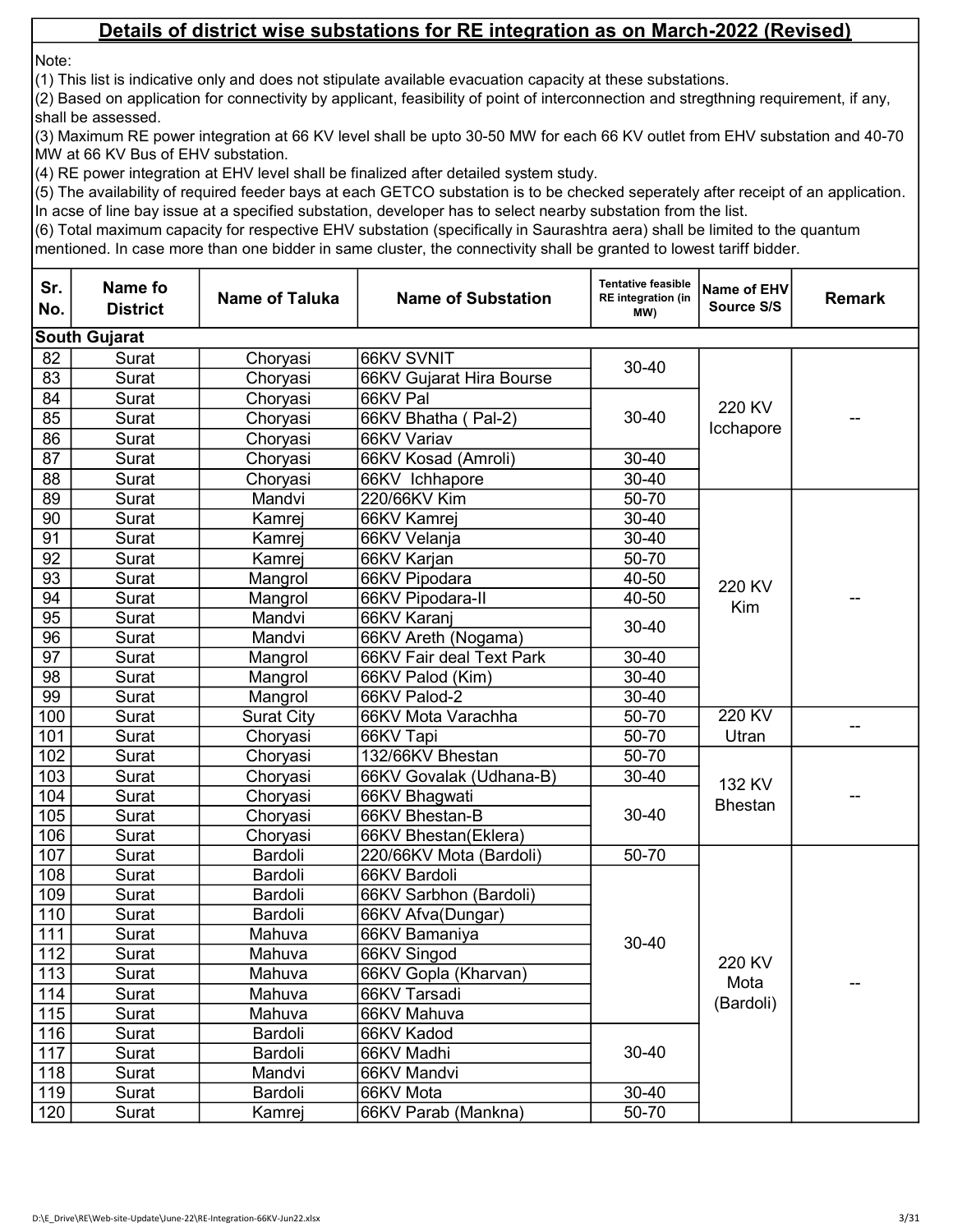Note:

(1) This list is indicative only and does not stipulate available evacuation capacity at these substations.

(2) Based on application for connectivity by applicant, feasibility of point of interconnection and stregthning requirement, if any, shall be assessed.

(3) Maximum RE power integration at 66 KV level shall be upto 30-50 MW for each 66 KV outlet from EHV substation and 40-70 MW at 66 KV Bus of EHV substation.

(4) RE power integration at EHV level shall be finalized after detailed system study.

(5) The availability of required feeder bays at each GETCO substation is to be checked seperately after receipt of an application. In acse of line bay issue at a specified substation, developer has to select nearby substation from the list.

| Sr.<br>No. | Name fo<br><b>District</b> | <b>Name of Taluka</b> | <b>Name of Substation</b> | <b>Tentative feasible</b><br><b>RE</b> integration (in<br>MW) | Name of EHV<br>Source S/S | <b>Remark</b> |
|------------|----------------------------|-----------------------|---------------------------|---------------------------------------------------------------|---------------------------|---------------|
|            | <b>South Gujarat</b>       |                       |                           |                                                               |                           |               |
| 121        | Tapi                       | Vyara                 | 66KV Vyara                |                                                               |                           |               |
| 122        | Tapi                       | Vyara                 | 66KV Borakhadi            |                                                               |                           |               |
| 123        | Tapi                       | Vyara                 | 66KV Lotarva              |                                                               |                           |               |
| 124        | Tapi                       | Valod                 | 66KV Degama (Bajipura)    | $30 - 40$                                                     |                           |               |
| 125        | Tapi                       | Vyara                 | 66KV Rupwada              |                                                               |                           |               |
| 126        | Tapi                       | Vyara                 | 66KV Chikhalvav           |                                                               |                           |               |
| 127        | Tapi                       | Vyara                 | 66KV Magarkui             |                                                               |                           |               |
| 128        | Tapi                       | Vyara                 | 66KV Vyara-2              |                                                               |                           |               |
| 129        | Surat                      | Kamrej                | 66KV Sampura              |                                                               |                           |               |
| 130        | Surat                      | Mandvi                | 66KV Patna (Baudhan)      | 30-40                                                         |                           |               |
| 131        | Surat                      | Mandvi                | 66KV Kasal                |                                                               |                           |               |
| 132        | Tapi                       | Valod                 | 66KV Bhimpor (Kanjod)     |                                                               | 220 KV                    |               |
| 133        | Surat                      | Bardoli               | 66KV Manekpore            |                                                               | Mota                      |               |
| 134        | Tapi                       | Valod                 | 66KV Valod                |                                                               | (Bardoli)                 |               |
| 135        | Tapi                       | Vyara                 | 66KV Kelkui               |                                                               |                           |               |
| 136        | Tapi                       | Dolvan                | 66KV Kalkwa               |                                                               |                           |               |
| 137        | Tapi                       | Valod                 | 66KV Virpor (Pathakwadi)  |                                                               |                           |               |
| 138        | Tapi                       | Valod                 | 66KV Karanjkhed           | 25-30                                                         |                           |               |
| 139        | Tapi                       | Dolvan                | 66KV Pathakvadi           |                                                               |                           |               |
| 140        | Tapi                       | Vyara                 | 66KV Dolvan               |                                                               |                           |               |
| 141        | Tapi                       | Songadh               | 66KV Jesingpura           |                                                               |                           |               |
| 142        | Tapi                       | Vyara                 | 66KV Galkuva              |                                                               |                           |               |
| 143        | Tapi                       | Vyara                 | 66KV Kapadvan             |                                                               |                           |               |
| 144        | Tapi                       | Vyara                 | 66KV Mangaliya (Chimer)   |                                                               |                           |               |
| 145        | Tapi                       | Vyara                 | 66KV Kalakva              |                                                               |                           |               |
| 146        | Navsari                    | Navsari               | 220/66KV Navsari          | 50-70                                                         |                           |               |
| 147        | Navsari                    | Gandevi               | 66KV Billimora            |                                                               |                           |               |
| 148        | Navsari                    | Gandevi               | 66KV Gandevi              |                                                               |                           |               |
| 149        | Navsari                    | Gandevi               | 66KV Gadat                |                                                               |                           |               |
| 150        | Navsari                    | Gandevi               | 66KV Amalsad              | 30-40                                                         |                           |               |
| 151        | Navsari                    | Jalalpore             | 66KV Dandi                |                                                               |                           |               |
| 152        | Navsari                    | Jalalpore             | 66KV Abrama               |                                                               |                           |               |
| 153        | Navsari                    | Jalalpore             | 66KV Sultanpur(Dandi)     |                                                               | 220 KV                    |               |
| 154        | Navsari                    | Gandevi               | 66 KV Chhapar (Kotha)     |                                                               | Navsari                   |               |
| 155        | Navsari                    | Jalalpore             | 66KV Eroo                 |                                                               |                           |               |
| 156        | Navsari                    | Navsari               | 66KV Chhapra (Navsari -B) | $30 - 40$                                                     |                           |               |
| 157        | Navsari                    | Jalalpore             | 66KV Dandi                |                                                               |                           |               |
| 158        | Navsari                    | Navsari               | 66KV Navsari city         | 30-40                                                         |                           |               |
| 159        | Navsari                    | Jalalpore             | 66KV Maroli               | $30 - 40$                                                     |                           |               |
| 160        | Navsari                    | Jalalpore             | 66KV Tavdi (Viraval)      | $10 - 15$                                                     |                           |               |
| 161        | Navsari                    | Navsari               | 66KV Vesma                |                                                               |                           |               |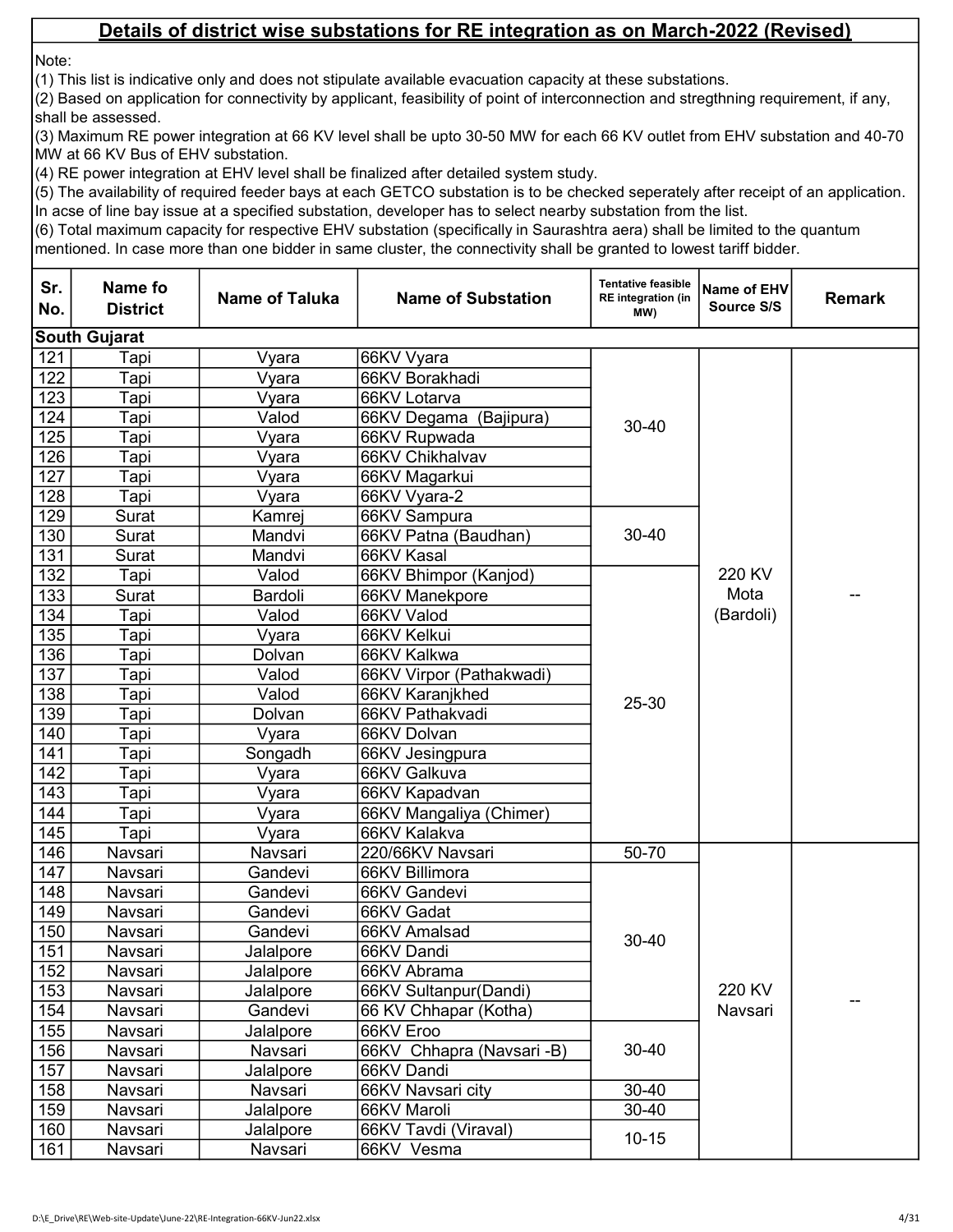Note:

(1) This list is indicative only and does not stipulate available evacuation capacity at these substations.

(2) Based on application for connectivity by applicant, feasibility of point of interconnection and stregthning requirement, if any, shall be assessed.

(3) Maximum RE power integration at 66 KV level shall be upto 30-50 MW for each 66 KV outlet from EHV substation and 40-70 MW at 66 KV Bus of EHV substation.

(4) RE power integration at EHV level shall be finalized after detailed system study.

(5) The availability of required feeder bays at each GETCO substation is to be checked seperately after receipt of an application. In acse of line bay issue at a specified substation, developer has to select nearby substation from the list.

| <b>South Gujarat</b><br>162<br>50-70<br>Surat<br>Choryasi<br>220/66KV Sachin (Talangpore)<br>163<br>Surat<br>Choryasi<br>66KV Sachin - B<br>164<br>Surat<br>Choryasi<br>66KV Vanz (Susml)<br>165<br>Surat<br>66KV Erthan (Lingad)<br>$30 - 40$<br>Palsana<br>166<br>Surat<br>Choryasi<br>66KV Kharvasa<br>167<br>Surat<br>66KV GETP<br>Palsana<br>168<br>$20 - 25$<br>Navsari<br>66KV Mangrol<br>Jalalpore<br>169<br>66KV Ubhrat<br>$30 - 40$<br>Navsari<br>Jalalpore<br>170<br>$30 - 40$<br>Surat<br>66KV Bhimrad (Sarsana)<br>Choryasi<br>220 KV<br>171<br>Surat<br>66KV Khajod (Magadalla)<br>Choryasi<br>Sachin<br>$30 - 40$<br>172<br>Surat<br>Choryasi<br>66KV Jiyav (Bamroli)<br>--<br>(Talangpor<br>173<br>Surat<br>Choryasi<br>66KV Vadod<br>e)<br>174<br>Surat<br>Choryasi<br>66KV Vesu<br>175<br>Surat<br>Choryasi<br>66KV Bhimrad (Sarsana)<br>40-50<br>176<br>Surat<br>Choryasi<br>66KV Vesu-2 (Magdalla)<br>177<br>Surat<br>Choryasi<br>66KV Dumas<br>178<br>Surat<br>Choryasi<br>66KV Pandesara<br>$30 - 40$<br>179<br>Surat<br>Choryasi<br>66KV Jiav (Pandesara-II)<br>180<br>Surat<br>Choryasi<br>66KV Sachin - A<br>181<br>$30 - 40$<br>Surat<br>Choryasi<br>66KV Sachin-D<br>182<br>Surat<br>Choryasi<br>66KV Sachin 'C<br>183<br>Surat<br>50-70<br>Choryasi<br>220/66KV Popada<br>220 KV<br>184<br>Surat<br>Choryasi<br>66KV SUSM-1<br>30-40<br>Popda<br>185<br>Surat<br>66KV Bhatia<br>Choryasi<br>186<br><b>Bharuch</b><br>220/66KV Rahiyad<br>50-70<br>Wagra<br>220 KV<br>187<br><b>Bharuch</b><br>Wagra<br>66KV Samatpore (Sambheti)<br>50-70<br>Suva<br>50-70<br>188<br><b>Bharuch</b><br>Wagra<br>66KV Galenda<br>(Rahiyad)<br>189<br>$30 - 40$<br><b>Bharuch</b><br>Wagra<br>66KV Suva<br>190<br>50-70<br><b>Bharuch</b><br>Wagra<br>220/66KV Dahei<br>191<br><b>Bharuch</b><br>Wagra<br>66KV Dahej<br>220 KV<br>192<br><b>Bharuch</b><br>66KV Luna<br>Wagra<br>--<br>193<br><b>Bharuch</b><br>30-40<br>Wagra<br>66KV Vadadala (Dahej)<br>Dahej<br>194<br><b>Bharuch</b><br>Wagra<br>66KV Jolva<br>195<br>66KV Bhesali<br><b>Bharuch</b><br>Wagra<br>196<br>50-70<br>Surat<br>Mangrol<br>400/220/66KV Kosamba<br>197<br>50-70<br><b>Bharuch</b><br>Ankleshwar<br>66KV Panoli GIDC-2<br>198<br>$30 - 40$<br>66KV Dinod<br>Surat<br>Mangrol<br>400 KV<br>199<br>Mangrol<br>Surat<br>66KV Kosamba<br>Kosamba<br>200<br>Surat<br>Mangrol<br>66KV Kosamba-2<br>30-40<br>201<br>Mangrol<br>66KV Kharach-II<br>Surat | Sr.<br>No. | Name fo<br><b>District</b> | <b>Name of Taluka</b> | <b>Name of Substation</b> | <b>Tentative feasible</b><br><b>RE</b> integration (in<br>MW) | Name of EHV<br>Source S/S | <b>Remark</b> |
|------------------------------------------------------------------------------------------------------------------------------------------------------------------------------------------------------------------------------------------------------------------------------------------------------------------------------------------------------------------------------------------------------------------------------------------------------------------------------------------------------------------------------------------------------------------------------------------------------------------------------------------------------------------------------------------------------------------------------------------------------------------------------------------------------------------------------------------------------------------------------------------------------------------------------------------------------------------------------------------------------------------------------------------------------------------------------------------------------------------------------------------------------------------------------------------------------------------------------------------------------------------------------------------------------------------------------------------------------------------------------------------------------------------------------------------------------------------------------------------------------------------------------------------------------------------------------------------------------------------------------------------------------------------------------------------------------------------------------------------------------------------------------------------------------------------------------------------------------------------------------------------------------------------------------------------------------------------------------------------------------------------------------------------------------------------------------------------------------------------------------------------------------------------------------------------------------------------------------------------------------------------------------------------------------------------------------------------------------------------------------------------------------------------------------------------|------------|----------------------------|-----------------------|---------------------------|---------------------------------------------------------------|---------------------------|---------------|
|                                                                                                                                                                                                                                                                                                                                                                                                                                                                                                                                                                                                                                                                                                                                                                                                                                                                                                                                                                                                                                                                                                                                                                                                                                                                                                                                                                                                                                                                                                                                                                                                                                                                                                                                                                                                                                                                                                                                                                                                                                                                                                                                                                                                                                                                                                                                                                                                                                          |            |                            |                       |                           |                                                               |                           |               |
|                                                                                                                                                                                                                                                                                                                                                                                                                                                                                                                                                                                                                                                                                                                                                                                                                                                                                                                                                                                                                                                                                                                                                                                                                                                                                                                                                                                                                                                                                                                                                                                                                                                                                                                                                                                                                                                                                                                                                                                                                                                                                                                                                                                                                                                                                                                                                                                                                                          |            |                            |                       |                           |                                                               |                           |               |
|                                                                                                                                                                                                                                                                                                                                                                                                                                                                                                                                                                                                                                                                                                                                                                                                                                                                                                                                                                                                                                                                                                                                                                                                                                                                                                                                                                                                                                                                                                                                                                                                                                                                                                                                                                                                                                                                                                                                                                                                                                                                                                                                                                                                                                                                                                                                                                                                                                          |            |                            |                       |                           |                                                               |                           |               |
|                                                                                                                                                                                                                                                                                                                                                                                                                                                                                                                                                                                                                                                                                                                                                                                                                                                                                                                                                                                                                                                                                                                                                                                                                                                                                                                                                                                                                                                                                                                                                                                                                                                                                                                                                                                                                                                                                                                                                                                                                                                                                                                                                                                                                                                                                                                                                                                                                                          |            |                            |                       |                           |                                                               |                           |               |
|                                                                                                                                                                                                                                                                                                                                                                                                                                                                                                                                                                                                                                                                                                                                                                                                                                                                                                                                                                                                                                                                                                                                                                                                                                                                                                                                                                                                                                                                                                                                                                                                                                                                                                                                                                                                                                                                                                                                                                                                                                                                                                                                                                                                                                                                                                                                                                                                                                          |            |                            |                       |                           |                                                               |                           |               |
|                                                                                                                                                                                                                                                                                                                                                                                                                                                                                                                                                                                                                                                                                                                                                                                                                                                                                                                                                                                                                                                                                                                                                                                                                                                                                                                                                                                                                                                                                                                                                                                                                                                                                                                                                                                                                                                                                                                                                                                                                                                                                                                                                                                                                                                                                                                                                                                                                                          |            |                            |                       |                           |                                                               |                           |               |
|                                                                                                                                                                                                                                                                                                                                                                                                                                                                                                                                                                                                                                                                                                                                                                                                                                                                                                                                                                                                                                                                                                                                                                                                                                                                                                                                                                                                                                                                                                                                                                                                                                                                                                                                                                                                                                                                                                                                                                                                                                                                                                                                                                                                                                                                                                                                                                                                                                          |            |                            |                       |                           |                                                               |                           |               |
|                                                                                                                                                                                                                                                                                                                                                                                                                                                                                                                                                                                                                                                                                                                                                                                                                                                                                                                                                                                                                                                                                                                                                                                                                                                                                                                                                                                                                                                                                                                                                                                                                                                                                                                                                                                                                                                                                                                                                                                                                                                                                                                                                                                                                                                                                                                                                                                                                                          |            |                            |                       |                           |                                                               |                           |               |
|                                                                                                                                                                                                                                                                                                                                                                                                                                                                                                                                                                                                                                                                                                                                                                                                                                                                                                                                                                                                                                                                                                                                                                                                                                                                                                                                                                                                                                                                                                                                                                                                                                                                                                                                                                                                                                                                                                                                                                                                                                                                                                                                                                                                                                                                                                                                                                                                                                          |            |                            |                       |                           |                                                               |                           |               |
|                                                                                                                                                                                                                                                                                                                                                                                                                                                                                                                                                                                                                                                                                                                                                                                                                                                                                                                                                                                                                                                                                                                                                                                                                                                                                                                                                                                                                                                                                                                                                                                                                                                                                                                                                                                                                                                                                                                                                                                                                                                                                                                                                                                                                                                                                                                                                                                                                                          |            |                            |                       |                           |                                                               |                           |               |
|                                                                                                                                                                                                                                                                                                                                                                                                                                                                                                                                                                                                                                                                                                                                                                                                                                                                                                                                                                                                                                                                                                                                                                                                                                                                                                                                                                                                                                                                                                                                                                                                                                                                                                                                                                                                                                                                                                                                                                                                                                                                                                                                                                                                                                                                                                                                                                                                                                          |            |                            |                       |                           |                                                               |                           |               |
|                                                                                                                                                                                                                                                                                                                                                                                                                                                                                                                                                                                                                                                                                                                                                                                                                                                                                                                                                                                                                                                                                                                                                                                                                                                                                                                                                                                                                                                                                                                                                                                                                                                                                                                                                                                                                                                                                                                                                                                                                                                                                                                                                                                                                                                                                                                                                                                                                                          |            |                            |                       |                           |                                                               |                           |               |
|                                                                                                                                                                                                                                                                                                                                                                                                                                                                                                                                                                                                                                                                                                                                                                                                                                                                                                                                                                                                                                                                                                                                                                                                                                                                                                                                                                                                                                                                                                                                                                                                                                                                                                                                                                                                                                                                                                                                                                                                                                                                                                                                                                                                                                                                                                                                                                                                                                          |            |                            |                       |                           |                                                               |                           |               |
|                                                                                                                                                                                                                                                                                                                                                                                                                                                                                                                                                                                                                                                                                                                                                                                                                                                                                                                                                                                                                                                                                                                                                                                                                                                                                                                                                                                                                                                                                                                                                                                                                                                                                                                                                                                                                                                                                                                                                                                                                                                                                                                                                                                                                                                                                                                                                                                                                                          |            |                            |                       |                           |                                                               |                           |               |
|                                                                                                                                                                                                                                                                                                                                                                                                                                                                                                                                                                                                                                                                                                                                                                                                                                                                                                                                                                                                                                                                                                                                                                                                                                                                                                                                                                                                                                                                                                                                                                                                                                                                                                                                                                                                                                                                                                                                                                                                                                                                                                                                                                                                                                                                                                                                                                                                                                          |            |                            |                       |                           |                                                               |                           |               |
|                                                                                                                                                                                                                                                                                                                                                                                                                                                                                                                                                                                                                                                                                                                                                                                                                                                                                                                                                                                                                                                                                                                                                                                                                                                                                                                                                                                                                                                                                                                                                                                                                                                                                                                                                                                                                                                                                                                                                                                                                                                                                                                                                                                                                                                                                                                                                                                                                                          |            |                            |                       |                           |                                                               |                           |               |
|                                                                                                                                                                                                                                                                                                                                                                                                                                                                                                                                                                                                                                                                                                                                                                                                                                                                                                                                                                                                                                                                                                                                                                                                                                                                                                                                                                                                                                                                                                                                                                                                                                                                                                                                                                                                                                                                                                                                                                                                                                                                                                                                                                                                                                                                                                                                                                                                                                          |            |                            |                       |                           |                                                               |                           |               |
|                                                                                                                                                                                                                                                                                                                                                                                                                                                                                                                                                                                                                                                                                                                                                                                                                                                                                                                                                                                                                                                                                                                                                                                                                                                                                                                                                                                                                                                                                                                                                                                                                                                                                                                                                                                                                                                                                                                                                                                                                                                                                                                                                                                                                                                                                                                                                                                                                                          |            |                            |                       |                           |                                                               |                           |               |
|                                                                                                                                                                                                                                                                                                                                                                                                                                                                                                                                                                                                                                                                                                                                                                                                                                                                                                                                                                                                                                                                                                                                                                                                                                                                                                                                                                                                                                                                                                                                                                                                                                                                                                                                                                                                                                                                                                                                                                                                                                                                                                                                                                                                                                                                                                                                                                                                                                          |            |                            |                       |                           |                                                               |                           |               |
|                                                                                                                                                                                                                                                                                                                                                                                                                                                                                                                                                                                                                                                                                                                                                                                                                                                                                                                                                                                                                                                                                                                                                                                                                                                                                                                                                                                                                                                                                                                                                                                                                                                                                                                                                                                                                                                                                                                                                                                                                                                                                                                                                                                                                                                                                                                                                                                                                                          |            |                            |                       |                           |                                                               |                           |               |
|                                                                                                                                                                                                                                                                                                                                                                                                                                                                                                                                                                                                                                                                                                                                                                                                                                                                                                                                                                                                                                                                                                                                                                                                                                                                                                                                                                                                                                                                                                                                                                                                                                                                                                                                                                                                                                                                                                                                                                                                                                                                                                                                                                                                                                                                                                                                                                                                                                          |            |                            |                       |                           |                                                               |                           |               |
|                                                                                                                                                                                                                                                                                                                                                                                                                                                                                                                                                                                                                                                                                                                                                                                                                                                                                                                                                                                                                                                                                                                                                                                                                                                                                                                                                                                                                                                                                                                                                                                                                                                                                                                                                                                                                                                                                                                                                                                                                                                                                                                                                                                                                                                                                                                                                                                                                                          |            |                            |                       |                           |                                                               |                           |               |
|                                                                                                                                                                                                                                                                                                                                                                                                                                                                                                                                                                                                                                                                                                                                                                                                                                                                                                                                                                                                                                                                                                                                                                                                                                                                                                                                                                                                                                                                                                                                                                                                                                                                                                                                                                                                                                                                                                                                                                                                                                                                                                                                                                                                                                                                                                                                                                                                                                          |            |                            |                       |                           |                                                               |                           |               |
|                                                                                                                                                                                                                                                                                                                                                                                                                                                                                                                                                                                                                                                                                                                                                                                                                                                                                                                                                                                                                                                                                                                                                                                                                                                                                                                                                                                                                                                                                                                                                                                                                                                                                                                                                                                                                                                                                                                                                                                                                                                                                                                                                                                                                                                                                                                                                                                                                                          |            |                            |                       |                           |                                                               |                           |               |
|                                                                                                                                                                                                                                                                                                                                                                                                                                                                                                                                                                                                                                                                                                                                                                                                                                                                                                                                                                                                                                                                                                                                                                                                                                                                                                                                                                                                                                                                                                                                                                                                                                                                                                                                                                                                                                                                                                                                                                                                                                                                                                                                                                                                                                                                                                                                                                                                                                          |            |                            |                       |                           |                                                               |                           |               |
|                                                                                                                                                                                                                                                                                                                                                                                                                                                                                                                                                                                                                                                                                                                                                                                                                                                                                                                                                                                                                                                                                                                                                                                                                                                                                                                                                                                                                                                                                                                                                                                                                                                                                                                                                                                                                                                                                                                                                                                                                                                                                                                                                                                                                                                                                                                                                                                                                                          |            |                            |                       |                           |                                                               |                           |               |
|                                                                                                                                                                                                                                                                                                                                                                                                                                                                                                                                                                                                                                                                                                                                                                                                                                                                                                                                                                                                                                                                                                                                                                                                                                                                                                                                                                                                                                                                                                                                                                                                                                                                                                                                                                                                                                                                                                                                                                                                                                                                                                                                                                                                                                                                                                                                                                                                                                          |            |                            |                       |                           |                                                               |                           |               |
|                                                                                                                                                                                                                                                                                                                                                                                                                                                                                                                                                                                                                                                                                                                                                                                                                                                                                                                                                                                                                                                                                                                                                                                                                                                                                                                                                                                                                                                                                                                                                                                                                                                                                                                                                                                                                                                                                                                                                                                                                                                                                                                                                                                                                                                                                                                                                                                                                                          |            |                            |                       |                           |                                                               |                           |               |
|                                                                                                                                                                                                                                                                                                                                                                                                                                                                                                                                                                                                                                                                                                                                                                                                                                                                                                                                                                                                                                                                                                                                                                                                                                                                                                                                                                                                                                                                                                                                                                                                                                                                                                                                                                                                                                                                                                                                                                                                                                                                                                                                                                                                                                                                                                                                                                                                                                          |            |                            |                       |                           |                                                               |                           |               |
|                                                                                                                                                                                                                                                                                                                                                                                                                                                                                                                                                                                                                                                                                                                                                                                                                                                                                                                                                                                                                                                                                                                                                                                                                                                                                                                                                                                                                                                                                                                                                                                                                                                                                                                                                                                                                                                                                                                                                                                                                                                                                                                                                                                                                                                                                                                                                                                                                                          |            |                            |                       |                           |                                                               |                           |               |
|                                                                                                                                                                                                                                                                                                                                                                                                                                                                                                                                                                                                                                                                                                                                                                                                                                                                                                                                                                                                                                                                                                                                                                                                                                                                                                                                                                                                                                                                                                                                                                                                                                                                                                                                                                                                                                                                                                                                                                                                                                                                                                                                                                                                                                                                                                                                                                                                                                          |            |                            |                       |                           |                                                               |                           |               |
|                                                                                                                                                                                                                                                                                                                                                                                                                                                                                                                                                                                                                                                                                                                                                                                                                                                                                                                                                                                                                                                                                                                                                                                                                                                                                                                                                                                                                                                                                                                                                                                                                                                                                                                                                                                                                                                                                                                                                                                                                                                                                                                                                                                                                                                                                                                                                                                                                                          |            |                            |                       |                           |                                                               |                           |               |
|                                                                                                                                                                                                                                                                                                                                                                                                                                                                                                                                                                                                                                                                                                                                                                                                                                                                                                                                                                                                                                                                                                                                                                                                                                                                                                                                                                                                                                                                                                                                                                                                                                                                                                                                                                                                                                                                                                                                                                                                                                                                                                                                                                                                                                                                                                                                                                                                                                          |            |                            |                       |                           |                                                               |                           |               |
|                                                                                                                                                                                                                                                                                                                                                                                                                                                                                                                                                                                                                                                                                                                                                                                                                                                                                                                                                                                                                                                                                                                                                                                                                                                                                                                                                                                                                                                                                                                                                                                                                                                                                                                                                                                                                                                                                                                                                                                                                                                                                                                                                                                                                                                                                                                                                                                                                                          |            |                            |                       |                           |                                                               |                           |               |
|                                                                                                                                                                                                                                                                                                                                                                                                                                                                                                                                                                                                                                                                                                                                                                                                                                                                                                                                                                                                                                                                                                                                                                                                                                                                                                                                                                                                                                                                                                                                                                                                                                                                                                                                                                                                                                                                                                                                                                                                                                                                                                                                                                                                                                                                                                                                                                                                                                          |            |                            |                       |                           |                                                               |                           |               |
|                                                                                                                                                                                                                                                                                                                                                                                                                                                                                                                                                                                                                                                                                                                                                                                                                                                                                                                                                                                                                                                                                                                                                                                                                                                                                                                                                                                                                                                                                                                                                                                                                                                                                                                                                                                                                                                                                                                                                                                                                                                                                                                                                                                                                                                                                                                                                                                                                                          |            |                            |                       |                           |                                                               |                           |               |
|                                                                                                                                                                                                                                                                                                                                                                                                                                                                                                                                                                                                                                                                                                                                                                                                                                                                                                                                                                                                                                                                                                                                                                                                                                                                                                                                                                                                                                                                                                                                                                                                                                                                                                                                                                                                                                                                                                                                                                                                                                                                                                                                                                                                                                                                                                                                                                                                                                          |            |                            |                       |                           |                                                               |                           |               |
|                                                                                                                                                                                                                                                                                                                                                                                                                                                                                                                                                                                                                                                                                                                                                                                                                                                                                                                                                                                                                                                                                                                                                                                                                                                                                                                                                                                                                                                                                                                                                                                                                                                                                                                                                                                                                                                                                                                                                                                                                                                                                                                                                                                                                                                                                                                                                                                                                                          |            |                            |                       |                           |                                                               |                           |               |
|                                                                                                                                                                                                                                                                                                                                                                                                                                                                                                                                                                                                                                                                                                                                                                                                                                                                                                                                                                                                                                                                                                                                                                                                                                                                                                                                                                                                                                                                                                                                                                                                                                                                                                                                                                                                                                                                                                                                                                                                                                                                                                                                                                                                                                                                                                                                                                                                                                          |            |                            |                       |                           |                                                               |                           |               |
|                                                                                                                                                                                                                                                                                                                                                                                                                                                                                                                                                                                                                                                                                                                                                                                                                                                                                                                                                                                                                                                                                                                                                                                                                                                                                                                                                                                                                                                                                                                                                                                                                                                                                                                                                                                                                                                                                                                                                                                                                                                                                                                                                                                                                                                                                                                                                                                                                                          |            |                            |                       |                           |                                                               |                           |               |
|                                                                                                                                                                                                                                                                                                                                                                                                                                                                                                                                                                                                                                                                                                                                                                                                                                                                                                                                                                                                                                                                                                                                                                                                                                                                                                                                                                                                                                                                                                                                                                                                                                                                                                                                                                                                                                                                                                                                                                                                                                                                                                                                                                                                                                                                                                                                                                                                                                          | 202        | Surat                      | Mangrol               | 66KV Kharach (Tarsali)    |                                                               |                           |               |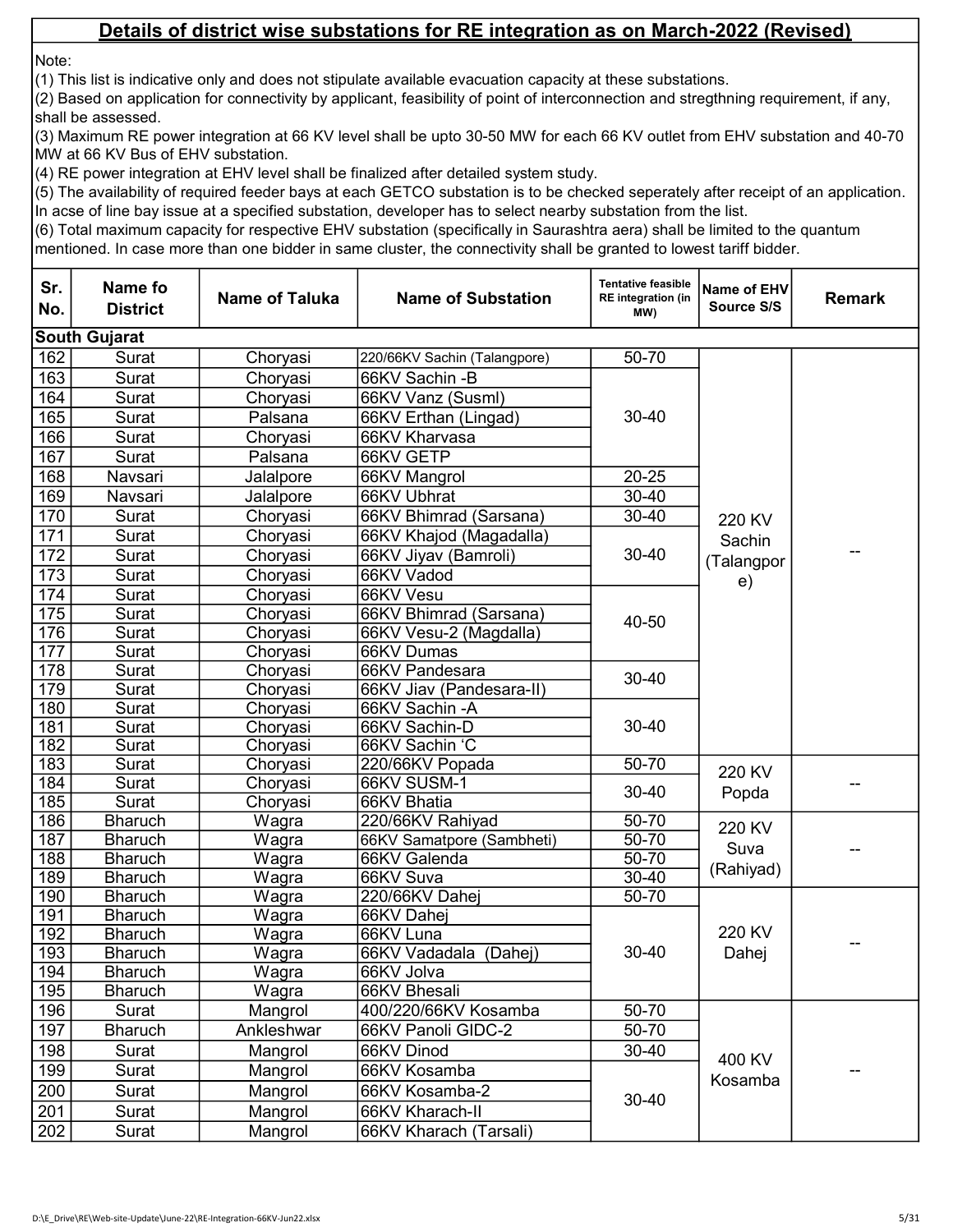Note:

(1) This list is indicative only and does not stipulate available evacuation capacity at these substations.

(2) Based on application for connectivity by applicant, feasibility of point of interconnection and stregthning requirement, if any, shall be assessed.

(3) Maximum RE power integration at 66 KV level shall be upto 30-50 MW for each 66 KV outlet from EHV substation and 40-70 MW at 66 KV Bus of EHV substation.

(4) RE power integration at EHV level shall be finalized after detailed system study.

(5) The availability of required feeder bays at each GETCO substation is to be checked seperately after receipt of an application. In acse of line bay issue at a specified substation, developer has to select nearby substation from the list.

| Sr.<br>No.       | <b>Name fo</b><br><b>District</b> | <b>Name of Taluka</b> | <b>Name of Substation</b>      | <b>Tentative feasible</b><br><b>RE</b> integration (in<br>MW) | Name of EHV<br>Source S/S | <b>Remark</b> |
|------------------|-----------------------------------|-----------------------|--------------------------------|---------------------------------------------------------------|---------------------------|---------------|
|                  | <b>South Gujarat</b>              |                       |                                |                                                               |                           |               |
| 203              | Valsad                            | Vapi                  | 220/66KV Vapi                  | 50-70                                                         |                           |               |
| 204              | Valsad                            | Dharampur             | 66KV Motaponda (Kakadkopar)    |                                                               |                           |               |
| 205              | Valsad                            | Vapi                  | 66KV Moti Tambadi              |                                                               |                           |               |
| 206              | Valsad                            | Pardi                 | 66KV Paria                     |                                                               |                           |               |
| 207              | Valsad                            | Pardi                 | 66KV Chival (Dhagadmal)        |                                                               |                           |               |
| 208              | Valsad                            | Kaparada              | 66KV Panas (Amdha)             |                                                               |                           |               |
| 209              | Valsad                            | Pardi                 | 66KV Nimkhal                   |                                                               |                           |               |
| 210              | Valsad                            | Pardi                 | 66KV Kherlav                   | $30 - 40$                                                     |                           |               |
| 211              | Valsad                            | Vapi                  | 66KV Kocharava (Rata Koparali) |                                                               |                           |               |
| 212              | Valsad                            | Pardi                 | 66KV Ambach (Balda)            |                                                               |                           |               |
| $\overline{213}$ | Valsad                            | Kaparada              | 66KV Kaparada                  |                                                               |                           |               |
| 214              | Valsad                            | Kaparada              | 66KV Astol                     |                                                               | 220 KV                    |               |
| 215              | Valsad                            | Kaparada              | 66KV Sutharpada                |                                                               | Vapi                      |               |
| 216              | Valsad                            | Kaparada              | 66KV Shahuda                   |                                                               |                           |               |
| 217              | Valsad                            | Umargam               | 66KV Damanganga GIDC           |                                                               |                           |               |
| $\frac{218}{ }$  | Valsad                            | Umargam               | 66KV Karembele (Nahuli)        | 40-50<br>$30 - 40$                                            |                           |               |
| 219              | Valsad                            | Vapi                  | 66KV Chandor                   |                                                               |                           |               |
| $\overline{220}$ | Valsad                            | Vapi                  | 66KV GIDC - Vapi               |                                                               |                           |               |
| $\overline{221}$ | Valsad                            | Vapi                  | 66KV GIDC Vapi -III rd. Ph.    |                                                               |                           |               |
| $\overline{222}$ | Valsad                            | Vapi                  | 66KV Dungra                    | $30 - 40$                                                     |                           |               |
| $\overline{223}$ | Valsad                            | Vapi                  | 66KV GIDC Vapi - IV th Ph.     |                                                               |                           |               |
| 224              | Valsad                            | Vapi                  | 66KV GIDC - Vapi Ph.-II        | $30 - 40$                                                     |                           |               |
| 225              | Valsad                            | Vapi                  | 66KV Morai                     | $30 - 40$                                                     |                           |               |
| $\overline{226}$ | Valsad                            | Vapi                  | 66KV Morai-2                   |                                                               |                           |               |
| 227              | Surat                             | Kamrej                | 220/66KV Vav                   | $50 - 70$                                                     |                           |               |
| 228              | Surat                             | Kamrej                | 66KV Kosmada                   | 40-50                                                         |                           |               |
| 229              | Surat                             | Choryasi              | 66KV Godadara                  |                                                               |                           |               |
| 230              | Surat                             | Palsana               | 66KV Kadodara                  |                                                               |                           |               |
| 231              | Surat                             | Palsana               | 66KV Palsana                   |                                                               |                           |               |
| 232              | Surat                             | Palsana               | 66KV Tatithaiya                | $30 - 40$                                                     |                           |               |
| 233              | Surat                             | Palsana               | 66KV Jolva                     |                                                               |                           |               |
| 234              | Surat                             | Choryasi              | 66KV Punakumbharia             |                                                               | 220 KV                    |               |
| 235              | Surat                             | Kamrej                | 66KV Laskan                    | 30-40                                                         | Vav                       |               |
| 236              | Surat                             | Kamrej                | 66KV Laskana -2                |                                                               |                           |               |
| 237              | Surat                             | Kamrej                | 66KV Vav                       | $30 - 40$                                                     |                           |               |
| 238              | Surat                             | Olpad                 | 66KV Sivan (Sayan west)        | $30 - 40$                                                     |                           |               |
| 239              | Surat                             | Olpad                 | 66KV Delad                     |                                                               |                           |               |
| 240              | Surat                             | Palsana               | 66KV Niyol (Kadodara-2)        |                                                               |                           |               |
| 241              | Surat                             | <b>Surat City</b>     | 66KV Laxminarayan Ind. Estate  | 30-40                                                         |                           |               |
| 242              | Surat                             | Choryasi              | 66KV Deladva                   |                                                               |                           |               |
| 243              | Surat                             | Choryasi              | 66KV Sarthana                  | 30-40                                                         |                           |               |
| 244              | <b>Bharuch</b>                    | Wagra                 | 220/66KV Wagra                 | $50 - 70$                                                     |                           |               |
| 245              | <b>Bharuch</b>                    | Wagra                 | 66KV Vilayat                   | $30 - 40$                                                     | 220 KV                    |               |
| 246              | <b>Bharuch</b>                    | <b>Bharuch</b>        | 66KV Kukarwada                 |                                                               | Wagra                     |               |
| 247              | <b>Bharuch</b>                    | <b>Bharuch</b>        | 66KV Sayakha                   | $30 - 40$                                                     |                           |               |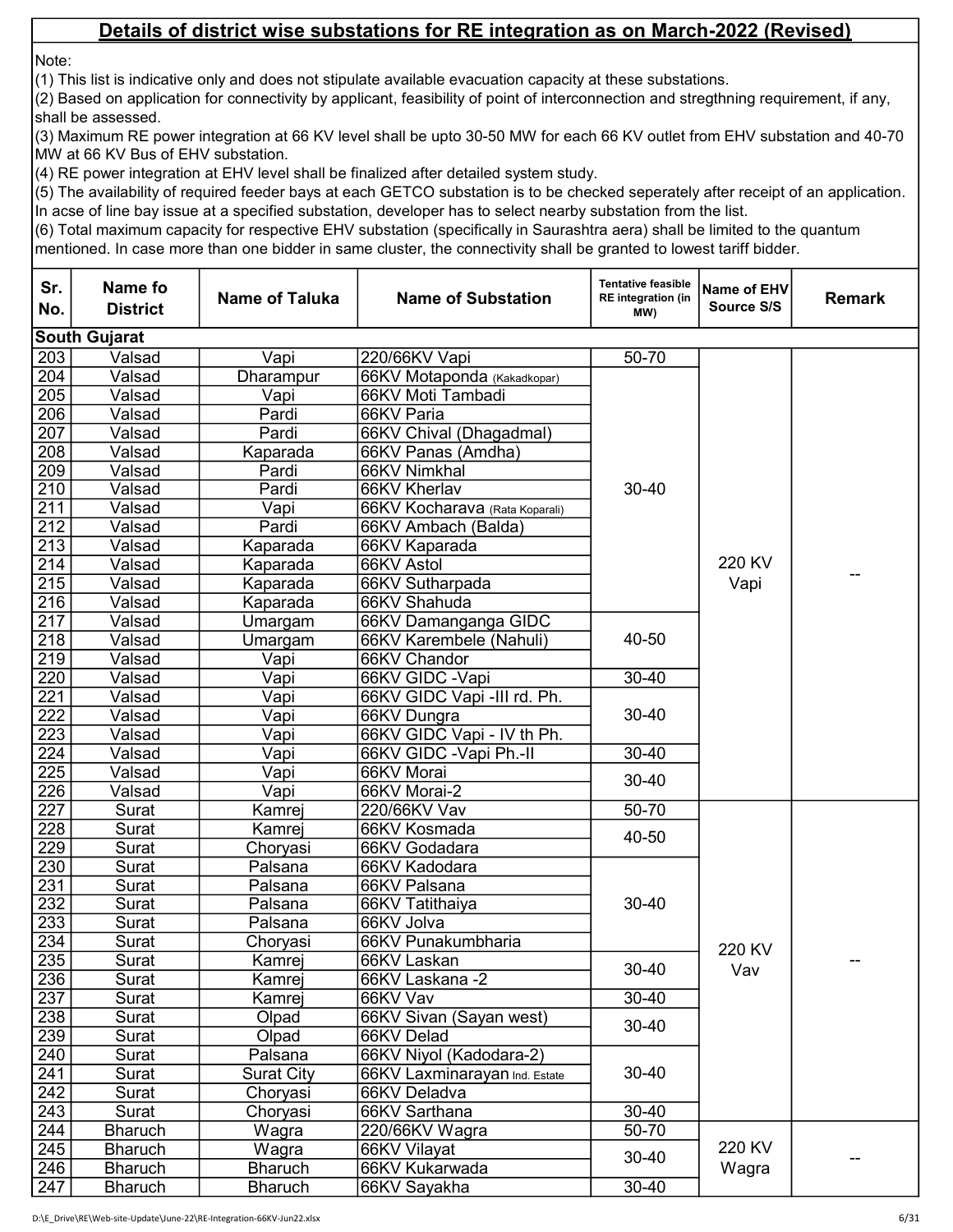Note:

(1) This list is indicative only and does not stipulate available evacuation capacity at these substations.

(2) Based on application for connectivity by applicant, feasibility of point of interconnection and stregthning requirement, if any, shall be assessed.

(3) Maximum RE power integration at 66 KV level shall be upto 30-50 MW for each 66 KV outlet from EHV substation and 40-70 MW at 66 KV Bus of EHV substation.

(4) RE power integration at EHV level shall be finalized after detailed system study.

(5) The availability of required feeder bays at each GETCO substation is to be checked seperately after receipt of an application. In acse of line bay issue at a specified substation, developer has to select nearby substation from the list.

| Sr.<br>No.       | Name fo<br><b>District</b> | <b>Name of Taluka</b> | <b>Name of Substation</b>                  | <b>Tentative feasible</b><br><b>RE</b> integration (in<br>MW) | Name of EHV<br>Source S/S | <b>Remark</b> |
|------------------|----------------------------|-----------------------|--------------------------------------------|---------------------------------------------------------------|---------------------------|---------------|
|                  | <b>South Gujarat</b>       |                       |                                            |                                                               |                           |               |
| 248              | Tapi                       | Songadh               | 66KV Borda                                 |                                                               |                           |               |
| 249              | Tapi                       | Songadh               | 66KV Bhogvad                               | $30 - 40$                                                     |                           |               |
| 250              | Tapi                       | Kukarmunda            | 66KV Borikuva                              |                                                               |                           |               |
| 251              | Tapi                       | Songadh               | 66KV Sagbara                               |                                                               |                           |               |
| $\overline{252}$ | Tapi                       | <b>Nizar</b>          | 66KV Nizar                                 |                                                               |                           |               |
| 253              | Tapi                       | <b>Nizar</b>          | 66KV Kelani (Kukarmunda)                   |                                                               | 220 KV                    |               |
| 254              | Tapi                       | Kukarmunda            | 66KV Hathoda (Tapi)                        |                                                               | Ukai Hydro                |               |
| 255              | Tapi                       | Nizar                 | 66KV Higni Digar (Pankhala/Piplod/Dumkhal) | $30 - 40$                                                     |                           |               |
| 256              | Tapi                       | Nizar                 | 66KV Balda/Nimbhora                        |                                                               |                           |               |
| 257              | Tapi                       | Uchchhal              | 66KV Rumkitalav                            |                                                               |                           |               |
| 258              | Tapi                       | Uchchhal              | 66KV Uchchhal                              |                                                               |                           |               |
| 259              | Tapi                       | Uchchhal              | 66KV Vadpada(Naranpur)                     |                                                               |                           |               |
| 260              | Tapi                       | Songadh               | 66KV Chikhali Bheshrot (Khodtalav)         |                                                               |                           |               |
| 261              | Tapi                       | Vyara                 | 66KV Unchamala                             |                                                               |                           |               |
| 262              | Tapi                       | Songadh               | 66KV Vadi Bhesrot                          | $30 - 40$                                                     |                           |               |
| 263              | Tapi                       | Songadh               | 66KV Waghnera                              |                                                               |                           |               |
| 264              | Surat                      | Mandvi                | 66KV Beddha (Kherwada)                     |                                                               |                           |               |
| 265              | Surat                      | Mandvi                | 66KV Sisor (Panchpipla)                    |                                                               |                           |               |
| 266              | Tapi                       | Songadh               | 66KV Ukai                                  |                                                               |                           |               |
| 267              | Tapi                       | Songadh               | 66KV Songadh                               |                                                               | 220 KV                    |               |
| 268              | Tapi                       | Songadh               | 66KV Kavla                                 |                                                               | Ukai Hydro                |               |
| 269              | Tapi                       | Songadh               | 66KV Kumkuva                               |                                                               |                           |               |
| 270              | Tapi                       | Songadh               | 66KV Jamkhadi (Hindala)                    | $30 - 40$                                                     |                           |               |
| 271              | Tapi                       | Songadh               | 66KV Vadpada P Umarda                      |                                                               |                           |               |
| 272              | Tapi                       | Songadh               | 66KV Taparwada (Borpada)                   |                                                               |                           |               |
| $\overline{273}$ | Tapi                       | Songadh               | 66KV Vadpada (Tokarva)                     |                                                               |                           |               |
| 274              | Dang                       | Ahwa                  | 66KV Malangdev                             |                                                               |                           |               |
| 275              | Dang                       | Subir                 | 66KV Subir                                 |                                                               |                           |               |
| 276              | Tapi                       | Vyara                 | 220/66 KV Virpore / Virpur                 | 50-70                                                         | 220KV<br>Virpore          |               |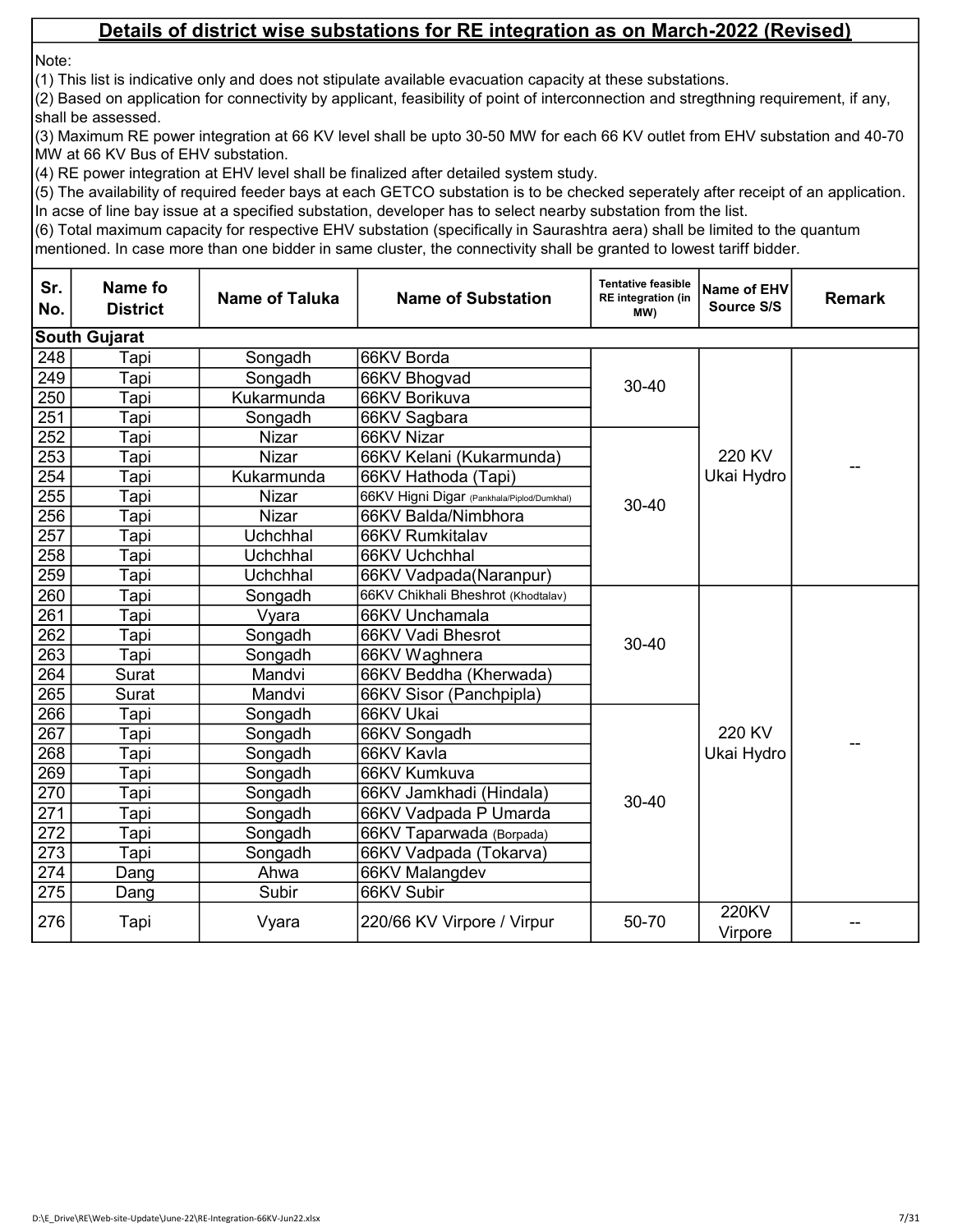Note:

(1) This list is indicative only and does not stipulate available evacuation capacity at these substations.

(2) Based on application for connectivity by applicant, feasibility of point of interconnection and stregthning requirement, if any, shall be assessed.

(3) Maximum RE power integration at 66 KV level shall be upto 30-50 MW for each 66 KV outlet from EHV substation and 40-70 MW at 66 KV Bus of EHV substation.

(4) RE power integration at EHV level shall be finalized after detailed system study.

(5) The availability of required feeder bays at each GETCO substation is to be checked seperately after receipt of an application. In acse of line bay issue at a specified substation, developer has to select nearby substation from the list.

| Sr.<br>No.            | Name fo<br><b>District</b> | <b>Name of Taluka</b>            | <b>Name of Substation</b>                        | <b>Tentative feasible</b><br><b>RE</b> integration (in<br>MW) | Name of EHV<br>Source S/S | <b>Remark</b> |
|-----------------------|----------------------------|----------------------------------|--------------------------------------------------|---------------------------------------------------------------|---------------------------|---------------|
|                       | <b>Central Gujarat</b>     |                                  |                                                  |                                                               |                           |               |
| 1                     | Chhota Udaipur             | Chhotaudepur                     | 132/66KV Chhota Udepur (Vasedi)                  | 50-70                                                         |                           |               |
| $\overline{2}$        | Chhota Udaipur             | Chhotaudepur                     | 132/66 KV Zoz                                    | $40 - 50$                                                     |                           |               |
| $\overline{3}$        | Chhota Udaipur             | Chhotaudepur                     | 66KV Vanar                                       | $30 - 40$                                                     |                           |               |
| $\overline{4}$        | Chhota Udaipur             | <b>Bodeli</b>                    | 66KV Bodeli                                      |                                                               |                           |               |
| $\overline{5}$        | Chhota Udaipur             | <b>Bodeli</b>                    | 66KV Patiya (Ranbhun)                            |                                                               |                           |               |
| 6                     | Chhota Udaipur             | <b>Bodeli</b>                    | 66KV Uchapan                                     |                                                               | 132 KV                    |               |
| 7                     | Chhota Udaipur             | <b>Bodeli</b>                    | 66KV Kharedivav                                  |                                                               | Chhota                    | --            |
| $\overline{8}$        | Chhota Udaipur             | Pavi-Jetpur                      | 66KV Vadoth                                      | 30-40                                                         | Udepur                    |               |
| $\overline{9}$        | Chhota Udaipur             | Pavi-Jetpur                      | 66KV Pavi-Jetpur                                 |                                                               | (Vasedi)                  |               |
| $\overline{10}$       | Chhota Udaipur             | Chhotaudepur                     | 66KV Simal faliya (Harwant)                      |                                                               |                           |               |
| 11                    | Chhota Udaipur             | Pavi-Jetpur                      | 66KV Thambhala (Sajva)                           |                                                               |                           |               |
| 12                    | Chhota Udaipur             | Pavi-Jetpur                      | 66KV Dev Mori (Rangli chokdi)                    |                                                               |                           |               |
| 13                    | Chhota Udaipur             | Chhotaudepur                     | 66KV Lehvant (Rangpur Sadli)                     | $30 - 40$                                                     |                           |               |
| 14                    | Chhota Udaipur             | Chhotaudepur                     | 66KV Judavant                                    |                                                               |                           |               |
| $\overline{15}$       | Chhota Udaipur             | Kawant                           | 220/66KV Kawant                                  | 50-70                                                         |                           |               |
| 16                    | Chhota Udaipur             | Kawant                           | 66KV Bhekhadiya (Bhaka)                          |                                                               |                           |               |
| 17                    | Chhota Udaipur             | Naswadi                          | 66KV Sengpur (Khanda)                            | 30-40                                                         | 220 KV                    |               |
| $\overline{18}$       | Chhota Udaipur             | Naswadi                          | 66KV Ratanpur                                    |                                                               | Kawant                    | --            |
| $\overline{19}$       | Chhota Udaipur             | Naswadi                          | 66KV Vaghach (Gadhboriyad)                       |                                                               |                           |               |
| $\overline{20}$       | Chhota Udaipur             | Kawant                           | 66KV Panvad                                      | $30 - 40$                                                     |                           |               |
| $\overline{21}$       | Chhota Udaipur             | Kawant                           | 66KV Rendi (Manka)                               |                                                               |                           |               |
| $\overline{22}$       | Dahod                      | Dahod                            | 132/66KV Dahod                                   | $50 - 70$                                                     |                           |               |
| $\overline{23}$       | Dahod                      | Dahod                            | 66KV Kharedi (Chhapri)                           |                                                               |                           |               |
| $\overline{24}$       | Dahod                      | Dahod                            | 66KV Kharod (Chhapari)                           | $30 - 40$                                                     |                           |               |
| $\overline{25}$       | Dahod                      | Dahod                            | 66KV Kathala                                     |                                                               | 132 KV                    |               |
| $\overline{26}$       | Dahod                      | Dahod                            | 66KV Navagam                                     |                                                               | Dahod                     |               |
| $\overline{27}$       | Dahod                      | Garbada                          | 66KV Garbada (Nalvai)                            |                                                               |                           |               |
| $\overline{28}$       | Dahod                      | Dahod                            | 66KV Bavaka (Gadoi)                              | 30-40                                                         |                           |               |
| $\overline{29}$       | Dahod                      | Garbada                          | 66KV Vajelav (Jesavada)                          |                                                               |                           |               |
| $\overline{30}$       | Dahod                      | Zalod                            | 220/66 KV Rupakheda                              | $50 - 70$                                                     | 220 KV                    |               |
| $\overline{31}$       | Dahod                      | Zalod                            | 66KV Karath (Limdi)                              |                                                               | Rupakheda                 |               |
| $\overline{32}$       | Dahod                      | Zalod                            | 66KV Zalod                                       | 30-40                                                         | (Zalod)                   |               |
| 33                    | Dahod                      | Zalod                            | 66KV Gultora                                     |                                                               |                           |               |
| $\overline{34}$       | Dahod                      | Limkheda                         | 132/66KV Limkheda                                | $40 - 50$                                                     |                           |               |
| 35<br>$\overline{36}$ | Dahod                      | Devgadh Bariya<br>Devgadh Bariya | 66KV Devgadh-Baria                               |                                                               |                           |               |
|                       | Dahod                      |                                  | 66KV Piplod                                      | 30-40                                                         | 132 KV                    |               |
| $\overline{37}$       | Dahod                      | Devgadh Bariya                   | 66KV Keliya (Jambusar)                           |                                                               | Limkheda                  | --            |
| $\overline{38}$<br>39 | Dahod<br>Dahod             | Devgadh Bariya<br>Dhanpur        | 66KV Dabhwa (Fangiya)<br>66KV Singavali (Pipero) | $30 - 40$                                                     |                           |               |
|                       |                            |                                  |                                                  | $30 - 40$                                                     |                           |               |
| 40<br>41              | Dahod<br>Vadodara          | Limkheda<br>Savli                | 66KV Limkheda<br>132/66KV Manjusar               | $50 - 70$                                                     |                           |               |
| 42                    | Vadodara                   | Desar                            | 66KV Desar                                       |                                                               |                           |               |
| 43                    | Vadodara                   | Savli                            | 66KV Savli                                       |                                                               | 132 KV                    |               |
| $\overline{44}$       | Vadodara                   | Savli                            | 66KV Tundav                                      | $30 - 40$                                                     | Manjusar                  |               |
| $\overline{45}$       | Vadodara                   | Savli                            | 66KV Alindra(Manjusar)                           |                                                               |                           |               |
|                       |                            |                                  |                                                  |                                                               |                           |               |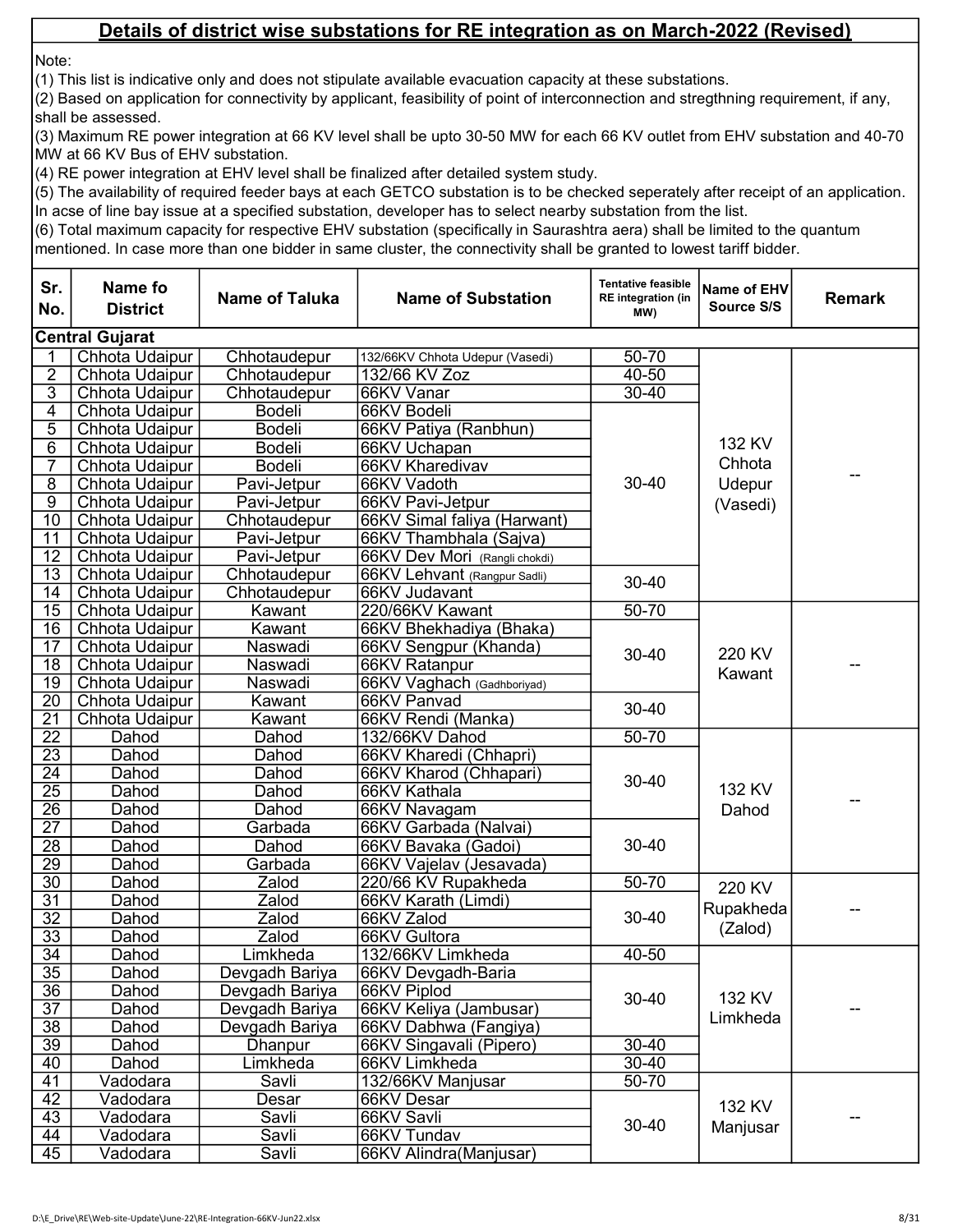Note:

(1) This list is indicative only and does not stipulate available evacuation capacity at these substations.

(2) Based on application for connectivity by applicant, feasibility of point of interconnection and stregthning requirement, if any, shall be assessed.

(3) Maximum RE power integration at 66 KV level shall be upto 30-50 MW for each 66 KV outlet from EHV substation and 40-70 MW at 66 KV Bus of EHV substation.

(4) RE power integration at EHV level shall be finalized after detailed system study.

(5) The availability of required feeder bays at each GETCO substation is to be checked seperately after receipt of an application. In acse of line bay issue at a specified substation, developer has to select nearby substation from the list.

| Sr.<br>No.      | Name fo<br><b>District</b> | <b>Name of Taluka</b> | <b>Name of Substation</b>          | <b>Tentative feasible</b><br><b>RE</b> integration (in<br>MW) | Name of EHV<br>Source S/S | <b>Remark</b> |
|-----------------|----------------------------|-----------------------|------------------------------------|---------------------------------------------------------------|---------------------------|---------------|
|                 | <b>Central Gujarat</b>     |                       |                                    |                                                               |                           |               |
| 46              | Vadodara                   | Vadodara              | 220/132/66KV Gotri                 | 50-70                                                         |                           |               |
| 47              | Vadodara                   | Padra                 | 66KV Samiyala (Tandalja)           |                                                               |                           |               |
| 48              | Vadodara                   | Padra                 | 66KV Padra                         | 50-70                                                         |                           |               |
| 49              | Vadodara                   | Padra                 | 66KV Mahuvad                       |                                                               |                           |               |
| 50              | Vadodara                   | Vadodara              | 66KV Bhayli                        | 50-70                                                         |                           |               |
| 51              | Vadodara                   | Vadodara              | 66KV Koyali                        | 50-70                                                         | 132 KV                    |               |
| 52              | Vadodara                   | Vadodara              | 66KV Sherkhi                       |                                                               | Gotri                     |               |
| 53              | Vadodara                   | Vadodara              | 66KV Vasana                        | 50-70                                                         |                           |               |
| $\overline{54}$ | Vadodara                   | Vadodara City         | 66KV Vidhyutnagar                  |                                                               |                           |               |
| $\overline{55}$ | Vadodara                   | Vadodara City         | 66KV Atladra                       | 50-70                                                         |                           |               |
| $\overline{56}$ | Vadodara                   | Vadodara              | 66KV Gotri-B                       |                                                               |                           |               |
| $\overline{57}$ | Vadodara                   | Vadodara City         | 66KV Subhanpura                    | $30 - 40$                                                     |                           |               |
| 58              | Vadodara                   | Vadodara City         | 66KV Gorwa                         |                                                               |                           |               |
| $\overline{59}$ | Kheda                      | Mehemdabad            | 132/66KV Mahemdabad                | 50-70                                                         |                           |               |
| 60              | Kheda                      | Kheda                 | 66KV Kheda                         |                                                               |                           |               |
| 61              | Kheda                      | Kheda                 | 66KV Matar                         | $20 - 25$                                                     |                           |               |
| 62              | Kheda                      | Kheda                 | 66KV Samadra                       |                                                               |                           |               |
| 63              | Kheda                      | Matar                 | 66KV Traj                          |                                                               |                           |               |
| 64              | Kheda                      | Matar                 | 66KV Palla                         |                                                               |                           |               |
| 65              | Kheda                      | Matar                 | 66KV Limbasi                       |                                                               | 132 KV                    |               |
| 66              | Kheda                      | Vaso                  | 66KV Vaso                          |                                                               | Mahemdab                  |               |
| 67              | Kheda                      | Mehemdabad            | 66 KV Wathwadi                     | $30 - 40$                                                     | ad                        |               |
| 68              | Kheda                      | Mehmedabad            | 66KV Jinjar                        |                                                               |                           |               |
| 69              | Kheda                      | Mehmedabad            | 66KV Haldarwas                     |                                                               |                           |               |
| 70              | Kheda                      | Mehmedabad            | 66KV Varsola (Devki Vansol/Vamali) |                                                               |                           |               |
| 71              | Kheda                      | Mahutha               | 66KV Shehri (Alina)                | $30 - 40$                                                     |                           |               |
| 72              | Kheda                      | Mahutha               | 66KV Ruppura                       |                                                               |                           |               |
| $\overline{73}$ | Kheda                      | Mahutha               | 66KV Mahudha                       |                                                               |                           |               |
| 74              | Kheda                      | Nadiad                | 132/66KV Nadiad                    | 50-70                                                         |                           |               |
| 75              | Anand                      | Anand                 | 66KV Samarkha                      |                                                               |                           |               |
| 76              | Kheda                      | Galteshwar            | 66KV Vadad                         |                                                               | 132 KV                    |               |
| 77              | Kheda                      | Nadiad                | 66KV Chaklasi                      | $30 - 40$                                                     | Nadiad                    |               |
| $\overline{78}$ | Kheda                      | Nadiad                | 66KV Malarpura (Chaklasi Party)    |                                                               |                           |               |
| 79              | Kheda                      | Nadiad                | 66KV Palaiya                       |                                                               |                           |               |
| 80              | Kheda                      | Nadiad                | 66KV Kamla (Nadiad City)           | $30 - 40$                                                     | 132 KV                    |               |
| 81              | Kheda                      | Nadiad                | 66KV Dabhan                        |                                                               |                           |               |
| 82              | Kheda                      | Mehemdabad            | 66KV Sandhana                      | $30 - 40$                                                     | Nadiad                    |               |
| 83              | Vadodara                   | Vadodara              | 132/66KV Nandesari                 | 50-70                                                         |                           |               |
| 84              | Vadodara                   | Savli                 | 66KV Rania (Moxi) GIDC             | $30 - 40$                                                     |                           |               |
| 85              | Vadodara                   | Vadodara              | 66KV Nandesari-I                   |                                                               | 132 KV                    |               |
| 86              | Vadodara                   | Savli                 | 66KV Poicha                        |                                                               | Nandesari                 |               |
| 87              | Vadodara                   | Vadodara              | 66KV Nandesari-III                 | 50-60                                                         |                           |               |
| 88              | Vadodara                   | Vadodara              | 66KV Ranoli GIDC                   | $30 - 40$                                                     |                           |               |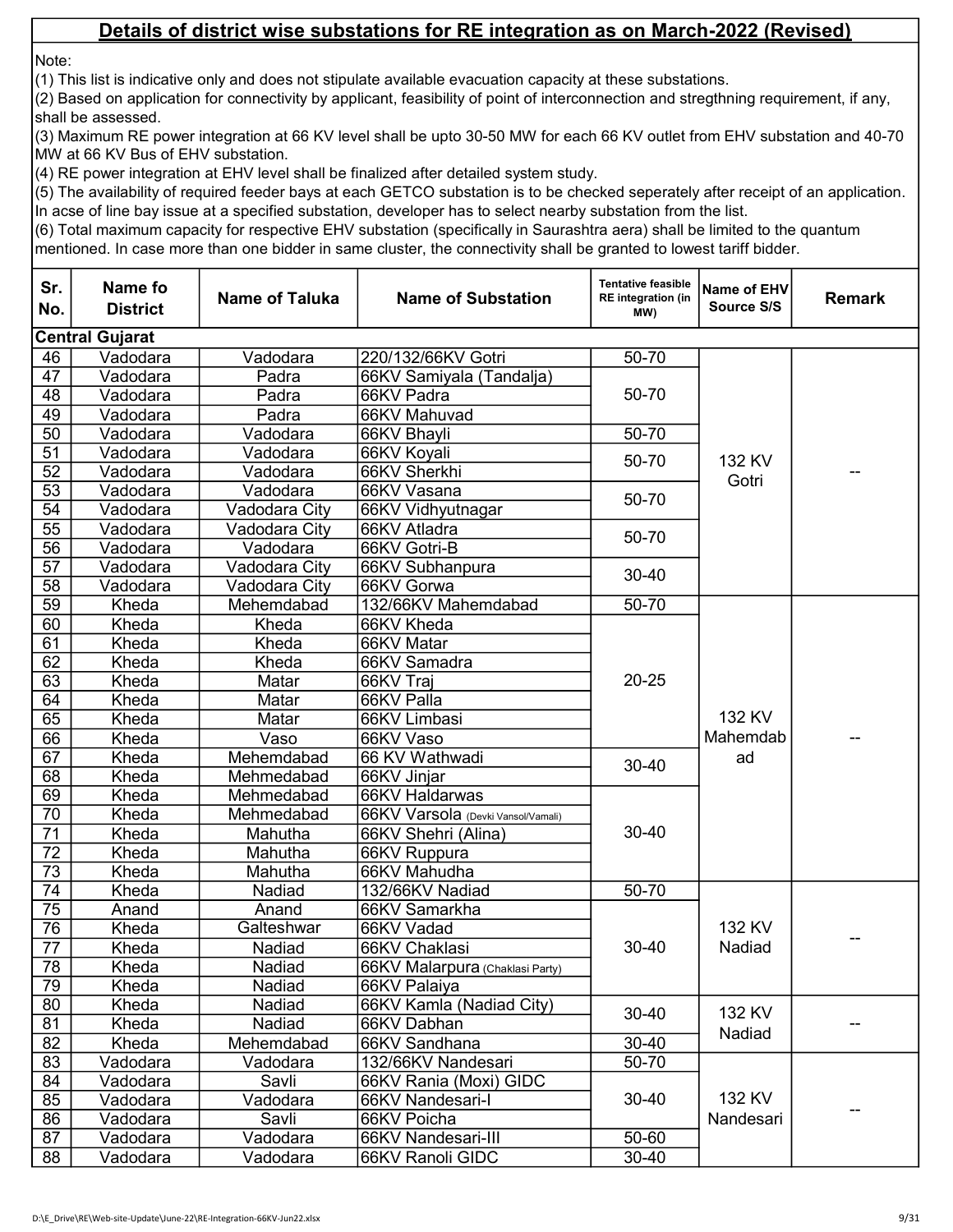Note:

(1) This list is indicative only and does not stipulate available evacuation capacity at these substations.

(2) Based on application for connectivity by applicant, feasibility of point of interconnection and stregthning requirement, if any, shall be assessed.

(3) Maximum RE power integration at 66 KV level shall be upto 30-50 MW for each 66 KV outlet from EHV substation and 40-70 MW at 66 KV Bus of EHV substation.

(4) RE power integration at EHV level shall be finalized after detailed system study.

(5) The availability of required feeder bays at each GETCO substation is to be checked seperately after receipt of an application. In acse of line bay issue at a specified substation, developer has to select nearby substation from the list.

| Sr.<br>No. | Name fo<br><b>District</b> | <b>Name of Taluka</b> | <b>Name of Substation</b> | <b>Tentative feasible</b><br><b>RE</b> integration (in<br>MW) | Name of EHV<br>Source S/S | <b>Remark</b> |
|------------|----------------------------|-----------------------|---------------------------|---------------------------------------------------------------|---------------------------|---------------|
|            | <b>Central Gujarat</b>     |                       |                           |                                                               |                           |               |
| 89         | Anand                      | Anand                 | 132/66KV Ode              | 50-70                                                         |                           |               |
| 90         | Anand                      | Anand                 | 66KV Vasad                |                                                               |                           |               |
| 91         | Anand                      | Anand                 | 66KV Kunjarav (Rasnol)    | $30 - 40$                                                     |                           |               |
| 92         | Anand                      | Anand                 | 66KV Sarsa                |                                                               |                           |               |
| 93         | Anand                      | Umreth                | 66KV Sureli               |                                                               | 132 KV                    |               |
| 94         | Kheda                      | <b>Thasra</b>         | 66KV Nesh                 | $30 - 40$                                                     | Ode                       |               |
| 95         | Kheda                      | Thasara               | 66KV Thasra               |                                                               |                           |               |
| 96         | Anand                      | Anand                 | 66KV Bhalei               | $30 - 40$                                                     |                           |               |
| 97         | Anand                      | Umreth                | 66KV Umreth               |                                                               |                           |               |
| 98         | Kheda                      | Thasara               | 66KV Rakhiyal             |                                                               |                           |               |
| 99         | Ahmedabad                  | Dascroi               | 132/66KV Narol            | 50-70                                                         |                           |               |
| 100        | Ahmedabad                  | Dascroi               | 66KV Jetalpur             |                                                               | 132 KV                    |               |
| 101        | Ahmedabad                  | Dascroi               | 66KV Paldi Kankaj         | $30 - 40$                                                     | Narol                     |               |
| 102        | Ahmedabad                  | Dascroi               | 66 KV Navagam             |                                                               |                           |               |
| 103        | Ahmedabad                  | Dascroi               | 66KV Lambha (Kamod)       | 15-20                                                         |                           |               |
| 104        | Ahmedabad                  | Dascroi               | 220/66KV Barejadi         | $50 - 70$                                                     |                           |               |
| 105        | Kheda                      | Kheda                 | 66KV Bidaj (Vanch)        | $30 - 40$                                                     |                           |               |
| 106        | Ahmedabad                  | Dascroi               | 66KV Vinjol (Gatrad)      |                                                               |                           |               |
| 107        | Ahmedabad                  | Dascroi               | 66KV Bhuvaldi             |                                                               |                           |               |
| 108        | Ahmedabad                  | Dascroi               | 66KV Bilasiya             |                                                               | 220 KV                    |               |
| 109        | Ahmedabad                  | Dascroi               | 66KV Vehlal               |                                                               | Barejadi                  |               |
| 110        | Ahmedabad                  | Dascroi               | 66KV Kanbha               | $30 - 40$                                                     |                           |               |
| 111        | Ahmedabad                  | Dascroi               | 66KV Hirapur              |                                                               |                           |               |
| 112        | Ahmedabad                  | Dascroi               | 66KV Bakrol Bujrang       |                                                               |                           |               |
| 113        | Ahmedabad                  | Dascroi               | 66KV Dhamatwan            |                                                               |                           |               |
| 114        | Ahmedabad                  | Dascroi               | 66 KV Nenpur              |                                                               |                           |               |
| 115        | Mehsana                    | Kadi                  | 400/220/66KV Vadavi       | 50-70                                                         |                           |               |
| 116        | Ahmedabad                  | Ahmedabad             | 66KV Sarkhej (Shela)      |                                                               | 400 KV                    |               |
| 117        | Ahmedabad                  | Dascroi               | 66KV Bopal                | 40-50                                                         | Vadavi                    |               |
| 118        | Ahmedabad                  | Dascroi               | 66KV Science City         |                                                               |                           |               |
| 119        | Ahmedabad                  | Dascroi               | 66KV Bhadaj               |                                                               |                           |               |
| 120        | Ahmedabad                  | Ahmedabad             | 132/66KV Sabarmati        | 50-70                                                         |                           | --            |
| 121        | Gandhinagar                | Gandhinagar           | 66KV Adalaj               | $30 - 40$                                                     |                           |               |
| 122        | Gandhinagar                | Gandhinagar           | 66KV Sargasan             |                                                               | 132 KV                    |               |
| 123        | Ahmedabad                  | Ahmedabad City        | 66KV Traghad              |                                                               | Sabarmati                 |               |
| 124        | Ahmedabad                  | Dascroi               | 66KV Khoraj (shaligram)   | $30 - 40$                                                     |                           |               |
| 125        | Ahmedabad                  | Dascroi               | 66 KV Goderej City        |                                                               |                           |               |
| 126        | Narmada                    | Tilakwada             | 132/66KV Tilakwada        | 50-70                                                         |                           |               |
| 127        | Chhota Udaipur             | Bodeli                | 66KV Chalamali (Vanadha)  | $30 - 40$                                                     |                           | --            |
| 128        | Chhota Udaipur             | Bodeli                | 66KV Koshindra            |                                                               | 132 KV                    |               |
| 129        | Chhota Udaipur             | Naswadi               | 66KV Naswadi              |                                                               | Tilakwada                 |               |
| 130        | Narmada                    | Tilakwada             | 66KV Soikuva              | 40-50                                                         |                           |               |
| 131        | Narmada                    | Tilakwada             | 66KV Namalpur             |                                                               |                           |               |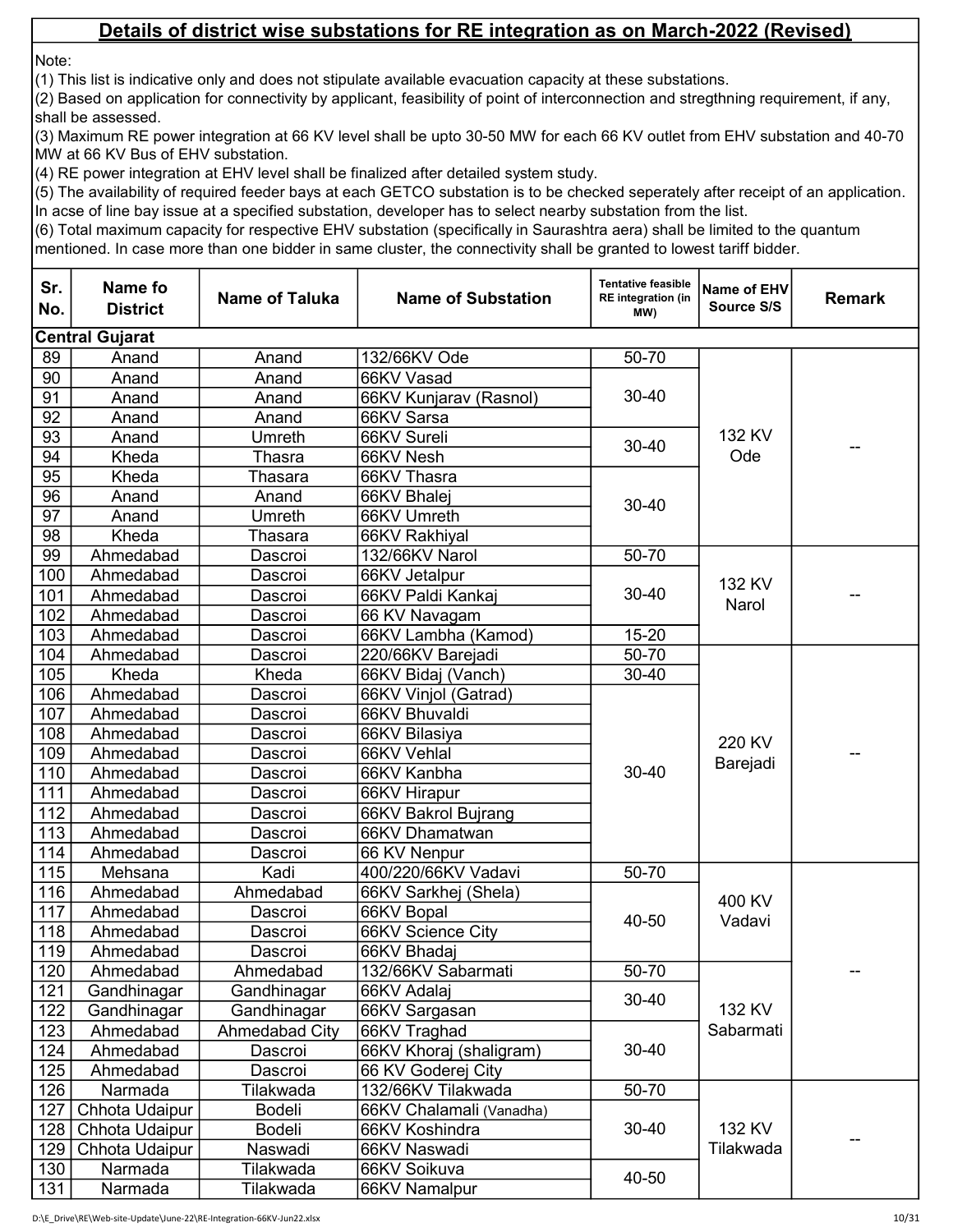Note:

(1) This list is indicative only and does not stipulate available evacuation capacity at these substations.

(2) Based on application for connectivity by applicant, feasibility of point of interconnection and stregthning requirement, if any, shall be assessed.

(3) Maximum RE power integration at 66 KV level shall be upto 30-50 MW for each 66 KV outlet from EHV substation and 40-70 MW at 66 KV Bus of EHV substation.

(4) RE power integration at EHV level shall be finalized after detailed system study.

(5) The availability of required feeder bays at each GETCO substation is to be checked seperately after receipt of an application. In acse of line bay issue at a specified substation, developer has to select nearby substation from the list.

| Sr.<br>No.       | Name fo<br><b>District</b>           | <b>Name of Taluka</b> | <b>Name of Substation</b>     | <b>Tentative feasible</b><br><b>RE</b> integration (in<br>MW) | Name of EHV<br>Source S/S | <b>Remark</b> |
|------------------|--------------------------------------|-----------------------|-------------------------------|---------------------------------------------------------------|---------------------------|---------------|
|                  | <b>Central Gujarat</b>               |                       |                               |                                                               |                           |               |
| 132              | Narmada                              | Nandod                | 66KV Navagam                  |                                                               |                           |               |
| 133              | Narmada                              | Nandod                | 66KV Amadla (Nandod)          |                                                               |                           |               |
| 134              | Narmada                              | Tilakwada             | 66KV Katkoi                   | 50-70                                                         |                           |               |
| 135              | Narmada                              | Nandod                | 66KV Garudeshwar (Devaliya)   |                                                               | 132 KV                    |               |
| 136              | Narmada                              | Tilakwada             | 66KV Limpura (Utavdi)         | $30 - 40$                                                     | Tilakwada                 | --            |
| 137              | Vadodara                             | Dabhoi                | 66KV Chandod                  |                                                               |                           |               |
| 138              | Vadodara                             | Dabhoi                | 66KV Pisai (Sathod)           | 20-40                                                         |                           |               |
| 139              | Vadodara                             | Sinor                 | 66KV Simli (Segwa)            |                                                               |                           |               |
| 140              | <b>Bharuch</b>                       | Zagadiya              | 220/132/66KV Achhalia         | 50-70                                                         |                           |               |
| 141              | <b>Bharuch</b>                       | Zagadiya              | 66KV Rajpardi                 |                                                               |                           |               |
| $\overline{142}$ | <b>Bharuch</b>                       | Zagadiya              | 66KV Zagadia                  |                                                               |                           |               |
| 143              | <b>Bharuch</b>                       | Zagadiya              | 66KV Vanakpore (Umadhara)     | $30 - 40$                                                     |                           |               |
| 144              | <b>Bharuch</b>                       | Zagadiya              | 66KV Avidha                   |                                                               |                           |               |
| 145              | <b>Bharuch</b>                       | Zagadiya              | 66KV Bhalod (Govali)          |                                                               |                           |               |
| 146              | <b>Bharuch</b>                       | Zagadiya              | 66KV Panetha                  | $30 - 40$                                                     | 220 KV<br>Achhalia        |               |
| 147              | Narmada                              | Nandod                | 66KV Rajpipla                 | 25-30                                                         |                           |               |
| 148              | Narmada                              | Nandod                | 66KV Mota Raipura (Gopalpura) |                                                               |                           |               |
| 149              | Narmada                              | Nandod                | 66 KV Anijara (Lachhras)      |                                                               |                           |               |
| 150              | Narmada                              | Nandod                | 66KV Bhacharwada              |                                                               |                           |               |
| 151              | Narmada                              | Nandod                | 66 KV Amletha                 |                                                               |                           |               |
| 152              | Narmada                              | Nandod                | 66KV Pratapnagar (Umalla)     |                                                               |                           |               |
| 153              | Narmada                              | Nandod                | 66 KV Rajuwadiya              | 50-70                                                         |                           |               |
| 154              | Narmada                              | Nandod                | 66KV Ori                      |                                                               |                           |               |
| 155              | Ahmedabad                            | Sanand                | 220/66 KV Bhat                | 50-70                                                         |                           |               |
| 156              | Ahmedabad                            | Sanand                | 400/220/66 KV Chharodi        | $50 - 70$                                                     |                           |               |
| 157              | Ahmedabad                            | Sanand                | 66KV Vinchhiya (Mankol)       | 40-50                                                         |                           |               |
| 158              | Ahmedabad                            | Dascroi               | 66KV Bhat (Bavla)             | $30 - 40$                                                     |                           |               |
| 159              | Ahmedabad                            | Sanand                | 66KV Changodar                |                                                               |                           |               |
| 160              | Ahmedabad                            | Sanand                | 66KV Sanathal                 |                                                               | 220 KV                    |               |
| 161              | Ahmedabad                            | Dascroi               | 66KV Visalpur                 |                                                               | <b>Bhat</b>               | --            |
| 162              | Ahmedabad                            | Sanand                | 66KV Chharodi                 |                                                               |                           |               |
| 163              | Ahmedabad                            | Viramgam              | 66KV Thuleta                  | $30 - 40$                                                     |                           |               |
| 164              | Ahmedabad                            | Sanand                | 66KV Madhavnagar              |                                                               |                           |               |
| 165              | Ahmedabad                            | Sanand                | 66 KV Shella                  |                                                               |                           |               |
| 166              | Ahmedabad                            | Sanand                | 66 KV Ambali                  |                                                               |                           |               |
| 167              | Ahmedabad                            | Sanand                | 66KV Sanand GIDC              |                                                               |                           |               |
| 168              | Panchmahal                           | Halol                 | 220/66KV Chandrapura          | $50 - 70$                                                     |                           |               |
| 169              | Panchmahal                           | Ghoghamba             | 66KV Ghoghamba                |                                                               |                           |               |
| 170              | Panchmahal                           | Ghoghamba             | 66KV Simaliya (Rinchhvani)    |                                                               | 220 KV                    |               |
| 171              | Panchmahal                           | Halol                 | 66KV Shivrajpur               |                                                               | Chandrapu                 |               |
| 172              | Panchmahal                           | Ghoghamba             | 66KV Ranjitnagar              | $30 - 40$                                                     | ra                        |               |
| 173              | Panchmahal                           | Ghoghamba             | 66KV Kantu (Bor)              |                                                               |                           |               |
| 174              | Panchmahal                           | Halol                 | 66KV GIDC Halol B             |                                                               |                           |               |
| 175              | Panchmahal<br><b>Central Gujarat</b> | Halol                 | 66KV Tarkhanda (Panchdevla)   |                                                               |                           |               |
|                  |                                      |                       |                               |                                                               |                           |               |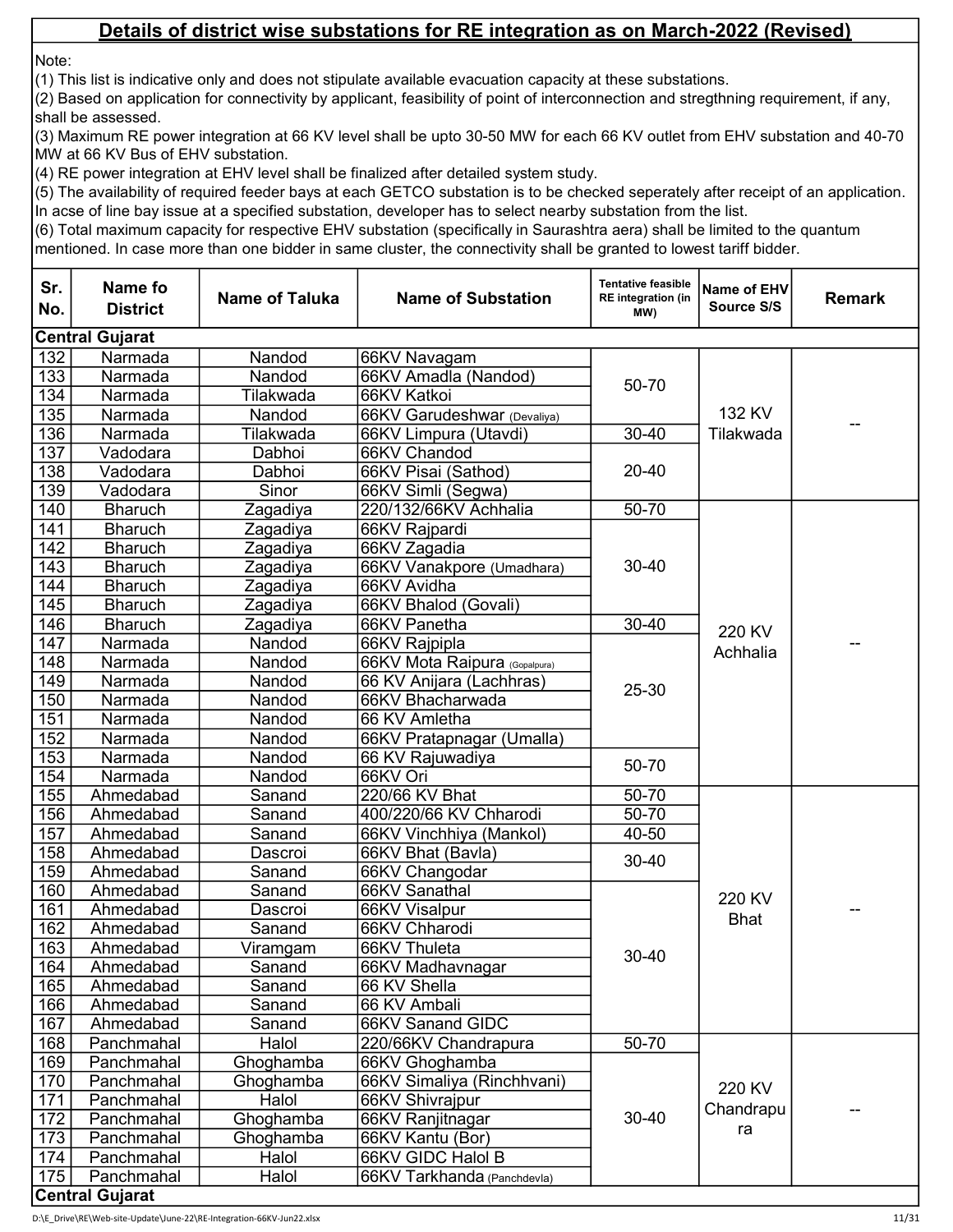Note:

(1) This list is indicative only and does not stipulate available evacuation capacity at these substations.

(2) Based on application for connectivity by applicant, feasibility of point of interconnection and stregthning requirement, if any, shall be assessed.

(3) Maximum RE power integration at 66 KV level shall be upto 30-50 MW for each 66 KV outlet from EHV substation and 40-70 MW at 66 KV Bus of EHV substation.

(4) RE power integration at EHV level shall be finalized after detailed system study.

(5) The availability of required feeder bays at each GETCO substation is to be checked seperately after receipt of an application. In acse of line bay issue at a specified substation, developer has to select nearby substation from the list.

| Sr.<br>No. | Name fo<br><b>District</b> | <b>Name of Taluka</b> | <b>Name of Substation</b>   | <b>Tentative feasible</b><br><b>RE</b> integration (in<br>MW) | Name of EHV<br>Source S/S | <b>Remark</b> |
|------------|----------------------------|-----------------------|-----------------------------|---------------------------------------------------------------|---------------------------|---------------|
| 176        | Panchmahal                 | Halol                 | 66KV GIDC - Halol           | $30 - 40$                                                     |                           |               |
| 177        | Panchmahal                 | Kalol                 | 66KV Madhwas                | $30 - 40$                                                     | 220 KV                    |               |
| 178        | Vadodara                   | Savli                 | 66KV Ankaliya (Nharpura)    |                                                               | Chandrapu                 |               |
| 179        | Panchmahal                 | Halol                 | 66KV Baska                  | $30 - 40$                                                     | ra                        |               |
| 180        | Panchmahal                 | Halol                 | 66KV KhaKharia              |                                                               |                           |               |
| 181        | Panchmahal                 | Godhra                | 220/132/66KV Godhra         | 50-70                                                         |                           |               |
| 182        | Panchmahal                 | Kalol                 | 66KV Vejalpur               |                                                               |                           |               |
| 183        | Panchmahal                 | Kalol                 | 66KV Kalol                  |                                                               |                           |               |
| 184        | Panchmahal                 | Kalol                 | 66KV Bhukhi (Gangadiya)     | $30 - 40$                                                     |                           |               |
| 185        | Panchmahal                 | Kalol                 | 66 KV Bhadroli Khurd        |                                                               |                           |               |
| 186        | Panchmahal                 | Godhra                | 66KV Lilesara               | $30 - 40$                                                     |                           |               |
| 187        | Panchmahal                 | Godhra                | 66KV Santroad               |                                                               |                           |               |
| 188        | Panchmahal                 | Morvahadaf            | 66KV Rajayata               |                                                               |                           |               |
| 189        | Panchmahal                 | Morvahadaf            | 66KV Chandpur               | $30 - 40$                                                     | 220 KV                    |               |
| 190        | Panchmahal                 | Morvahadaf            | 66KV Mota Amalia            |                                                               |                           |               |
| 191        | Panchmahal                 | Godhra                | 66KV Jafrabad (Govindi)     |                                                               | Godhra                    |               |
| 192        | Panchmahal                 | Godhra                | 66KV Timba                  |                                                               |                           |               |
| 193        | Vadodara                   | Desar                 | 66KV Vachhchesar (Tulsigam) | $20 - 25$                                                     |                           |               |
| 194        | Panchmahal                 | Godhra                | 66KV Tuva(kankanapur)       |                                                               |                           |               |
| 195        | Panchmahal                 | Morvahadaf            | 66KV Gokulpur (Morwa Raina) |                                                               |                           |               |
| 196        | Panchmahal                 | Shehra                | 66KV Shehera                |                                                               |                           |               |
| 197        | Panchmahal                 | Shehra                | 66KV Nandarva               | $30 - 40$                                                     |                           |               |
| 198        | Panchmahal                 | Shehra                | 66KV Panam Dam              |                                                               |                           |               |
| 199        | Panchmahal                 | Shehra                | 66KV Padardi                |                                                               |                           |               |
| 200        | Vadodara                   | Vadodara              | 220/132/66KV Jambuva        | 50-70                                                         |                           |               |
| 201        | Vadodara                   | Dabhoi                | 66KV Dabhoi                 |                                                               |                           |               |
| 202        | Chhota Udaipur             | Sankheda              | 66KV Sankheda               | $10 - 15$                                                     |                           |               |
| 203        | Chhota Udaipur             | Sankheda              | 66KV Rampura                |                                                               |                           |               |
| 204        | Chhota Udaipur             | Sankheda              | 66KV Bhatpur                |                                                               |                           |               |
| 205        | Vadodara                   | Vadodara              | 66KV Indrapuri              | 50-70                                                         | 220 KV                    |               |
| 206        | Vadodara                   | Vadodara City         | 66KV Waghodia Road          |                                                               | Jambuva                   |               |
| 207        | Vadodara                   | Vadodara              | 66KV Gajrawadi              | 30-40                                                         |                           |               |
| 208        | Vadodara                   | Vadodara City         | 66KV Motibaug               |                                                               |                           |               |
| 209        | Vadodara                   | Vadodara City         | 66KV Tarsali                |                                                               |                           |               |
| 210        | Vadodara                   | Vadodara City         | 66KV Makarpura-GIDC-B       | 50-70                                                         |                           |               |
| 211        | Vadodara                   | Vadodara City         | 66KV Makarpura GIDC-A       |                                                               |                           |               |
| 212        | Vadodara                   | Waghodiya             | 220/66KV Waghodia           | 50-70                                                         | 220 KV Waghodia           | --            |
| 213        | Vadodara                   | Padra                 | 220/66KV Gavasad            | 50-70                                                         |                           |               |
| 214        | Vadodara                   | Padra                 | 66KV Karkhadi               |                                                               | 220 KV<br>Gavasad         |               |
| 215        | Vadodara                   | Padra                 | 66KV Gavasad                | 50-70                                                         |                           |               |
| 216        | Vadodara                   | Padra                 | 66KV Mobha                  |                                                               |                           |               |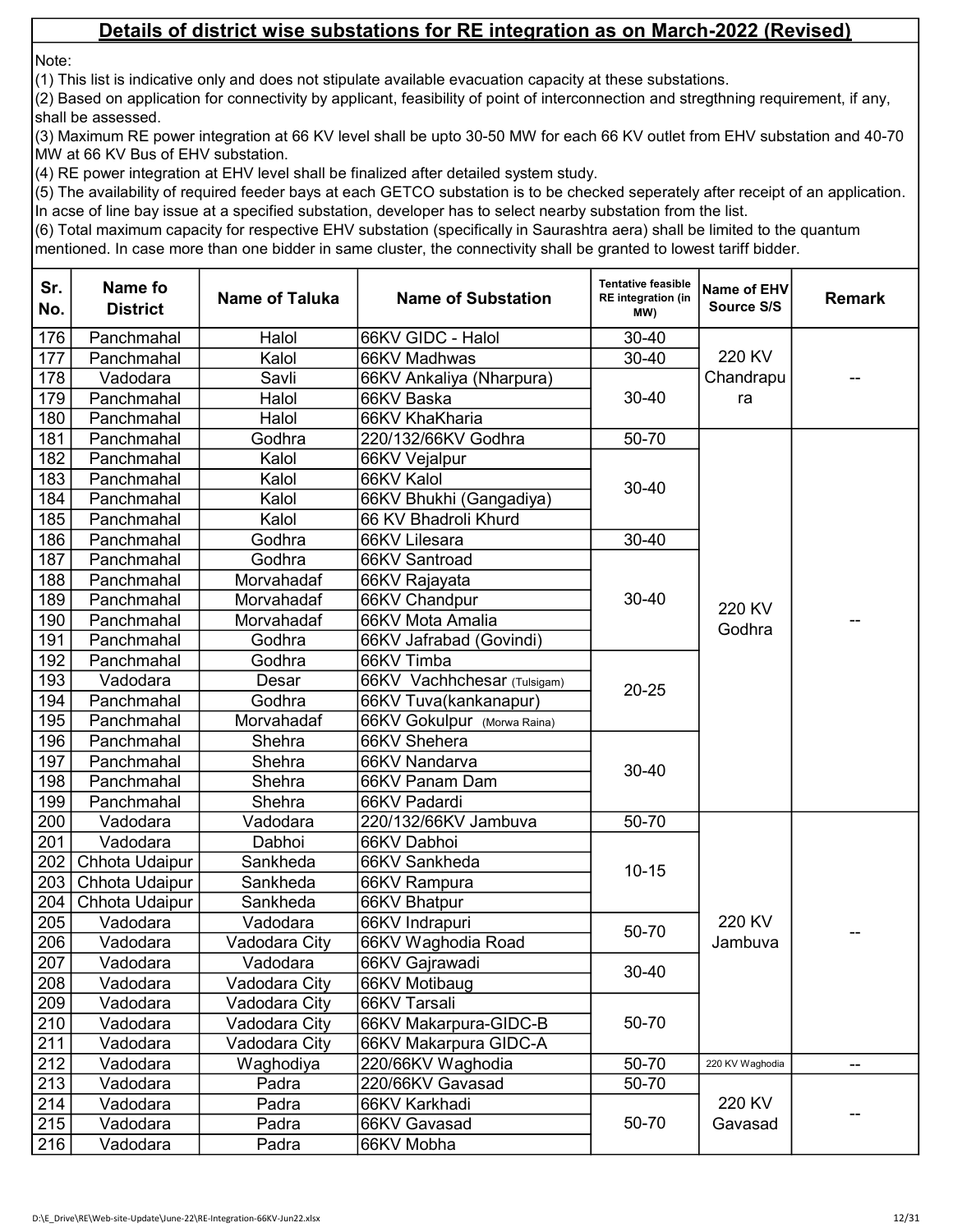Note:

(1) This list is indicative only and does not stipulate available evacuation capacity at these substations.

(2) Based on application for connectivity by applicant, feasibility of point of interconnection and stregthning requirement, if any, shall be assessed.

(3) Maximum RE power integration at 66 KV level shall be upto 30-50 MW for each 66 KV outlet from EHV substation and 40-70 MW at 66 KV Bus of EHV substation.

(4) RE power integration at EHV level shall be finalized after detailed system study.

(5) The availability of required feeder bays at each GETCO substation is to be checked seperately after receipt of an application. In acse of line bay issue at a specified substation, developer has to select nearby substation from the list.

| Sr.<br>No. | Name fo<br><b>District</b> | <b>Name of Taluka</b> | <b>Name of Substation</b>      | <b>Tentative feasible</b><br><b>RE</b> integration (in<br>MW) | Name of EHV<br>Source S/S | <b>Remark</b>            |
|------------|----------------------------|-----------------------|--------------------------------|---------------------------------------------------------------|---------------------------|--------------------------|
|            | <b>Central Gujarat</b>     |                       |                                |                                                               |                           |                          |
| 217        | <b>Bharuch</b>             | Zagadiya              | 220/66KV Jhagadia              | 50-70                                                         |                           |                          |
| 218        | <b>Bharuch</b>             | Zagadiya              | 66KV Randedi                   | 50-70                                                         | 220 KV                    |                          |
| 219        | <b>Bharuch</b>             | Zagadiya              | 66KV Selod / Malpore           | 30-40                                                         | Jhagadia                  |                          |
| 220        | <b>Bharuch</b>             | Zagadiya              | 66KV Dadheda (Zagadia GIDC)    | $30 - 40$                                                     |                           |                          |
| 221        | <b>Bharuch</b>             | <b>Bharuch</b>        | 132/66KV Bharuch               | 50-70                                                         | 132 KV Bharuch            | --                       |
| 222        | <b>Bharuch</b>             | <b>Bharuch</b>        | 220/132/66KV Haldarwa          | 50-70                                                         |                           |                          |
| 223        | <b>Bharuch</b>             | Amod                  | 66KV Samni (Kurchan)           | $15 - 20$                                                     |                           |                          |
| 224        | <b>Bharuch</b>             | Wagra                 | 66KV Muller                    |                                                               |                           |                          |
| 225        | <b>Bharuch</b>             | <b>Bharuch</b>        | 66KV Palej                     | 40-50                                                         |                           |                          |
| 226        | <b>Bharuch</b>             | <b>Bharuch</b>        | 66KV Zanor (Nabipur)           | $20 - 25$                                                     |                           |                          |
| 227        | <b>Bharuch</b>             | <b>Bharuch</b>        | 66KV Bharuch - B               |                                                               | 220 KV                    |                          |
| 228        | <b>Bharuch</b>             | <b>Bharuch</b>        | 66KV Bori (Hingala)            | 25-30                                                         | Haldarwa                  |                          |
| 229        | <b>Bharuch</b>             | Wagra                 | 66KV Wagra                     |                                                               |                           |                          |
| 230        | <b>Bharuch</b>             | <b>Bharuch</b>        | 66KV Panchbatti                |                                                               |                           |                          |
| 231        | <b>Bharuch</b>             | <b>Bharuch</b>        | 66KV Kadod                     | 30-40                                                         |                           |                          |
| 232        | <b>Bharuch</b>             | <b>Bharuch</b>        | 66KV Haldarva                  | $30 - 40$                                                     |                           |                          |
| 233        | Vadodara                   | Karjan                | 66KV Rarod (Nareshwar)         | $20 - 25$                                                     |                           |                          |
| 234        | Vadodara                   | Karjan                | 66KV Saring                    |                                                               |                           |                          |
| 235        | Kheda                      | Kapadvanj             | 220/66KV Kapadwanj             | 50-70                                                         |                           |                          |
| 236        | Kheda                      | Kapadvanj             | 66KV Kapadwanj GIDC            | $30 - 40$                                                     |                           |                          |
| 237        | Kheda                      | Kapadvanj             | 66KV Tayabpura (Samjota Nagar) | 30-40                                                         |                           |                          |
| 238        | Kheda                      | Kapadvanj             | 66KV Nirmali                   |                                                               |                           |                          |
| 239        | Kheda                      | Kapadvanj             | 66KV Attarsumba                | 25-30                                                         |                           |                          |
| 240        | Kheda                      | Kapadvanj             | 66KV Hamirpura (Bhailakui)     |                                                               |                           |                          |
| 241        | Kheda                      | Kapadvanj             | 66KV Torna                     |                                                               |                           |                          |
| 242        | Kheda                      | Kathalal              | 66KV Aral                      | $30 - 40$                                                     |                           |                          |
| 243        | Kheda                      | Kathlal               | 66KV Chhipadi (Khalal)         |                                                               |                           |                          |
| 244        | Kheda                      | Kathlal               | 66KV Kathlal                   |                                                               | 220 KV                    |                          |
| 245        | Kheda                      | Mahmedabad            | 66KV Aklacha                   | $30 - 40$                                                     | Kapadwanj                 |                          |
| 246        | Kheda                      | Kathlal               | 66KV Abhripur (Bharkunda)      |                                                               |                           |                          |
| 247        | Kheda                      | Kathlal               | 66KV Anara                     |                                                               |                           |                          |
| 248        | Kheda                      | Thasra                | 66KV Mor Aambli                | 40-50                                                         |                           |                          |
| 249        | Kheda                      | Thasra                | 66KV Chetarsumba               |                                                               |                           |                          |
| 250        | Mahisagar                  | Balasinor             | 66KV Jorapura                  |                                                               |                           |                          |
| 251        | Mahisagar                  | Balasinor             | 66KV Bhanthala                 |                                                               |                           |                          |
| 252        | Mahisagar                  | <b>Balasinor</b>      | 66KV Relia                     | $10 - 15$                                                     |                           |                          |
| 253        | Kheda                      | Galteshwar            | 66KV Sevalia                   |                                                               |                           |                          |
| 254        | Kheda                      | <b>Balasinor</b>      | 66KV Rozva                     |                                                               |                           |                          |
| 255        | Mahisagar                  | Balasinor             | 66KV Balasinor                 |                                                               |                           |                          |
| 256        | Ahmedabad                  | Dascroi               | 220/66KV Khanpur               | 50-70                                                         | 220 KV                    |                          |
| 257        | Ahmedabad                  | Dascroi               | 66KV Kuha                      | $30 - 40$                                                     | Khanpur                   |                          |
| 258        | Ahmedabad                  | Dascroi               | 66 KV Bahiyal                  |                                                               |                           |                          |
| 259        | Anand                      | Anand                 | 220/66KV Mogar                 | 50-70                                                         | 220 KV Mogar              | $\overline{\phantom{m}}$ |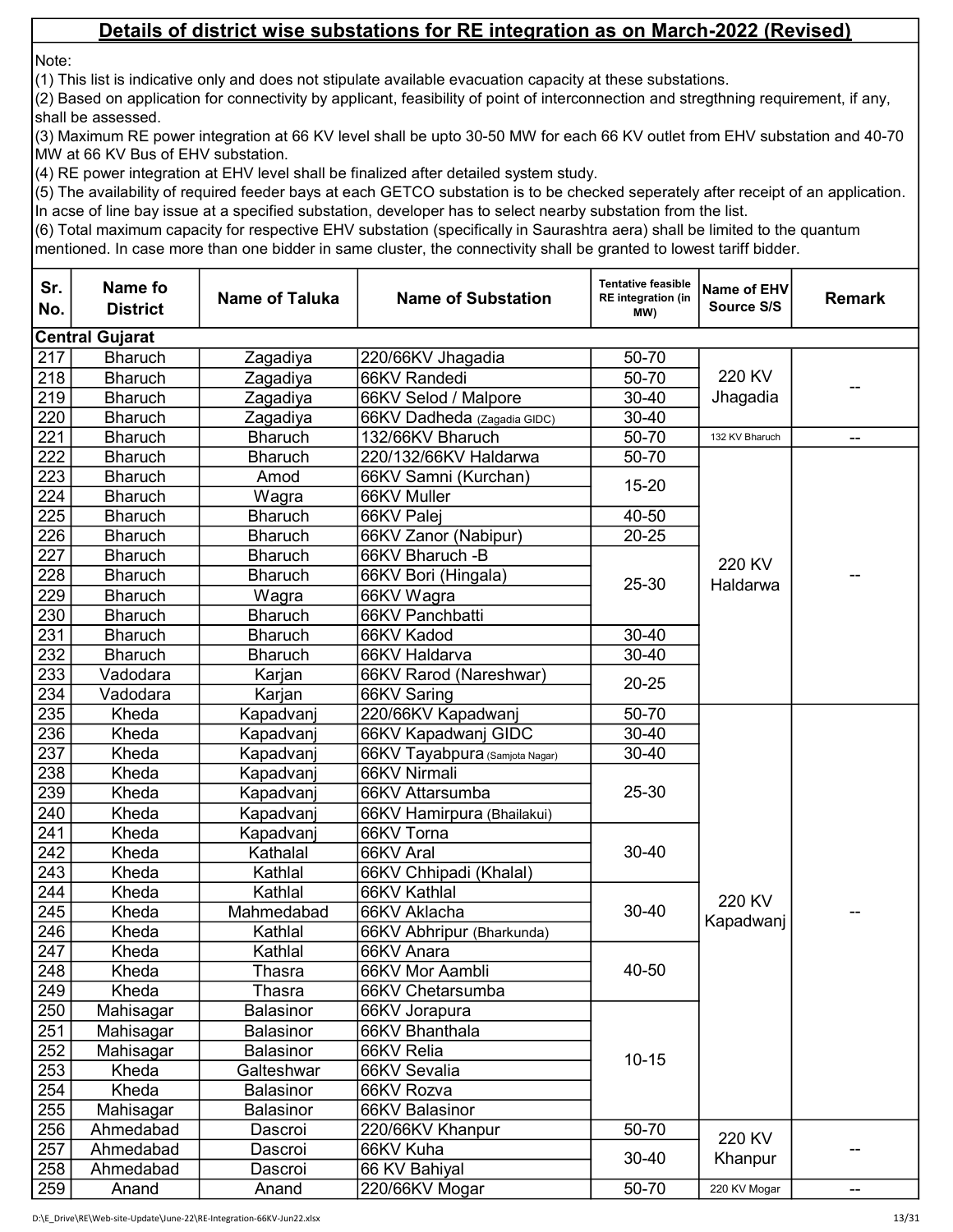Note:

(1) This list is indicative only and does not stipulate available evacuation capacity at these substations.

(2) Based on application for connectivity by applicant, feasibility of point of interconnection and stregthning requirement, if any, shall be assessed.

(3) Maximum RE power integration at 66 KV level shall be upto 30-50 MW for each 66 KV outlet from EHV substation and 40-70 MW at 66 KV Bus of EHV substation.

(4) RE power integration at EHV level shall be finalized after detailed system study.

(5) The availability of required feeder bays at each GETCO substation is to be checked seperately after receipt of an application. In acse of line bay issue at a specified substation, developer has to select nearby substation from the list.

| Sr.<br>No.       | <b>Name fo</b><br><b>District</b> | <b>Name of Taluka</b> | <b>Name of Substation</b>   | <b>Tentative feasible</b><br><b>RE</b> integration (in<br>MW) | Name of EHV<br>Source S/S      | <b>Remark</b> |
|------------------|-----------------------------------|-----------------------|-----------------------------|---------------------------------------------------------------|--------------------------------|---------------|
|                  | <b>Central Gujarat</b>            |                       |                             |                                                               |                                |               |
| 260              | <b>Bharuch</b>                    | Amod                  | 66KV Sarbhan                |                                                               | 220 KV                         |               |
| 261              | <b>Bharuch</b>                    | Amod                  | 66KV Ochhan (Telod -Ikhar)  | $10 - 15$                                                     |                                |               |
| 262              | Vadodara                          | Karjan                | 66KV Handod                 |                                                               | Amod                           |               |
| $\overline{263}$ | Vadodara                          | Karjan                | 220/66KV Karjan             | 50-70                                                         |                                |               |
| 264              | Vadodara                          | Dabhoi                | 66KV Karvan (Kayavarohan)   |                                                               |                                |               |
| 265              | Vadodara                          | Karjan                | 66KV Simali                 | $20 - 25$                                                     |                                |               |
| 266              | Vadodara                          | Sinor                 | 66KV Sadhali                |                                                               | 220 KV                         |               |
| 267              | Vadodara                          | Sinor                 | 66KV Sinor                  |                                                               | Karjan                         | --            |
| 268              | Vadodara                          | Padra                 | 66KV Masar Road             | 40-50                                                         |                                |               |
| 269              | Vadodara                          | Karjan                | 66KV Kashipura (Ramangamdi) | $30 - 40$                                                     |                                |               |
| 270              | Vadodara                          | Karjan                | 66KV Lakodara               | 30-40                                                         |                                |               |
| 271              | Anand                             | Anand                 | 220/66KV Karamsad           | 50-70                                                         |                                |               |
| 272              | Anand                             | Anand                 | 66KV Anand                  |                                                               |                                |               |
| 273              | Anand                             | Anand                 | 66KV Gopalpura              | 30-40                                                         |                                |               |
| 274              | Anand                             | Anand                 | 66KV Anand Agri. University |                                                               |                                |               |
| 275              | Anand                             | Anand                 | 66KV Boriavi (Jol)          |                                                               |                                |               |
| 276              | Anand                             | Anand                 | 66KV V.V. Nagar             | $30 - 40$                                                     |                                |               |
| $\overline{277}$ | Anand                             | Anand                 | 66KV Vithal Udyognagar      |                                                               |                                |               |
| 278              | Anand                             | Petlad                | 66KV Mahelav                |                                                               |                                |               |
| 279              | Anand                             | Petlad                | 66KV Changa                 | 30-40                                                         |                                |               |
| 280              | Kheda                             | Nadiad                | 66KV Uttarsanda             |                                                               |                                | --            |
| 281              | Kheda                             | Nadiad                | 66KV Akhdol                 |                                                               | 220 KV<br>Karamsad /<br>220 KV |               |
| 282              | Anand                             | Anand                 | 66KV Karamsad               | $30 - 40$                                                     |                                |               |
| 283              | Anand                             | Anklav                | 66KV Anklav                 |                                                               |                                |               |
| 284              | Anand                             | Anklav                | 66KV Bhetasi                |                                                               |                                |               |
| 285              | Anand                             | Anklav                | 66KV Navakhal (Khedasa)     |                                                               | Mogar                          |               |
| 286              | Anand                             | <b>Borsad</b>         | 66KV Borsad                 | 30-40                                                         |                                |               |
| 287              | Anand                             | <b>Borsad</b>         | 66KV Shinglav               |                                                               |                                |               |
| 288              | Anand                             | Anand                 | 66KV Navli                  |                                                               |                                |               |
| 289              | Anand                             | Anklav                | 66KV Khadol (Haldari)       |                                                               |                                |               |
| 290              | Anand                             | <b>Borsad</b>         | 66KV Ras                    |                                                               |                                |               |
| 291              | Anand                             | Petlad                | 66KV Sundarna               | 30-40                                                         |                                |               |
| 292              | Anand                             | Petlad                | 66KV Virsad                 |                                                               |                                |               |
| 293              | Anand                             | Petlad                | 66KV Nar                    |                                                               |                                |               |
| 294              | Anand                             | Cambay                | 66KV Timba                  | $30 - 40$                                                     |                                |               |
| $\overline{295}$ | Anand                             | Petlad                | 66KV Petlad                 |                                                               |                                |               |
| 296              | Anand                             | Sojitra               | 66KV Kasor                  | $30 - 40$                                                     |                                |               |
| 297              | Ahmedabad                         | Ahmedabad             | 220/132/66KV Ranasan        | 50-70                                                         |                                |               |
| 298              | Ahmedabad                         | Ahmedabad             | 66KV Naroda                 |                                                               |                                |               |
| 299              | Ahmedabad                         | Ahmedabad             | 66KV Odhav                  | 30-40                                                         | 220 KV                         |               |
| 300              | Ahmedabad                         | Ahmedabad             | 66KV Kathvada               |                                                               | Ranasan                        |               |
| 301              | Gandhinagar                       | Gandhinagar           | 66KV Muthia                 | 30-40                                                         |                                |               |
| 302              | Ahmedabad                         | Dascroi               | 66KV Chandkheda             | $30 - 40$                                                     |                                |               |
| 303              | Ahmedabad                         | Dascroi               | 66 KV Bhat                  |                                                               |                                |               |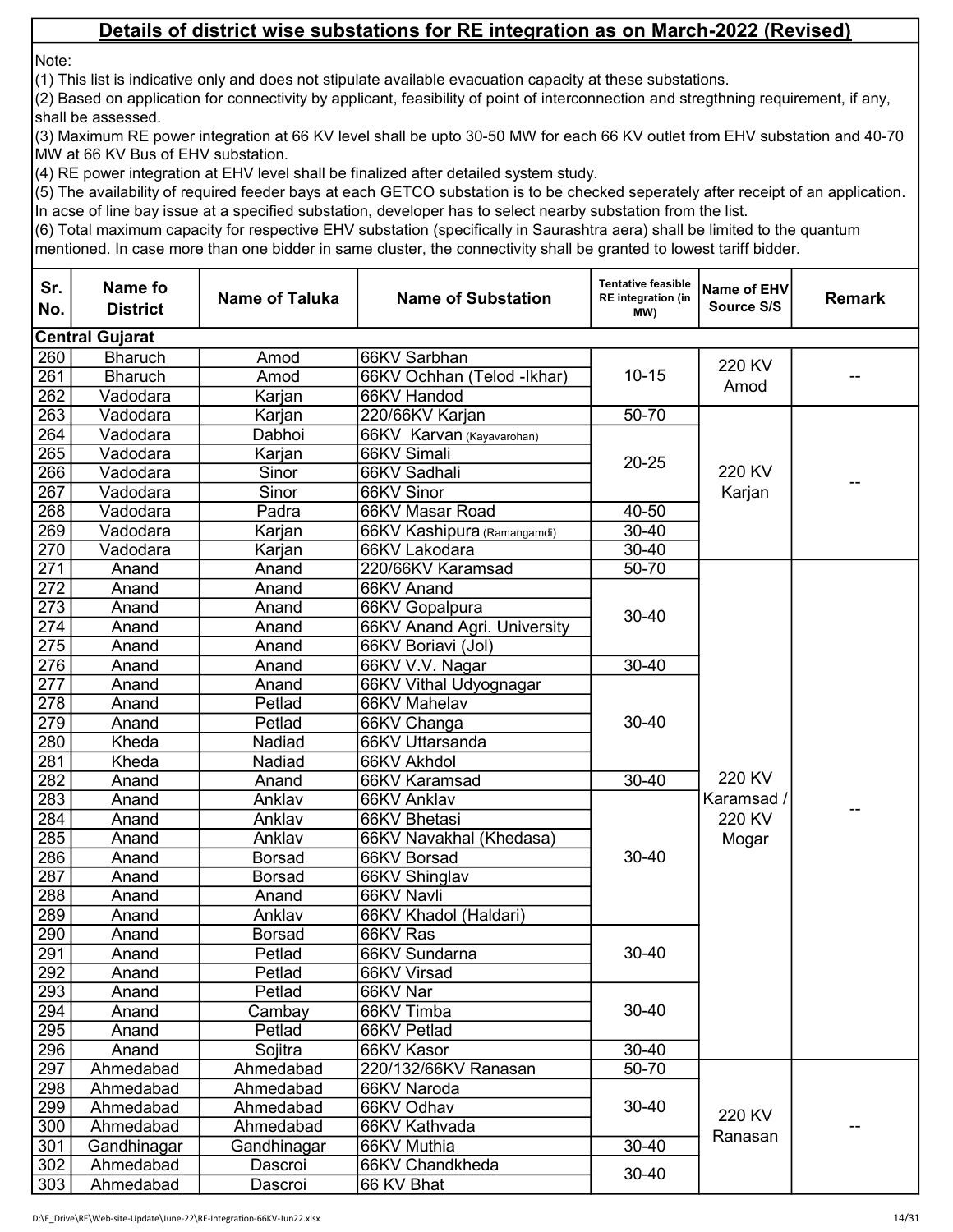Note:

(1) This list is indicative only and does not stipulate available evacuation capacity at these substations.

(2) Based on application for connectivity by applicant, feasibility of point of interconnection and stregthning requirement, if any, shall be assessed.

(3) Maximum RE power integration at 66 KV level shall be upto 30-50 MW for each 66 KV outlet from EHV substation and 40-70 MW at 66 KV Bus of EHV substation.

(4) RE power integration at EHV level shall be finalized after detailed system study.

(5) The availability of required feeder bays at each GETCO substation is to be checked seperately after receipt of an application. In acse of line bay issue at a specified substation, developer has to select nearby substation from the list.

| Sr.<br>No. | Name fo<br><b>District</b> | <b>Name of Taluka</b> | <b>Name of Substation</b>       | <b>Tentative feasible</b><br><b>RE</b> integration (in<br>(MW | Name of EHV<br>Source S/S | <b>Remark</b> |
|------------|----------------------------|-----------------------|---------------------------------|---------------------------------------------------------------|---------------------------|---------------|
|            | <b>Central Gujarat</b>     |                       |                                 |                                                               |                           |               |
| 304        | Vadodara                   | Waghodiya             | 400/220/66KV Asoj               | 50-70                                                         |                           |               |
| 305        | Vadodara                   | Vadodara              | 132/66KV Fertilizarnagar        | 50-70                                                         |                           |               |
| 306        | Vadodara                   | Savli                 | 66KV Khakhariya                 | $30 - 40$                                                     |                           |               |
| 307        | Vadodara                   | Savli                 | 66KV Pratapnagar (Godampura)    |                                                               |                           |               |
| 308        | Vadodara                   | Waghodiya             | 66KV Asoj (Paldi)               |                                                               | 400 KV                    |               |
| 309        | Vadodara                   | Waghodiya             | 66KV Vyankatpura                |                                                               |                           |               |
| 310        | Vadodara                   | Waghodiya             | 66KV Jarod                      | $30 - 40$                                                     | Asoj                      |               |
| 311        | Vadodara                   | Vadodara              | 66KV Amaliyara                  |                                                               |                           |               |
| 312        | Vadodara                   | Vadodara City         | 66KV Chhani-A                   |                                                               |                           |               |
| 313        | Vadodara                   | Vadodara City         | 66KV Chhani - B                 |                                                               |                           |               |
| 314        | Vadodara                   | Vadodara City         | 66KV Sama                       |                                                               |                           |               |
| 315        | Mahisagar                  | Lunawada              | 220/66KV Savdasna Muvada        | 50-70                                                         |                           |               |
| 316        | Mahisagar                  | Lunawada              | 66KV Lunawada                   |                                                               |                           |               |
| 317        | Mahisagar                  | Santrampur            | 66KV Movasa                     |                                                               |                           |               |
| 318        | Mahisagar                  | Lunawada              | 66KV Kothamba                   | $30 - 40$                                                     |                           |               |
| 319        | Mahisagar                  | Lunawada              | 66KV Ved(vardhadari)            |                                                               |                           |               |
| 320        | Mahisagar                  | Santrampur            | 66KV Santrampur                 |                                                               |                           |               |
| 321        | Mahisagar                  | Santrampur            | 66KV Valakhedi (Gothib)Vaneda   |                                                               |                           |               |
| 322        | Dahod                      | Fatepura              | 66KV Lakhanpur                  |                                                               | 220 KV                    |               |
| 323        | Dahod                      | Fatepura              | 66KV Sarasva                    |                                                               |                           |               |
| 324        | Mahisagar                  | Kadana                | 66KV Ditvas                     |                                                               |                           |               |
| 325        | Mahisagar                  | Khanpur               | 66KV Bakor (Lavana)             | $30 - 40$                                                     |                           |               |
| 326        | Mahisagar                  | Khanpur               | 66KV Motakhanpur                |                                                               | Savdasna                  |               |
| 327        | Mahisagar                  | Virpur                | 66KV Virpur                     |                                                               | Mauda                     |               |
| 328        | Mahisagar                  | Lunawada              | 66KV Sadhakpur (Dhamod)         |                                                               |                           |               |
| 329        | Mahisagar                  | <b>Balasinor</b>      | 66KV Pandava (Parbia)           | $20 - 25$                                                     |                           |               |
| 330        | Mahisagar                  | Lunawada              | 66KV Limbadiya                  |                                                               |                           |               |
| 331        | Mahisagar                  | Virpur                | 66KV Salaiya                    |                                                               |                           |               |
| 332        | Mahisagar                  | Virpur                | 66KV Debhari                    |                                                               |                           |               |
| 333        | Mahisagar                  | Lunawada              | 66KV Budhajina Tekra            | $30 - 40$                                                     |                           |               |
| 334        | Aravalli                   | Malpur                | 66KV Helodar                    | 30-40                                                         |                           |               |
| 335        | Mahisagar                  | Santrampur            | 66KV Limda Muvadi (Moti Sarsan) |                                                               |                           |               |
| 336        | Mahisagar                  | Santrampur            | 66KV Mora                       | 25-30                                                         |                           |               |
| 337        | Mahisagar                  | Santrampur            | 66KV Malvan                     |                                                               |                           |               |
| 338        | Vadodara                   | Waghodiya             | 220/66KV Vyankatpura            | 40-50                                                         |                           |               |
| 339        | Panchmahal                 | Halol                 | 66KV Madar (Koprej)             | $30 - 40$                                                     |                           |               |
| 340        | Vadodara                   | Waghodiya             | 66KV Rustampura                 |                                                               | 220 KV                    |               |
| 341        | Chhota Udaipur             | <b>Bodeli</b>         | 66KV Surya                      | $30 - 40$                                                     | Vyankatpur                |               |
| 342        | Vadodara                   | Vadodara              | 66KV Khatamba                   |                                                               | a                         |               |
| 343        | Vadodara                   | Vadodara City         | 66KV Harni                      | 40-50                                                         |                           |               |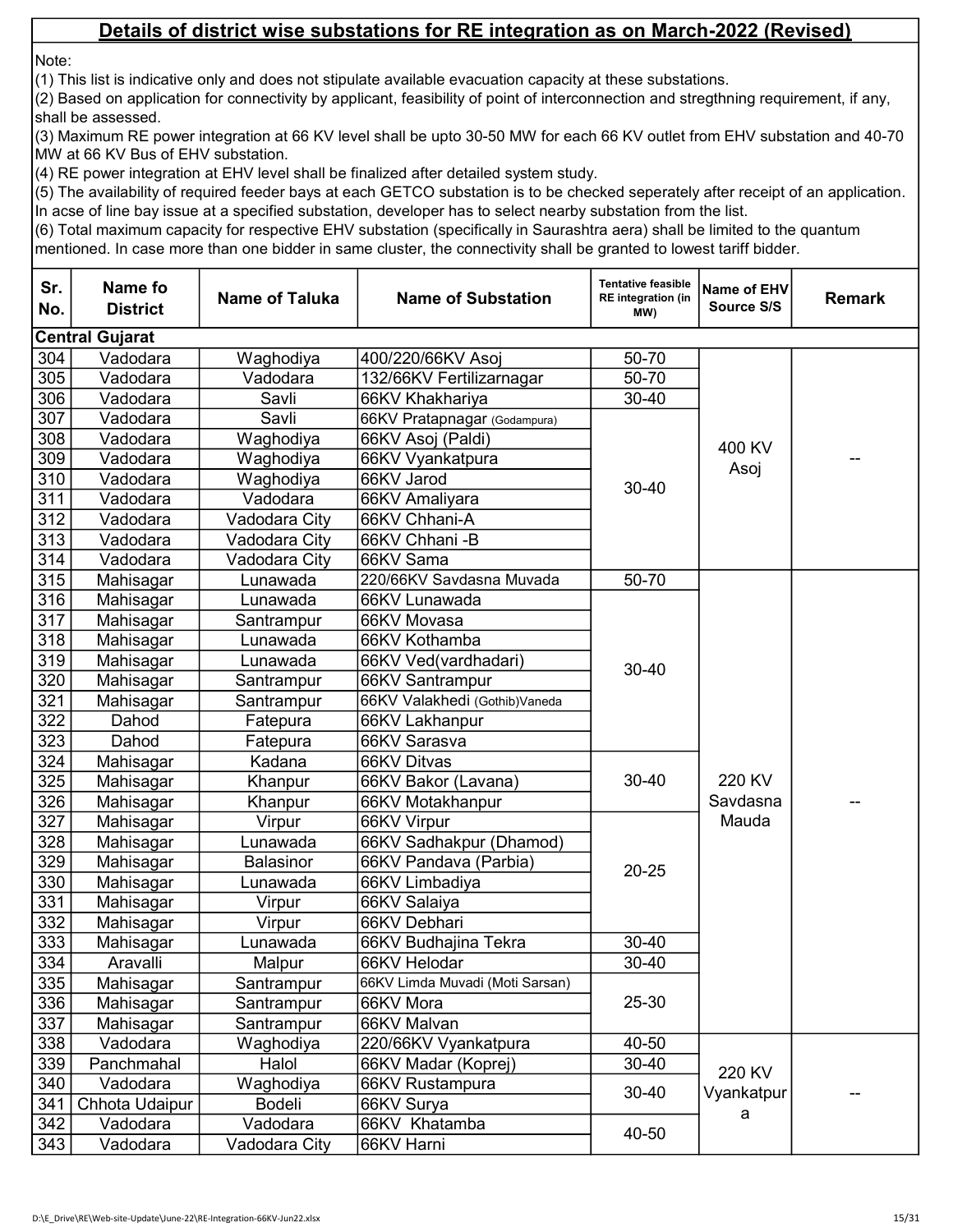Note:

(1) This list is indicative only and does not stipulate available evacuation capacity at these substations.

(2) Based on application for connectivity by applicant, feasibility of point of interconnection and stregthning requirement, if any, shall be assessed.

(3) Maximum RE power integration at 66 KV level shall be upto 30-50 MW for each 66 KV outlet from EHV substation and 40-70 MW at 66 KV Bus of EHV substation.

(4) RE power integration at EHV level shall be finalized after detailed system study.

(5) The availability of required feeder bays at each GETCO substation is to be checked seperately after receipt of an application. In acse of line bay issue at a specified substation, developer has to select nearby substation from the list.

| Sr.<br>No.       | Name fo<br><b>District</b> | <b>Name of Taluka</b> | <b>Name of Substation</b>     | <b>Tentative feasible</b><br><b>RE</b> integration (in<br>MW) | Name of EHV<br>Source S/S | <b>Remark</b>                                   |
|------------------|----------------------------|-----------------------|-------------------------------|---------------------------------------------------------------|---------------------------|-------------------------------------------------|
|                  | <b>Central Gujarat</b>     |                       |                               |                                                               |                           |                                                 |
| 344              | Ahmedabad                  | Bavla                 | 220/66KV Bagodara             | 50-70                                                         | 220 KV<br>Bagodara        |                                                 |
| 345              | Ahmedabad                  | Bavla                 | 220/66KV Salejada             | 50-70                                                         |                           |                                                 |
| 346              | Ahmedabad                  | Bavla                 | 66KV Juval rupavati           |                                                               |                           |                                                 |
| 347              | Ahmedabad                  | Bavla                 | 66KV Ramnagar (Bavla)         | 25-30                                                         |                           |                                                 |
| $\overline{348}$ | Ahmedabad                  | Bavla                 | 66KV Kerala                   |                                                               |                           |                                                 |
| 349              | Ahmedabad                  | Bavla                 | 66KV Bavla                    |                                                               |                           | Maximum 50-70<br>MW RE<br>injection<br>feasible |
| 350              | Ahmedabad                  | Sanand                | 66KV Nani Devti               |                                                               |                           |                                                 |
| 351              | Ahmedabad                  | Sanand                | 66KV Rajoda                   |                                                               |                           |                                                 |
| 352              | Ahmedabad                  | Sanand                | 66KV Moraiya                  |                                                               |                           |                                                 |
| 353              | Ahmedabad                  | Sanand                | 66KV Vendor Park              | 25-30                                                         |                           |                                                 |
| 354              | Ahmedabad                  | Sanand                | 66KV Bol-2(GIDC)              |                                                               | 220 KV                    |                                                 |
| 355              | Ahmedabad                  | Sanand                | 66KV Sanand-2                 |                                                               |                           |                                                 |
| 356              | Ahmedabad                  | Bavla                 | 66KV Bol-1(GIDC)              |                                                               |                           |                                                 |
| 357              | Ahmedabad                  | Bavla                 | 66KV Kalyangadh               |                                                               | Salejada                  |                                                 |
| 358              | Ahmedabad                  | <b>Dholka</b>         | 66KV Dholka City              | $30 - 40$                                                     |                           |                                                 |
| 359              | Ahmedabad                  | <b>Dholka</b>         | 66KV Koth                     |                                                               |                           |                                                 |
| 360              | Ahmedabad                  | <b>Dholka</b>         | 66KV Raipur                   |                                                               |                           |                                                 |
| 361              | Ahmedabad                  | <b>Dholka</b>         | 66KV Simej                    | $30 - 40$                                                     |                           |                                                 |
| 362              | Ahmedabad                  | <b>Dholka</b>         | 66KV Walthera                 |                                                               |                           |                                                 |
| 363              | Ahmedabad                  | <b>Dholka</b>         | 66KV Ingoli road              |                                                               |                           |                                                 |
| 364              | Ahmedabad                  | <b>Dholka</b>         | 66KV Dholka GIDC              |                                                               |                           |                                                 |
| 365              | Ahmedabad                  | <b>Dholka</b>         | 66KV Pisawada                 | $30 - 40$                                                     |                           |                                                 |
| 366              | Ahmedabad                  | <b>Dholka</b>         | 66 KV Shetra                  |                                                               |                           |                                                 |
| 367              | Ahmedabad                  | <b>Dholka</b>         | 66KV Chandisar (Keliya Vasna) | $30 - 40$                                                     |                           |                                                 |
| 368              | Kheda                      | Nadiad                | 66KV Navagam (Nyka)           | 30-40                                                         |                           |                                                 |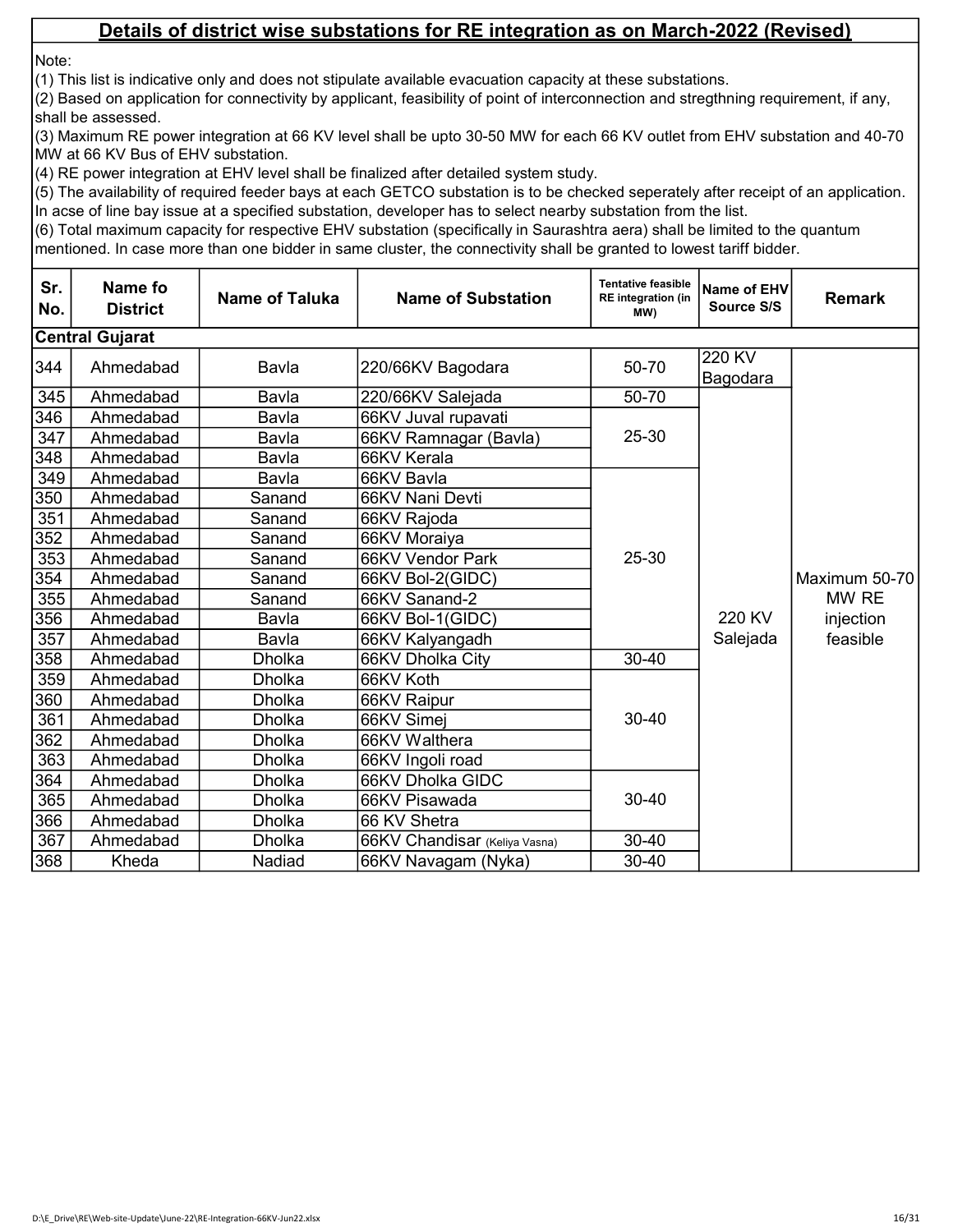Note:

(1) This list is indicative only and does not stipulate available evacuation capacity at these substations.

(2) Based on application for connectivity by applicant, feasibility of point of interconnection and stregthning requirement, if any, shall be assessed.

(3) Maximum RE power integration at 66 KV level shall be upto 30-50 MW for each 66 KV outlet from EHV substation and 40-70 MW at 66 KV Bus of EHV substation.

(4) RE power integration at EHV level shall be finalized after detailed system study.

(5) The availability of required feeder bays at each GETCO substation is to be checked seperately after receipt of an application. In acse of line bay issue at a specified substation, developer has to select nearby substation from the list.

| Sr.<br>No.      | Name fo<br><b>District</b> | <b>Name of Taluka</b> | <b>Name of Substation</b>  | <b>Tentative feasible</b><br><b>RE</b> integration (in<br>MW) | Name of EHV<br>Source S/S | <b>Remark</b>    |
|-----------------|----------------------------|-----------------------|----------------------------|---------------------------------------------------------------|---------------------------|------------------|
|                 | <b>North Gujarat</b>       |                       |                            |                                                               |                           |                  |
|                 | Ahmedabad                  | Viramgam              | 220/66KV Viramgam          | 40-50                                                         |                           | Maximum 70-      |
| $\overline{2}$  | Ahmedabad                  | Viramgam              | 66KV Jakhawada             | $15 - 20$                                                     | 220 KV                    | <b>100 MW RE</b> |
| $\overline{3}$  | Ahmedabad                  | Sanand                | 66KV Chharodi              |                                                               | Viramgam                  | injection        |
| $\overline{4}$  | Ahmedabad                  | Viramgam              | 66KV Thuleta               | $15 - 20$                                                     |                           | feasible         |
| 5               | Gandhinagar                | Gandhinagar           | 132/66KV Chiloda           | 50-70                                                         |                           |                  |
| 6               | Gandhinagar                | Gandhinagar           | 66KV Unava                 |                                                               |                           |                  |
| 7               | Gandhinagar                | Dehgam                | 66KV Sadra                 |                                                               |                           |                  |
| $\overline{8}$  | Gandhinagar                | Mansa                 | 66KV Pethapur              | $30 - 40$                                                     | 132 KV                    |                  |
| $\overline{9}$  | Sabarkantha                | Prantij               | 66KV Kamalpur              |                                                               | Chiloda                   | --               |
| 10              | Gandhinagar                | Mansa                 | 66KV Manekpur (Grambharti) |                                                               |                           |                  |
| 11              | Gandhinagar                | Gandhinagar           | 66KV Shahpur               | $10 - 15$                                                     |                           |                  |
| 12              | Gandhinagar                | Gandhinagar           | 66KV Dabhoda               | $30 - 40$                                                     |                           |                  |
| $\overline{13}$ | Banaskantha                | Deesa                 | 132/66KV Deesa             | $50 - 70$                                                     |                           |                  |
| 14              | Banaskantha                | Deesa                 | 66KV Bhildi                |                                                               |                           |                  |
| $\overline{15}$ | Banaskantha                | Deesa                 | 66KV Lorwada               | $30 - 40$                                                     |                           |                  |
| 16              | Banaskantha                | Deesa                 | 66KV Balodhar              |                                                               | 132 KV                    |                  |
| 17              | Banaskantha                | Deesa                 | 66KV Manekpura             | $30 - 40$                                                     | Deesa                     |                  |
| 18              | Banaskantha                | Deesa                 | 66KV Juna Deesa            |                                                               |                           |                  |
| 19              | Banaskantha                | Deesa                 | 66KV Ranpur                | $30 - 40$                                                     |                           |                  |
| 20              | Banaskantha                | Deesa                 | 66KV Kant                  |                                                               |                           |                  |
| $\overline{21}$ | Patan                      | Patan                 | 132/66KV Patan             | 40-50                                                         |                           |                  |
| $\overline{22}$ | Patan                      | Patan                 | 66KV Kamliwada             | $30 - 40$                                                     | 132 KV                    |                  |
| 23              | Patan                      | Patan                 | 66KV Samalpati             | $30 - 40$                                                     | Patan                     |                  |
| 24              | Patan                      | Saraswati             | 66KV Kansa                 | $10 - 15$                                                     |                           |                  |
| $\overline{25}$ | Patan                      | Shihori               | 66KV Anganwada             |                                                               |                           |                  |
| $\overline{26}$ | Patan                      | Sidhpur               | 132/66KV Siddhpur          | $50 - 70$                                                     |                           |                  |
| $\overline{27}$ | Banaskantha                | Vadgam                | 66KV Basu                  | $30 - 40$                                                     |                           |                  |
| 28              | Banaskantha                | Vadgam                | 66KV Kakoshi               |                                                               |                           |                  |
| $\overline{29}$ | Banaskantha                | Vadgam                | 66KV Chhapi                | $30 - 40$                                                     | 132 KV                    |                  |
| $\overline{30}$ | Mehsana                    | Unjha                 | 66KV Kahoda                | $30 - 40$                                                     | Siddhpur                  |                  |
| $\overline{31}$ | Patan                      | Sidhpur               | <b>6KV Khali</b>           | $30 - 40$                                                     |                           |                  |
| $\overline{32}$ | Patan                      | Uniha / Mehsana       | 66KV Tundav                |                                                               |                           |                  |
| 33              | Patan                      | Sidhpur               | 66KV Mudana                | $10 - 15$                                                     |                           |                  |
| $\overline{34}$ | Patan                      | Sidhpur               | 66KV Sujanpur              |                                                               |                           |                  |
| 35              | Sabarkantha                | Prantij               | 132/66KV Talod             | $50 - 70$                                                     |                           |                  |
| 36              | Sabarkantha                | Prantij               | 66KV Prantij               |                                                               |                           |                  |
| 37              | Sabarkantha                | Prantij               | 66KV Talod GIDC            | 132 KV<br>$30 - 40$<br>Talod                                  |                           |                  |
| $\overline{38}$ | Sabarkantha                | Prantij               | 66KV D'Muvadi              |                                                               |                           |                  |
| 39              | Sabarkantha                | Prantij               | 66KV Tajpur                |                                                               |                           |                  |
| 40              | Sabarkantha                | Talod                 | 66KV Ujediya               | $15 - 20$                                                     |                           |                  |
| 41              | Sabarkantha                | Talod                 | 66KV Harsol                | $30 - 40$                                                     |                           |                  |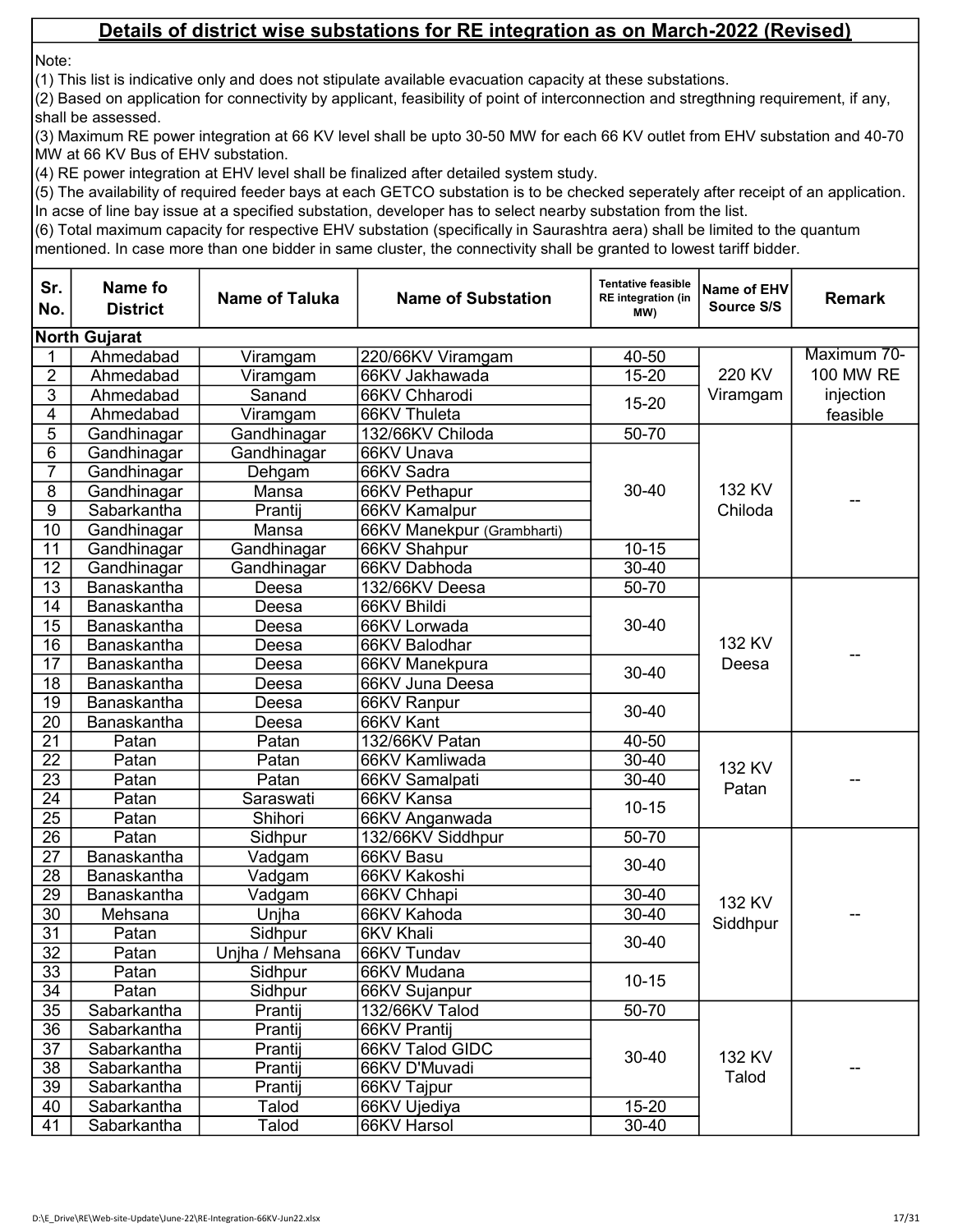Note:

(1) This list is indicative only and does not stipulate available evacuation capacity at these substations.

(2) Based on application for connectivity by applicant, feasibility of point of interconnection and stregthning requirement, if any, shall be assessed.

(3) Maximum RE power integration at 66 KV level shall be upto 30-50 MW for each 66 KV outlet from EHV substation and 40-70 MW at 66 KV Bus of EHV substation.

(4) RE power integration at EHV level shall be finalized after detailed system study.

(5) The availability of required feeder bays at each GETCO substation is to be checked seperately after receipt of an application. In acse of line bay issue at a specified substation, developer has to select nearby substation from the list.

| <b>North Gujarat</b><br>42<br>Sabarkantha<br>50-70<br>Himmatnagar<br>220/66KV Agiyol<br>43<br>Sabarkantha<br>66KV Dedhrota<br>Himmatnagar<br>44<br>Sabarkantha<br>Himmatnagar<br>66KV Munpur<br>$20 - 25$<br>45<br>Sabarkantha<br>Himmatnagar<br>66KV Balvantpura<br>46<br>Sabarkantha<br>Himmatnagar<br>66KV Hansalpur<br>47<br>66KV Amodara<br>Sabarkantha<br>Prantij<br>$20 - 25$<br>48<br>66KV Sonasan<br>Sabarkantha<br>Himmatnagar<br>49<br>66KV Hajipur<br>Sabarkantha<br>Himmatnagar<br>220 KV<br>$30 - 40$<br>50<br>Sabarkantha<br>66KV Dalpur<br>Himmatnagar<br>Agiyol<br>51<br>66KV Himmatnagar-1<br>Sabarkantha<br>Himmatnagar<br>52<br>66KV Parabda<br>$20 - 25$<br>Sabarkantha<br>Himmatnagar<br>53<br>66KV Gadhoda<br>Sabarkantha<br>Himmatnagar<br>66KV Nikoda<br>54<br>Himmatnagar<br>Sabarkantha<br>$20 - 25$<br>55<br>Himmatnagar<br>66KV Gadhi<br>Sabarkantha<br>56<br>66KV Gambhoi<br>Sabarkantha<br>Himmatnagar<br>57<br>$20 - 25$<br>Himmatnagar<br>66KV Rupal<br>Sabarkantha<br>58<br>66KV Himmatnagar-2<br>Sabarkantha<br>Himmatnagar<br>59<br>50-70<br>220/66KV Bechraji<br>Bechraji / Mehsana<br>Patan<br>220 KV<br>60<br>Patan<br>Chanasma<br>66KV Maniyari<br>$10 - 15$<br>Becharaji<br>61<br>Patan<br>Bechraji / Mehsana<br>66KV Modhera<br>62<br>50-70<br>Gandhinagar<br>Kalol<br>220/66KV Chhatral<br>Kalol<br>63<br>Gandhinagar<br>66KV Pansar<br>$30 - 40$<br>64<br>Kalol<br>Gandhinagar<br>66KV Chhatral GIDC<br>65<br>Gandhinagar<br>Kalol<br>66KV Borisana<br>$30 - 40$<br>Gandhinagar<br>Kalol<br>66<br>66KV Vadsar<br>Kalol<br>67<br>Gandhinagar<br>66KV Kalol<br>30-40<br>220 KV<br>Gandhinagar<br>Kalol<br>68<br>66KV Dhanot<br>30-40<br>Chhatral<br>Mehsana<br>Kalol<br>69<br>66KV Karannagar<br>Mehsana<br>Kadi<br>70<br>66KV Khavad<br>Kadi<br>Mehsana<br>30-40<br>71<br>66KV Sadra<br>$\overline{72}$<br>Kadi<br>Mehsana<br>66KV Rangpurda (Nanikadi)<br>73<br>Mehsana<br>Kadi<br>66KV Nandasan<br>Kadi<br>30-40<br>74<br>Mehsana<br>66KV Indrad (Ratnamani)<br>Mehsana<br>Kadi<br>75<br>66KV Rajpur<br>76<br>$50 - 70$<br>Aravali<br>220/66KV Bhutiya<br><b>Bhiloda</b><br>77<br>Aravali<br><b>Bhiloda</b><br>66KV Bhiloda<br>78<br>Aravali<br><b>Bhiloda</b><br>66KV Ubsal<br>79<br>66KV Torada<br>Aravali<br><b>Bhiloda</b><br>220 KV<br>80<br>Aravali<br><b>Bhiloda</b><br>66KV Bhiloda<br>30-40<br><b>Bhutiya</b><br>81<br>Sabarkantha<br>66KV Vijaynagar<br>Vijaynagar<br>82<br>66KV Pal<br>Sabarkantha<br>Vijaynagar<br>83<br><b>Bhiloda</b><br>66KV Jinjudi (Kanadar)<br>Aravali | Sr.<br>No. | Name fo<br><b>District</b> | <b>Name of Taluka</b> | <b>Name of Substation</b> | <b>Tentative feasible</b><br><b>RE</b> integration (in<br>MW) | Name of EHV<br>Source S/S | <b>Remark</b> |
|---------------------------------------------------------------------------------------------------------------------------------------------------------------------------------------------------------------------------------------------------------------------------------------------------------------------------------------------------------------------------------------------------------------------------------------------------------------------------------------------------------------------------------------------------------------------------------------------------------------------------------------------------------------------------------------------------------------------------------------------------------------------------------------------------------------------------------------------------------------------------------------------------------------------------------------------------------------------------------------------------------------------------------------------------------------------------------------------------------------------------------------------------------------------------------------------------------------------------------------------------------------------------------------------------------------------------------------------------------------------------------------------------------------------------------------------------------------------------------------------------------------------------------------------------------------------------------------------------------------------------------------------------------------------------------------------------------------------------------------------------------------------------------------------------------------------------------------------------------------------------------------------------------------------------------------------------------------------------------------------------------------------------------------------------------------------------------------------------------------------------------------------------------------------------------------------------------------------------------------------------------------------------------------------------------------------------------------------------------------------------------------------------------------------------------------------------------------------------------------------------------------------------------------|------------|----------------------------|-----------------------|---------------------------|---------------------------------------------------------------|---------------------------|---------------|
|                                                                                                                                                                                                                                                                                                                                                                                                                                                                                                                                                                                                                                                                                                                                                                                                                                                                                                                                                                                                                                                                                                                                                                                                                                                                                                                                                                                                                                                                                                                                                                                                                                                                                                                                                                                                                                                                                                                                                                                                                                                                                                                                                                                                                                                                                                                                                                                                                                                                                                                                       |            |                            |                       |                           |                                                               |                           |               |
|                                                                                                                                                                                                                                                                                                                                                                                                                                                                                                                                                                                                                                                                                                                                                                                                                                                                                                                                                                                                                                                                                                                                                                                                                                                                                                                                                                                                                                                                                                                                                                                                                                                                                                                                                                                                                                                                                                                                                                                                                                                                                                                                                                                                                                                                                                                                                                                                                                                                                                                                       |            |                            |                       |                           |                                                               |                           |               |
|                                                                                                                                                                                                                                                                                                                                                                                                                                                                                                                                                                                                                                                                                                                                                                                                                                                                                                                                                                                                                                                                                                                                                                                                                                                                                                                                                                                                                                                                                                                                                                                                                                                                                                                                                                                                                                                                                                                                                                                                                                                                                                                                                                                                                                                                                                                                                                                                                                                                                                                                       |            |                            |                       |                           |                                                               |                           |               |
|                                                                                                                                                                                                                                                                                                                                                                                                                                                                                                                                                                                                                                                                                                                                                                                                                                                                                                                                                                                                                                                                                                                                                                                                                                                                                                                                                                                                                                                                                                                                                                                                                                                                                                                                                                                                                                                                                                                                                                                                                                                                                                                                                                                                                                                                                                                                                                                                                                                                                                                                       |            |                            |                       |                           |                                                               |                           |               |
|                                                                                                                                                                                                                                                                                                                                                                                                                                                                                                                                                                                                                                                                                                                                                                                                                                                                                                                                                                                                                                                                                                                                                                                                                                                                                                                                                                                                                                                                                                                                                                                                                                                                                                                                                                                                                                                                                                                                                                                                                                                                                                                                                                                                                                                                                                                                                                                                                                                                                                                                       |            |                            |                       |                           |                                                               |                           |               |
|                                                                                                                                                                                                                                                                                                                                                                                                                                                                                                                                                                                                                                                                                                                                                                                                                                                                                                                                                                                                                                                                                                                                                                                                                                                                                                                                                                                                                                                                                                                                                                                                                                                                                                                                                                                                                                                                                                                                                                                                                                                                                                                                                                                                                                                                                                                                                                                                                                                                                                                                       |            |                            |                       |                           |                                                               |                           |               |
|                                                                                                                                                                                                                                                                                                                                                                                                                                                                                                                                                                                                                                                                                                                                                                                                                                                                                                                                                                                                                                                                                                                                                                                                                                                                                                                                                                                                                                                                                                                                                                                                                                                                                                                                                                                                                                                                                                                                                                                                                                                                                                                                                                                                                                                                                                                                                                                                                                                                                                                                       |            |                            |                       |                           |                                                               |                           |               |
|                                                                                                                                                                                                                                                                                                                                                                                                                                                                                                                                                                                                                                                                                                                                                                                                                                                                                                                                                                                                                                                                                                                                                                                                                                                                                                                                                                                                                                                                                                                                                                                                                                                                                                                                                                                                                                                                                                                                                                                                                                                                                                                                                                                                                                                                                                                                                                                                                                                                                                                                       |            |                            |                       |                           |                                                               |                           |               |
|                                                                                                                                                                                                                                                                                                                                                                                                                                                                                                                                                                                                                                                                                                                                                                                                                                                                                                                                                                                                                                                                                                                                                                                                                                                                                                                                                                                                                                                                                                                                                                                                                                                                                                                                                                                                                                                                                                                                                                                                                                                                                                                                                                                                                                                                                                                                                                                                                                                                                                                                       |            |                            |                       |                           |                                                               |                           |               |
|                                                                                                                                                                                                                                                                                                                                                                                                                                                                                                                                                                                                                                                                                                                                                                                                                                                                                                                                                                                                                                                                                                                                                                                                                                                                                                                                                                                                                                                                                                                                                                                                                                                                                                                                                                                                                                                                                                                                                                                                                                                                                                                                                                                                                                                                                                                                                                                                                                                                                                                                       |            |                            |                       |                           |                                                               |                           |               |
|                                                                                                                                                                                                                                                                                                                                                                                                                                                                                                                                                                                                                                                                                                                                                                                                                                                                                                                                                                                                                                                                                                                                                                                                                                                                                                                                                                                                                                                                                                                                                                                                                                                                                                                                                                                                                                                                                                                                                                                                                                                                                                                                                                                                                                                                                                                                                                                                                                                                                                                                       |            |                            |                       |                           |                                                               |                           |               |
|                                                                                                                                                                                                                                                                                                                                                                                                                                                                                                                                                                                                                                                                                                                                                                                                                                                                                                                                                                                                                                                                                                                                                                                                                                                                                                                                                                                                                                                                                                                                                                                                                                                                                                                                                                                                                                                                                                                                                                                                                                                                                                                                                                                                                                                                                                                                                                                                                                                                                                                                       |            |                            |                       |                           |                                                               |                           |               |
|                                                                                                                                                                                                                                                                                                                                                                                                                                                                                                                                                                                                                                                                                                                                                                                                                                                                                                                                                                                                                                                                                                                                                                                                                                                                                                                                                                                                                                                                                                                                                                                                                                                                                                                                                                                                                                                                                                                                                                                                                                                                                                                                                                                                                                                                                                                                                                                                                                                                                                                                       |            |                            |                       |                           |                                                               |                           |               |
|                                                                                                                                                                                                                                                                                                                                                                                                                                                                                                                                                                                                                                                                                                                                                                                                                                                                                                                                                                                                                                                                                                                                                                                                                                                                                                                                                                                                                                                                                                                                                                                                                                                                                                                                                                                                                                                                                                                                                                                                                                                                                                                                                                                                                                                                                                                                                                                                                                                                                                                                       |            |                            |                       |                           |                                                               |                           |               |
|                                                                                                                                                                                                                                                                                                                                                                                                                                                                                                                                                                                                                                                                                                                                                                                                                                                                                                                                                                                                                                                                                                                                                                                                                                                                                                                                                                                                                                                                                                                                                                                                                                                                                                                                                                                                                                                                                                                                                                                                                                                                                                                                                                                                                                                                                                                                                                                                                                                                                                                                       |            |                            |                       |                           |                                                               |                           |               |
|                                                                                                                                                                                                                                                                                                                                                                                                                                                                                                                                                                                                                                                                                                                                                                                                                                                                                                                                                                                                                                                                                                                                                                                                                                                                                                                                                                                                                                                                                                                                                                                                                                                                                                                                                                                                                                                                                                                                                                                                                                                                                                                                                                                                                                                                                                                                                                                                                                                                                                                                       |            |                            |                       |                           |                                                               |                           |               |
|                                                                                                                                                                                                                                                                                                                                                                                                                                                                                                                                                                                                                                                                                                                                                                                                                                                                                                                                                                                                                                                                                                                                                                                                                                                                                                                                                                                                                                                                                                                                                                                                                                                                                                                                                                                                                                                                                                                                                                                                                                                                                                                                                                                                                                                                                                                                                                                                                                                                                                                                       |            |                            |                       |                           |                                                               |                           |               |
|                                                                                                                                                                                                                                                                                                                                                                                                                                                                                                                                                                                                                                                                                                                                                                                                                                                                                                                                                                                                                                                                                                                                                                                                                                                                                                                                                                                                                                                                                                                                                                                                                                                                                                                                                                                                                                                                                                                                                                                                                                                                                                                                                                                                                                                                                                                                                                                                                                                                                                                                       |            |                            |                       |                           |                                                               |                           |               |
|                                                                                                                                                                                                                                                                                                                                                                                                                                                                                                                                                                                                                                                                                                                                                                                                                                                                                                                                                                                                                                                                                                                                                                                                                                                                                                                                                                                                                                                                                                                                                                                                                                                                                                                                                                                                                                                                                                                                                                                                                                                                                                                                                                                                                                                                                                                                                                                                                                                                                                                                       |            |                            |                       |                           |                                                               |                           |               |
|                                                                                                                                                                                                                                                                                                                                                                                                                                                                                                                                                                                                                                                                                                                                                                                                                                                                                                                                                                                                                                                                                                                                                                                                                                                                                                                                                                                                                                                                                                                                                                                                                                                                                                                                                                                                                                                                                                                                                                                                                                                                                                                                                                                                                                                                                                                                                                                                                                                                                                                                       |            |                            |                       |                           |                                                               |                           |               |
|                                                                                                                                                                                                                                                                                                                                                                                                                                                                                                                                                                                                                                                                                                                                                                                                                                                                                                                                                                                                                                                                                                                                                                                                                                                                                                                                                                                                                                                                                                                                                                                                                                                                                                                                                                                                                                                                                                                                                                                                                                                                                                                                                                                                                                                                                                                                                                                                                                                                                                                                       |            |                            |                       |                           |                                                               |                           |               |
|                                                                                                                                                                                                                                                                                                                                                                                                                                                                                                                                                                                                                                                                                                                                                                                                                                                                                                                                                                                                                                                                                                                                                                                                                                                                                                                                                                                                                                                                                                                                                                                                                                                                                                                                                                                                                                                                                                                                                                                                                                                                                                                                                                                                                                                                                                                                                                                                                                                                                                                                       |            |                            |                       |                           |                                                               |                           |               |
|                                                                                                                                                                                                                                                                                                                                                                                                                                                                                                                                                                                                                                                                                                                                                                                                                                                                                                                                                                                                                                                                                                                                                                                                                                                                                                                                                                                                                                                                                                                                                                                                                                                                                                                                                                                                                                                                                                                                                                                                                                                                                                                                                                                                                                                                                                                                                                                                                                                                                                                                       |            |                            |                       |                           |                                                               |                           |               |
|                                                                                                                                                                                                                                                                                                                                                                                                                                                                                                                                                                                                                                                                                                                                                                                                                                                                                                                                                                                                                                                                                                                                                                                                                                                                                                                                                                                                                                                                                                                                                                                                                                                                                                                                                                                                                                                                                                                                                                                                                                                                                                                                                                                                                                                                                                                                                                                                                                                                                                                                       |            |                            |                       |                           |                                                               |                           |               |
|                                                                                                                                                                                                                                                                                                                                                                                                                                                                                                                                                                                                                                                                                                                                                                                                                                                                                                                                                                                                                                                                                                                                                                                                                                                                                                                                                                                                                                                                                                                                                                                                                                                                                                                                                                                                                                                                                                                                                                                                                                                                                                                                                                                                                                                                                                                                                                                                                                                                                                                                       |            |                            |                       |                           |                                                               |                           |               |
|                                                                                                                                                                                                                                                                                                                                                                                                                                                                                                                                                                                                                                                                                                                                                                                                                                                                                                                                                                                                                                                                                                                                                                                                                                                                                                                                                                                                                                                                                                                                                                                                                                                                                                                                                                                                                                                                                                                                                                                                                                                                                                                                                                                                                                                                                                                                                                                                                                                                                                                                       |            |                            |                       |                           |                                                               |                           |               |
|                                                                                                                                                                                                                                                                                                                                                                                                                                                                                                                                                                                                                                                                                                                                                                                                                                                                                                                                                                                                                                                                                                                                                                                                                                                                                                                                                                                                                                                                                                                                                                                                                                                                                                                                                                                                                                                                                                                                                                                                                                                                                                                                                                                                                                                                                                                                                                                                                                                                                                                                       |            |                            |                       |                           |                                                               |                           |               |
|                                                                                                                                                                                                                                                                                                                                                                                                                                                                                                                                                                                                                                                                                                                                                                                                                                                                                                                                                                                                                                                                                                                                                                                                                                                                                                                                                                                                                                                                                                                                                                                                                                                                                                                                                                                                                                                                                                                                                                                                                                                                                                                                                                                                                                                                                                                                                                                                                                                                                                                                       |            |                            |                       |                           |                                                               |                           |               |
|                                                                                                                                                                                                                                                                                                                                                                                                                                                                                                                                                                                                                                                                                                                                                                                                                                                                                                                                                                                                                                                                                                                                                                                                                                                                                                                                                                                                                                                                                                                                                                                                                                                                                                                                                                                                                                                                                                                                                                                                                                                                                                                                                                                                                                                                                                                                                                                                                                                                                                                                       |            |                            |                       |                           |                                                               |                           |               |
|                                                                                                                                                                                                                                                                                                                                                                                                                                                                                                                                                                                                                                                                                                                                                                                                                                                                                                                                                                                                                                                                                                                                                                                                                                                                                                                                                                                                                                                                                                                                                                                                                                                                                                                                                                                                                                                                                                                                                                                                                                                                                                                                                                                                                                                                                                                                                                                                                                                                                                                                       |            |                            |                       |                           |                                                               |                           |               |
|                                                                                                                                                                                                                                                                                                                                                                                                                                                                                                                                                                                                                                                                                                                                                                                                                                                                                                                                                                                                                                                                                                                                                                                                                                                                                                                                                                                                                                                                                                                                                                                                                                                                                                                                                                                                                                                                                                                                                                                                                                                                                                                                                                                                                                                                                                                                                                                                                                                                                                                                       |            |                            |                       |                           |                                                               |                           |               |
|                                                                                                                                                                                                                                                                                                                                                                                                                                                                                                                                                                                                                                                                                                                                                                                                                                                                                                                                                                                                                                                                                                                                                                                                                                                                                                                                                                                                                                                                                                                                                                                                                                                                                                                                                                                                                                                                                                                                                                                                                                                                                                                                                                                                                                                                                                                                                                                                                                                                                                                                       |            |                            |                       |                           |                                                               |                           |               |
|                                                                                                                                                                                                                                                                                                                                                                                                                                                                                                                                                                                                                                                                                                                                                                                                                                                                                                                                                                                                                                                                                                                                                                                                                                                                                                                                                                                                                                                                                                                                                                                                                                                                                                                                                                                                                                                                                                                                                                                                                                                                                                                                                                                                                                                                                                                                                                                                                                                                                                                                       |            |                            |                       |                           |                                                               |                           |               |
|                                                                                                                                                                                                                                                                                                                                                                                                                                                                                                                                                                                                                                                                                                                                                                                                                                                                                                                                                                                                                                                                                                                                                                                                                                                                                                                                                                                                                                                                                                                                                                                                                                                                                                                                                                                                                                                                                                                                                                                                                                                                                                                                                                                                                                                                                                                                                                                                                                                                                                                                       |            |                            |                       |                           |                                                               |                           |               |
|                                                                                                                                                                                                                                                                                                                                                                                                                                                                                                                                                                                                                                                                                                                                                                                                                                                                                                                                                                                                                                                                                                                                                                                                                                                                                                                                                                                                                                                                                                                                                                                                                                                                                                                                                                                                                                                                                                                                                                                                                                                                                                                                                                                                                                                                                                                                                                                                                                                                                                                                       |            |                            |                       |                           |                                                               |                           |               |
|                                                                                                                                                                                                                                                                                                                                                                                                                                                                                                                                                                                                                                                                                                                                                                                                                                                                                                                                                                                                                                                                                                                                                                                                                                                                                                                                                                                                                                                                                                                                                                                                                                                                                                                                                                                                                                                                                                                                                                                                                                                                                                                                                                                                                                                                                                                                                                                                                                                                                                                                       |            |                            |                       |                           |                                                               |                           |               |
|                                                                                                                                                                                                                                                                                                                                                                                                                                                                                                                                                                                                                                                                                                                                                                                                                                                                                                                                                                                                                                                                                                                                                                                                                                                                                                                                                                                                                                                                                                                                                                                                                                                                                                                                                                                                                                                                                                                                                                                                                                                                                                                                                                                                                                                                                                                                                                                                                                                                                                                                       |            |                            |                       |                           |                                                               |                           |               |
|                                                                                                                                                                                                                                                                                                                                                                                                                                                                                                                                                                                                                                                                                                                                                                                                                                                                                                                                                                                                                                                                                                                                                                                                                                                                                                                                                                                                                                                                                                                                                                                                                                                                                                                                                                                                                                                                                                                                                                                                                                                                                                                                                                                                                                                                                                                                                                                                                                                                                                                                       |            |                            |                       |                           |                                                               |                           |               |
|                                                                                                                                                                                                                                                                                                                                                                                                                                                                                                                                                                                                                                                                                                                                                                                                                                                                                                                                                                                                                                                                                                                                                                                                                                                                                                                                                                                                                                                                                                                                                                                                                                                                                                                                                                                                                                                                                                                                                                                                                                                                                                                                                                                                                                                                                                                                                                                                                                                                                                                                       |            |                            |                       |                           |                                                               |                           |               |
|                                                                                                                                                                                                                                                                                                                                                                                                                                                                                                                                                                                                                                                                                                                                                                                                                                                                                                                                                                                                                                                                                                                                                                                                                                                                                                                                                                                                                                                                                                                                                                                                                                                                                                                                                                                                                                                                                                                                                                                                                                                                                                                                                                                                                                                                                                                                                                                                                                                                                                                                       |            |                            |                       |                           |                                                               |                           |               |
|                                                                                                                                                                                                                                                                                                                                                                                                                                                                                                                                                                                                                                                                                                                                                                                                                                                                                                                                                                                                                                                                                                                                                                                                                                                                                                                                                                                                                                                                                                                                                                                                                                                                                                                                                                                                                                                                                                                                                                                                                                                                                                                                                                                                                                                                                                                                                                                                                                                                                                                                       |            |                            |                       |                           |                                                               |                           |               |
|                                                                                                                                                                                                                                                                                                                                                                                                                                                                                                                                                                                                                                                                                                                                                                                                                                                                                                                                                                                                                                                                                                                                                                                                                                                                                                                                                                                                                                                                                                                                                                                                                                                                                                                                                                                                                                                                                                                                                                                                                                                                                                                                                                                                                                                                                                                                                                                                                                                                                                                                       |            |                            |                       |                           |                                                               |                           |               |
|                                                                                                                                                                                                                                                                                                                                                                                                                                                                                                                                                                                                                                                                                                                                                                                                                                                                                                                                                                                                                                                                                                                                                                                                                                                                                                                                                                                                                                                                                                                                                                                                                                                                                                                                                                                                                                                                                                                                                                                                                                                                                                                                                                                                                                                                                                                                                                                                                                                                                                                                       | 84         | Sabarkantha                | Vijaynagar            | 66KV Dantod               |                                                               |                           |               |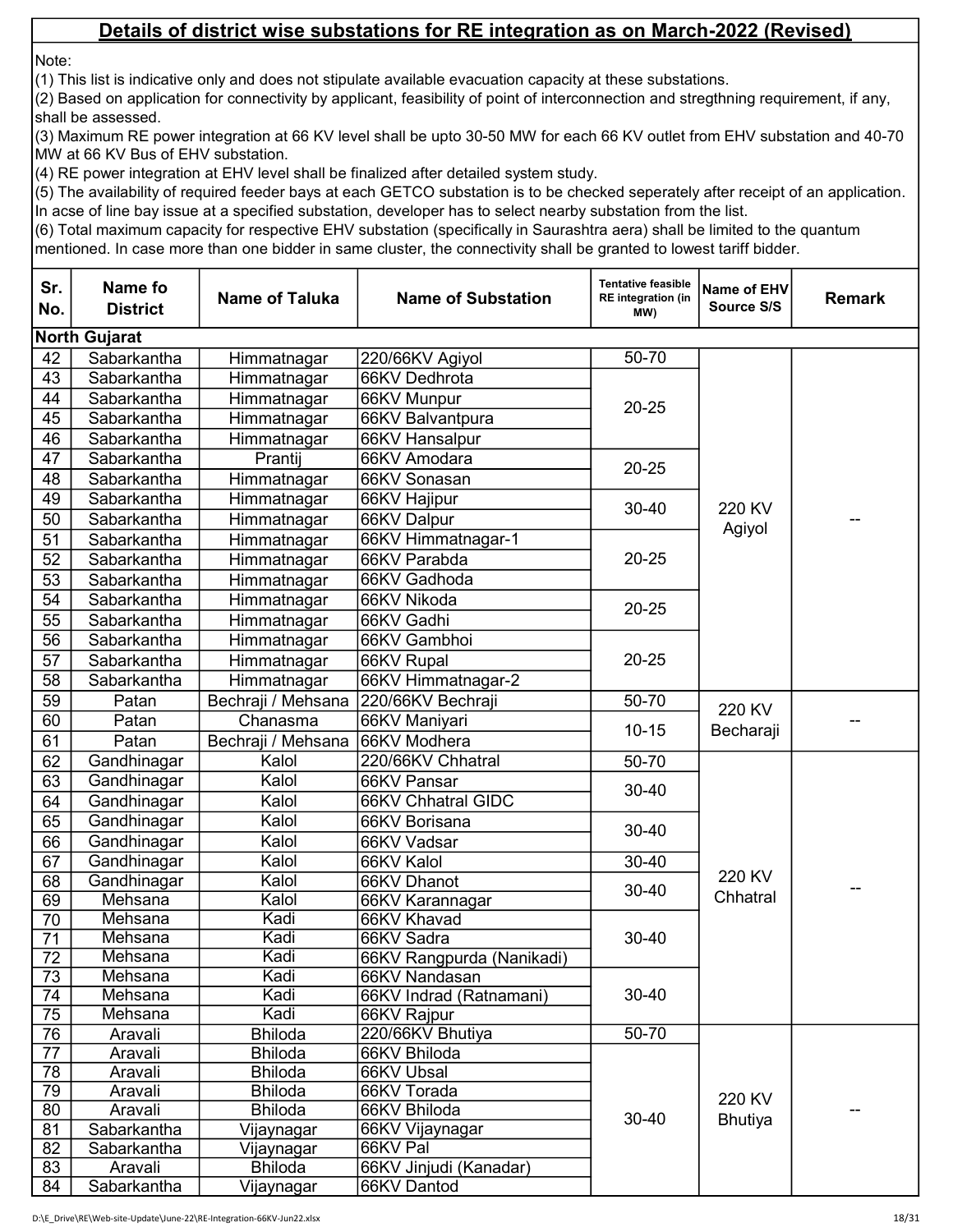Note:

(1) This list is indicative only and does not stipulate available evacuation capacity at these substations.

(2) Based on application for connectivity by applicant, feasibility of point of interconnection and stregthning requirement, if any, shall be assessed.

(3) Maximum RE power integration at 66 KV level shall be upto 30-50 MW for each 66 KV outlet from EHV substation and 40-70 MW at 66 KV Bus of EHV substation.

(4) RE power integration at EHV level shall be finalized after detailed system study.

(5) The availability of required feeder bays at each GETCO substation is to be checked seperately after receipt of an application. In acse of line bay issue at a specified substation, developer has to select nearby substation from the list.

| Sr.<br>No.       | Name fo<br><b>District</b> | <b>Name of Taluka</b> | <b>Name of Substation</b>       | <b>Tentative feasible</b><br><b>RE</b> integration (in<br>MW) | Name of EHV<br>Source S/S | <b>Remark</b> |
|------------------|----------------------------|-----------------------|---------------------------------|---------------------------------------------------------------|---------------------------|---------------|
|                  | <b>North Gujarat</b>       |                       |                                 |                                                               |                           |               |
| 85               | Aravali                    | <b>Bhiloda</b>        | 66KV Shamlaji (Palla)           |                                                               |                           |               |
| 86               | Aravali                    | <b>Bhiloda</b>        | 66KV Rangpur (Nava Venpur)      |                                                               |                           |               |
| $\overline{87}$  | Aravali                    | <b>Bhiloda</b>        | 66KV Bhetali (Mehru)            | $10 - 15$                                                     |                           |               |
| $\overline{88}$  | Aravali                    | <b>Bhiloda</b>        | 66KV Vankaner                   |                                                               |                           |               |
| 89               | Aravali                    | <b>Bhiloda</b>        | 66KV Kheradi                    |                                                               |                           |               |
| $\overline{90}$  | Sabarkantha                | Khedbrahma            | 66KV Tandaliya                  | $10 - 15$                                                     | 220 KV                    |               |
| 91               | Sabarkantha                | Vijaynagar            | 66KV Kundala                    | $30 - 40$                                                     |                           |               |
| $\overline{92}$  | Sabarkantha                | Vadali                | 66KV Choriwad                   |                                                               | <b>Bhutiya</b>            |               |
| 93               | Sabarkantha                | Idar                  | 66KV Chitroda                   | $30 - 40$                                                     |                           |               |
| 94               | Sabarkantha                | Idar                  | 66KV Badoli                     |                                                               |                           |               |
| $\overline{95}$  | Sabarkantha                | Idar                  | 132/66KV Idar                   | 50-70                                                         |                           |               |
| 96               | Sabarkantha                | Idar                  | 66KV Sudarpur                   | $15 - 20$                                                     |                           |               |
| $\overline{97}$  | Sabarkantha                | Idar                  | 66KV Lai Ranasan                |                                                               |                           |               |
| 98               | Aravali                    | <b>Dhansura</b>       | 220/66 KV Dhansura              | 50-70                                                         |                           |               |
| 99               | Aravali                    | Bayad                 | 66KV Ambaliyara                 |                                                               |                           |               |
| 100              | Kheda                      | Kapadvanj             | 66KV Vyas Vasna                 | $10 - 15$                                                     |                           |               |
| 101              | Kheda                      | Kapadvanj             | 66KV Shihora (Khanpur / Telnal) |                                                               |                           |               |
| 102              | Aravali                    | <b>Dhansura</b>       | 66KV Akrund(Haripura)           |                                                               |                           |               |
| $\overline{103}$ | Aravali                    | Bayad                 | 66KV Demai                      | $20 - 25$                                                     | 220 KV                    |               |
| 104              | Aravali                    | Bayad                 | 66KV Bayad                      |                                                               | <b>Dhansura</b>           |               |
| 105              | Aravali                    | Bayad                 | 66KV Sangal (Vasnirel)          |                                                               |                           |               |
| 106              | Aravali                    | Dhansura              | 66KV Vadagam                    | $30 - 40$                                                     |                           |               |
| 107              | Aravali                    | Bayad                 | 66KV Untarada                   | $30 - 40$                                                     |                           |               |
| 108              | Aravali                    | Talod                 | 66KV Rozad                      |                                                               |                           |               |
| 109              | Sabarkantha                | Talod                 | 66KV Punsari                    | $15 - 20$                                                     |                           |               |
| 110              | Sabarkantha                |                       | 66KV Bayal                      |                                                               |                           |               |
| 111              | Gandhinagar                | Gandhinagar           | 220/66KV Jamla                  | 50-70                                                         |                           |               |
| 112              | Gandhinagar                | Gandhinagar           | 66KV Randheja                   | $30 - 40$                                                     |                           |               |
| 113              | Gandhinagar                | Gandhinagar           | 66KV Moti Adrej                 |                                                               |                           |               |
| 114              | Gandhinagar                | Kalol                 | 66KV Soja - II                  |                                                               |                           |               |
| 115              | Gandhinagar                | Kalol                 | 66KV Nardipur                   | $20 - 25$                                                     |                           |               |
| 116              | Mehsana                    | Kadi                  | 66KV Karjisan                   |                                                               | 220 KV                    |               |
| 117              | Gandhinagar                | Kalol                 | 66KV Veda                       |                                                               | Jamla                     |               |
| 118              | Gandhinagar                | Kalol                 | 66KV Itla                       | 30-40                                                         |                           |               |
| 119              | Mehsana                    | Gozariya              | 66KV Gozaria                    |                                                               |                           |               |
| 120              | Mehsana                    | Gozariya              | 66KV Gozariya-2                 |                                                               |                           |               |
| 121              | Mehsana                    | Gozariya              | 66KV Boru                       | 30-40                                                         |                           |               |
| 122              | Mehsana                    | Gozariya              | 66KV Charada                    |                                                               |                           |               |
| 123              | Mehsana                    | Gozariya              | 66KV Kharna                     |                                                               |                           |               |
| 124              | Aravali                    | Modasa                | 220/66KV Faredi                 | 50-70                                                         |                           |               |
| 125              | Aravali                    | Modasa                | 66KV Modasa                     |                                                               | 220 KV                    |               |
| 126              | Sabarkantha                | Himmatnagar           | 66KV Raygadh                    | $20 - 25$                                                     | Faredi                    |               |
| 127              | Aravali                    | Modasa                | 66KV Limbhoi                    |                                                               |                           |               |
| 128              | Aravali                    | Modasa                | 66KV Medhasan                   |                                                               |                           |               |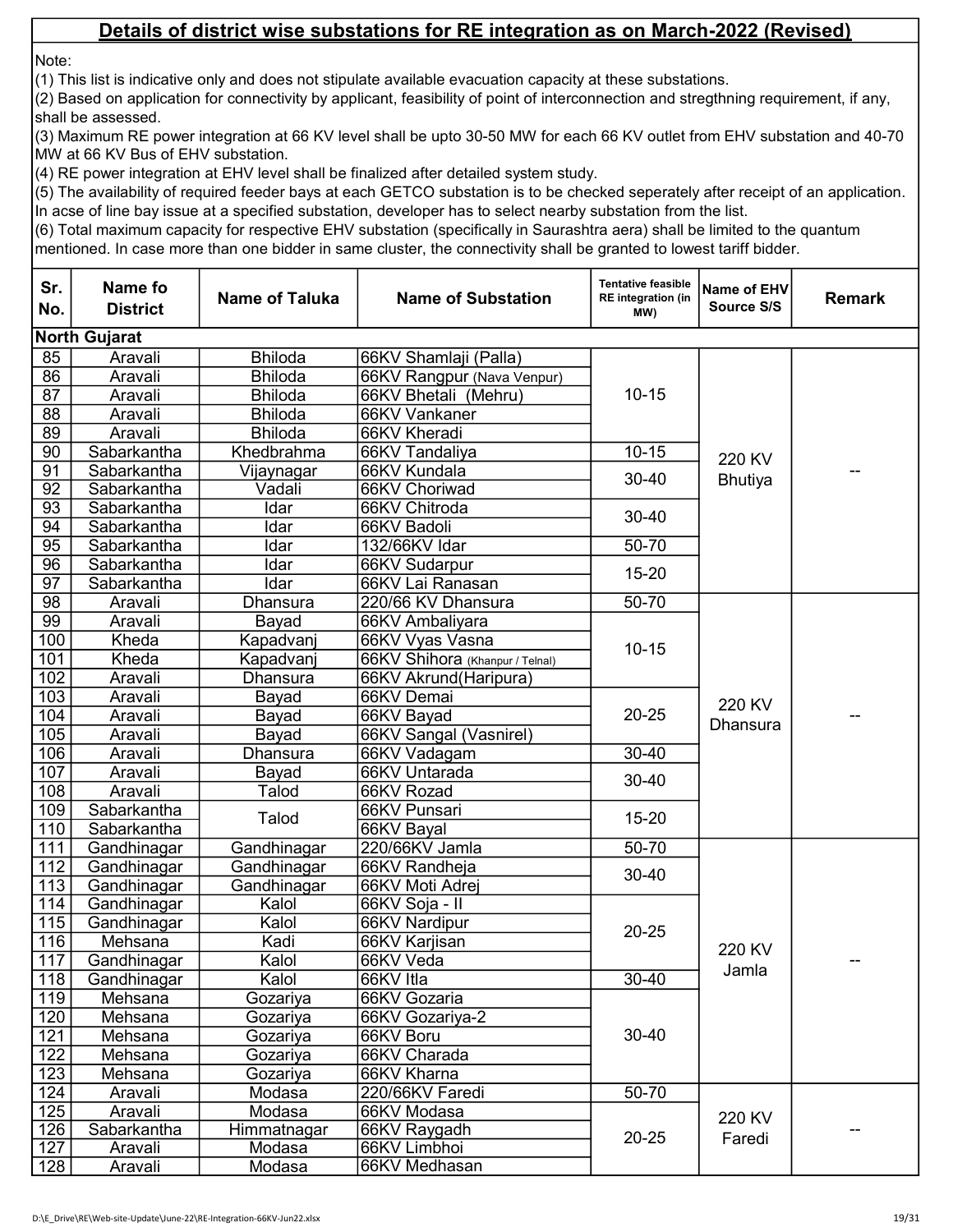Note:

(1) This list is indicative only and does not stipulate available evacuation capacity at these substations.

(2) Based on application for connectivity by applicant, feasibility of point of interconnection and stregthning requirement, if any, shall be assessed.

(3) Maximum RE power integration at 66 KV level shall be upto 30-50 MW for each 66 KV outlet from EHV substation and 40-70 MW at 66 KV Bus of EHV substation.

(4) RE power integration at EHV level shall be finalized after detailed system study.

(5) The availability of required feeder bays at each GETCO substation is to be checked seperately after receipt of an application. In acse of line bay issue at a specified substation, developer has to select nearby substation from the list.

| <b>North Gujarat</b><br>129<br>Aravali<br>Malpur<br>66KV Malpur<br>130<br>Aravali<br>Malpur<br>66KV Limbodara<br>131<br>Aravali<br>Meghraj<br>66KV Ramgadhi<br>$15 - 20$<br>132<br>66KV Kherai<br>Aravali<br>Meghraj<br>133<br>66KV Chandtekri (Modasa City/2)<br>Aravali<br>Modasa<br>134<br>Modasa<br>66KV Dugarwada (Kolikhad)<br>Aravali<br>135<br>Meghraj<br>Aravali<br>66KV Meghraj<br>220 KV<br>136<br>66KV Bhatkota (Dhandhiya)<br>Aravali<br>Meghraj<br>Faredi<br>137<br>Aravali<br>66KV Relawada<br>Meghraj<br>$\overline{138}$<br>Aravali<br>66KV Shangal<br>Meghraj<br>$\overline{139}$<br>66KV Panchal<br>Aravali<br>Meghraj<br>$15 - 20$<br>140<br>66KV Kasana<br>Aravali<br>Meghraj<br>$\overline{141}$<br>66KV Waghpur<br>Aravali<br>Meghraj<br>$\overline{142}$<br>66KV Rajpur (Ramghadi)<br>Aravali<br>Meghraj<br>$\overline{143}$<br>Aravali<br>Meghraj<br>66KV Navagam (isari) Kantalu<br>144<br>Aravali<br>Meghraj<br>66KV Lakshmanpura (Lusadiya)<br>145<br>Gandhinagar<br>$30 - 40$<br>Dehgam<br>66KV Rakhiyal<br>146<br>Gandhinagar<br>66KV Halisa<br>Dehgam<br>25-30<br>147<br>Gandhinagar<br>Dehgam<br>66KV Khanpur (Lihoda)<br>148<br>Gandhinagar<br>Gandhinagar<br>66KV Chhala<br>149<br>Gandhinagar<br>Dehgam<br>66KV Dehgam<br>$30 - 40$<br>220 KV<br>150<br>66KV Kadadar(Zak)<br>Gandhinagar<br>Dehgam<br>151<br>66KV Chiskari<br>Khanpur<br>Gandhinagar<br>Dehgam<br>152<br>$30 - 40$<br>Dehgam<br>66KV Mirapur<br>Gandhinagar<br>153<br>Kheda<br>Kathlal<br>66KV Apruji<br>154<br>Gandhinagar<br>Gandhinagar<br>30-40<br>66KV Kadjodra<br>155<br>66KV Bahial<br>Gandhinagar<br>Gandhinagar<br>$30 - 40$<br>156<br>Gandhinagar<br>Gandhinagar<br>66KV Kudasana(Koba)<br>157<br>50-70<br>Banaskantha<br>220/66KV Jangral<br>Deesa<br>158<br>Banaskantha<br>Deesa<br>66KV Sadarpur<br>159<br>25-50<br>Banaskantha<br>66KV Samau<br>Deesa<br>160<br>Banaskantha<br>66KV Bhatsan<br>Deesa<br>161<br>66KV Rasana<br>Banaskantha<br>Deesa<br>30-40<br>162<br>Banaskantha<br>66KV Aseda<br>Deesa<br>220 KV<br>163<br>Banaskantha<br>66KV Samdhi<br>Deesa<br>Jangral<br>66KV Gadh<br>$30 - 40$<br>164<br>Banaskantha<br>Palanpur<br>165<br>$10 - 15$<br>66KV Mesar<br>Patan<br>Sarasvati<br>166<br>$30 - 40$<br>Patan<br>66KV Dharusana<br>Sarasvati<br>167<br>$30 - 40$<br>Patan<br>Saraswati<br>66KV Jangral<br>168<br>$15 - 20$<br>66KV Kimbuva<br>Patan<br>Saraswati | Sr.<br>No. | Name fo<br><b>District</b> | <b>Name of Taluka</b> | <b>Name of Substation</b> | <b>Tentative feasible</b><br><b>RE</b> integration (in<br>MW) | Name of EHV<br>Source S/S | <b>Remark</b> |
|--------------------------------------------------------------------------------------------------------------------------------------------------------------------------------------------------------------------------------------------------------------------------------------------------------------------------------------------------------------------------------------------------------------------------------------------------------------------------------------------------------------------------------------------------------------------------------------------------------------------------------------------------------------------------------------------------------------------------------------------------------------------------------------------------------------------------------------------------------------------------------------------------------------------------------------------------------------------------------------------------------------------------------------------------------------------------------------------------------------------------------------------------------------------------------------------------------------------------------------------------------------------------------------------------------------------------------------------------------------------------------------------------------------------------------------------------------------------------------------------------------------------------------------------------------------------------------------------------------------------------------------------------------------------------------------------------------------------------------------------------------------------------------------------------------------------------------------------------------------------------------------------------------------------------------------------------------------------------------------------------------------------------------------------------------------------------------------------------------------------------------------------------------------------------------------------------------------------------------------------------------------------------------------------------------------------------------------------------------------------------------------------------|------------|----------------------------|-----------------------|---------------------------|---------------------------------------------------------------|---------------------------|---------------|
|                                                                                                                                                                                                                                                                                                                                                                                                                                                                                                                                                                                                                                                                                                                                                                                                                                                                                                                                                                                                                                                                                                                                                                                                                                                                                                                                                                                                                                                                                                                                                                                                                                                                                                                                                                                                                                                                                                                                                                                                                                                                                                                                                                                                                                                                                                                                                                                                  |            |                            |                       |                           |                                                               |                           |               |
|                                                                                                                                                                                                                                                                                                                                                                                                                                                                                                                                                                                                                                                                                                                                                                                                                                                                                                                                                                                                                                                                                                                                                                                                                                                                                                                                                                                                                                                                                                                                                                                                                                                                                                                                                                                                                                                                                                                                                                                                                                                                                                                                                                                                                                                                                                                                                                                                  |            |                            |                       |                           |                                                               |                           |               |
|                                                                                                                                                                                                                                                                                                                                                                                                                                                                                                                                                                                                                                                                                                                                                                                                                                                                                                                                                                                                                                                                                                                                                                                                                                                                                                                                                                                                                                                                                                                                                                                                                                                                                                                                                                                                                                                                                                                                                                                                                                                                                                                                                                                                                                                                                                                                                                                                  |            |                            |                       |                           |                                                               |                           |               |
|                                                                                                                                                                                                                                                                                                                                                                                                                                                                                                                                                                                                                                                                                                                                                                                                                                                                                                                                                                                                                                                                                                                                                                                                                                                                                                                                                                                                                                                                                                                                                                                                                                                                                                                                                                                                                                                                                                                                                                                                                                                                                                                                                                                                                                                                                                                                                                                                  |            |                            |                       |                           |                                                               |                           |               |
|                                                                                                                                                                                                                                                                                                                                                                                                                                                                                                                                                                                                                                                                                                                                                                                                                                                                                                                                                                                                                                                                                                                                                                                                                                                                                                                                                                                                                                                                                                                                                                                                                                                                                                                                                                                                                                                                                                                                                                                                                                                                                                                                                                                                                                                                                                                                                                                                  |            |                            |                       |                           |                                                               |                           |               |
|                                                                                                                                                                                                                                                                                                                                                                                                                                                                                                                                                                                                                                                                                                                                                                                                                                                                                                                                                                                                                                                                                                                                                                                                                                                                                                                                                                                                                                                                                                                                                                                                                                                                                                                                                                                                                                                                                                                                                                                                                                                                                                                                                                                                                                                                                                                                                                                                  |            |                            |                       |                           |                                                               |                           |               |
|                                                                                                                                                                                                                                                                                                                                                                                                                                                                                                                                                                                                                                                                                                                                                                                                                                                                                                                                                                                                                                                                                                                                                                                                                                                                                                                                                                                                                                                                                                                                                                                                                                                                                                                                                                                                                                                                                                                                                                                                                                                                                                                                                                                                                                                                                                                                                                                                  |            |                            |                       |                           |                                                               |                           |               |
|                                                                                                                                                                                                                                                                                                                                                                                                                                                                                                                                                                                                                                                                                                                                                                                                                                                                                                                                                                                                                                                                                                                                                                                                                                                                                                                                                                                                                                                                                                                                                                                                                                                                                                                                                                                                                                                                                                                                                                                                                                                                                                                                                                                                                                                                                                                                                                                                  |            |                            |                       |                           |                                                               |                           |               |
|                                                                                                                                                                                                                                                                                                                                                                                                                                                                                                                                                                                                                                                                                                                                                                                                                                                                                                                                                                                                                                                                                                                                                                                                                                                                                                                                                                                                                                                                                                                                                                                                                                                                                                                                                                                                                                                                                                                                                                                                                                                                                                                                                                                                                                                                                                                                                                                                  |            |                            |                       |                           |                                                               |                           |               |
|                                                                                                                                                                                                                                                                                                                                                                                                                                                                                                                                                                                                                                                                                                                                                                                                                                                                                                                                                                                                                                                                                                                                                                                                                                                                                                                                                                                                                                                                                                                                                                                                                                                                                                                                                                                                                                                                                                                                                                                                                                                                                                                                                                                                                                                                                                                                                                                                  |            |                            |                       |                           |                                                               |                           |               |
|                                                                                                                                                                                                                                                                                                                                                                                                                                                                                                                                                                                                                                                                                                                                                                                                                                                                                                                                                                                                                                                                                                                                                                                                                                                                                                                                                                                                                                                                                                                                                                                                                                                                                                                                                                                                                                                                                                                                                                                                                                                                                                                                                                                                                                                                                                                                                                                                  |            |                            |                       |                           |                                                               |                           |               |
|                                                                                                                                                                                                                                                                                                                                                                                                                                                                                                                                                                                                                                                                                                                                                                                                                                                                                                                                                                                                                                                                                                                                                                                                                                                                                                                                                                                                                                                                                                                                                                                                                                                                                                                                                                                                                                                                                                                                                                                                                                                                                                                                                                                                                                                                                                                                                                                                  |            |                            |                       |                           |                                                               |                           |               |
|                                                                                                                                                                                                                                                                                                                                                                                                                                                                                                                                                                                                                                                                                                                                                                                                                                                                                                                                                                                                                                                                                                                                                                                                                                                                                                                                                                                                                                                                                                                                                                                                                                                                                                                                                                                                                                                                                                                                                                                                                                                                                                                                                                                                                                                                                                                                                                                                  |            |                            |                       |                           |                                                               |                           |               |
|                                                                                                                                                                                                                                                                                                                                                                                                                                                                                                                                                                                                                                                                                                                                                                                                                                                                                                                                                                                                                                                                                                                                                                                                                                                                                                                                                                                                                                                                                                                                                                                                                                                                                                                                                                                                                                                                                                                                                                                                                                                                                                                                                                                                                                                                                                                                                                                                  |            |                            |                       |                           |                                                               |                           |               |
|                                                                                                                                                                                                                                                                                                                                                                                                                                                                                                                                                                                                                                                                                                                                                                                                                                                                                                                                                                                                                                                                                                                                                                                                                                                                                                                                                                                                                                                                                                                                                                                                                                                                                                                                                                                                                                                                                                                                                                                                                                                                                                                                                                                                                                                                                                                                                                                                  |            |                            |                       |                           |                                                               |                           |               |
|                                                                                                                                                                                                                                                                                                                                                                                                                                                                                                                                                                                                                                                                                                                                                                                                                                                                                                                                                                                                                                                                                                                                                                                                                                                                                                                                                                                                                                                                                                                                                                                                                                                                                                                                                                                                                                                                                                                                                                                                                                                                                                                                                                                                                                                                                                                                                                                                  |            |                            |                       |                           |                                                               |                           |               |
|                                                                                                                                                                                                                                                                                                                                                                                                                                                                                                                                                                                                                                                                                                                                                                                                                                                                                                                                                                                                                                                                                                                                                                                                                                                                                                                                                                                                                                                                                                                                                                                                                                                                                                                                                                                                                                                                                                                                                                                                                                                                                                                                                                                                                                                                                                                                                                                                  |            |                            |                       |                           |                                                               |                           |               |
|                                                                                                                                                                                                                                                                                                                                                                                                                                                                                                                                                                                                                                                                                                                                                                                                                                                                                                                                                                                                                                                                                                                                                                                                                                                                                                                                                                                                                                                                                                                                                                                                                                                                                                                                                                                                                                                                                                                                                                                                                                                                                                                                                                                                                                                                                                                                                                                                  |            |                            |                       |                           |                                                               |                           |               |
|                                                                                                                                                                                                                                                                                                                                                                                                                                                                                                                                                                                                                                                                                                                                                                                                                                                                                                                                                                                                                                                                                                                                                                                                                                                                                                                                                                                                                                                                                                                                                                                                                                                                                                                                                                                                                                                                                                                                                                                                                                                                                                                                                                                                                                                                                                                                                                                                  |            |                            |                       |                           |                                                               |                           |               |
|                                                                                                                                                                                                                                                                                                                                                                                                                                                                                                                                                                                                                                                                                                                                                                                                                                                                                                                                                                                                                                                                                                                                                                                                                                                                                                                                                                                                                                                                                                                                                                                                                                                                                                                                                                                                                                                                                                                                                                                                                                                                                                                                                                                                                                                                                                                                                                                                  |            |                            |                       |                           |                                                               |                           |               |
|                                                                                                                                                                                                                                                                                                                                                                                                                                                                                                                                                                                                                                                                                                                                                                                                                                                                                                                                                                                                                                                                                                                                                                                                                                                                                                                                                                                                                                                                                                                                                                                                                                                                                                                                                                                                                                                                                                                                                                                                                                                                                                                                                                                                                                                                                                                                                                                                  |            |                            |                       |                           |                                                               |                           |               |
|                                                                                                                                                                                                                                                                                                                                                                                                                                                                                                                                                                                                                                                                                                                                                                                                                                                                                                                                                                                                                                                                                                                                                                                                                                                                                                                                                                                                                                                                                                                                                                                                                                                                                                                                                                                                                                                                                                                                                                                                                                                                                                                                                                                                                                                                                                                                                                                                  |            |                            |                       |                           |                                                               |                           |               |
|                                                                                                                                                                                                                                                                                                                                                                                                                                                                                                                                                                                                                                                                                                                                                                                                                                                                                                                                                                                                                                                                                                                                                                                                                                                                                                                                                                                                                                                                                                                                                                                                                                                                                                                                                                                                                                                                                                                                                                                                                                                                                                                                                                                                                                                                                                                                                                                                  |            |                            |                       |                           |                                                               |                           |               |
|                                                                                                                                                                                                                                                                                                                                                                                                                                                                                                                                                                                                                                                                                                                                                                                                                                                                                                                                                                                                                                                                                                                                                                                                                                                                                                                                                                                                                                                                                                                                                                                                                                                                                                                                                                                                                                                                                                                                                                                                                                                                                                                                                                                                                                                                                                                                                                                                  |            |                            |                       |                           |                                                               |                           |               |
|                                                                                                                                                                                                                                                                                                                                                                                                                                                                                                                                                                                                                                                                                                                                                                                                                                                                                                                                                                                                                                                                                                                                                                                                                                                                                                                                                                                                                                                                                                                                                                                                                                                                                                                                                                                                                                                                                                                                                                                                                                                                                                                                                                                                                                                                                                                                                                                                  |            |                            |                       |                           |                                                               |                           |               |
|                                                                                                                                                                                                                                                                                                                                                                                                                                                                                                                                                                                                                                                                                                                                                                                                                                                                                                                                                                                                                                                                                                                                                                                                                                                                                                                                                                                                                                                                                                                                                                                                                                                                                                                                                                                                                                                                                                                                                                                                                                                                                                                                                                                                                                                                                                                                                                                                  |            |                            |                       |                           |                                                               |                           |               |
|                                                                                                                                                                                                                                                                                                                                                                                                                                                                                                                                                                                                                                                                                                                                                                                                                                                                                                                                                                                                                                                                                                                                                                                                                                                                                                                                                                                                                                                                                                                                                                                                                                                                                                                                                                                                                                                                                                                                                                                                                                                                                                                                                                                                                                                                                                                                                                                                  |            |                            |                       |                           |                                                               |                           |               |
|                                                                                                                                                                                                                                                                                                                                                                                                                                                                                                                                                                                                                                                                                                                                                                                                                                                                                                                                                                                                                                                                                                                                                                                                                                                                                                                                                                                                                                                                                                                                                                                                                                                                                                                                                                                                                                                                                                                                                                                                                                                                                                                                                                                                                                                                                                                                                                                                  |            |                            |                       |                           |                                                               |                           |               |
|                                                                                                                                                                                                                                                                                                                                                                                                                                                                                                                                                                                                                                                                                                                                                                                                                                                                                                                                                                                                                                                                                                                                                                                                                                                                                                                                                                                                                                                                                                                                                                                                                                                                                                                                                                                                                                                                                                                                                                                                                                                                                                                                                                                                                                                                                                                                                                                                  |            |                            |                       |                           |                                                               |                           |               |
|                                                                                                                                                                                                                                                                                                                                                                                                                                                                                                                                                                                                                                                                                                                                                                                                                                                                                                                                                                                                                                                                                                                                                                                                                                                                                                                                                                                                                                                                                                                                                                                                                                                                                                                                                                                                                                                                                                                                                                                                                                                                                                                                                                                                                                                                                                                                                                                                  |            |                            |                       |                           |                                                               |                           |               |
|                                                                                                                                                                                                                                                                                                                                                                                                                                                                                                                                                                                                                                                                                                                                                                                                                                                                                                                                                                                                                                                                                                                                                                                                                                                                                                                                                                                                                                                                                                                                                                                                                                                                                                                                                                                                                                                                                                                                                                                                                                                                                                                                                                                                                                                                                                                                                                                                  |            |                            |                       |                           |                                                               |                           |               |
|                                                                                                                                                                                                                                                                                                                                                                                                                                                                                                                                                                                                                                                                                                                                                                                                                                                                                                                                                                                                                                                                                                                                                                                                                                                                                                                                                                                                                                                                                                                                                                                                                                                                                                                                                                                                                                                                                                                                                                                                                                                                                                                                                                                                                                                                                                                                                                                                  |            |                            |                       |                           |                                                               |                           |               |
|                                                                                                                                                                                                                                                                                                                                                                                                                                                                                                                                                                                                                                                                                                                                                                                                                                                                                                                                                                                                                                                                                                                                                                                                                                                                                                                                                                                                                                                                                                                                                                                                                                                                                                                                                                                                                                                                                                                                                                                                                                                                                                                                                                                                                                                                                                                                                                                                  |            |                            |                       |                           |                                                               |                           |               |
|                                                                                                                                                                                                                                                                                                                                                                                                                                                                                                                                                                                                                                                                                                                                                                                                                                                                                                                                                                                                                                                                                                                                                                                                                                                                                                                                                                                                                                                                                                                                                                                                                                                                                                                                                                                                                                                                                                                                                                                                                                                                                                                                                                                                                                                                                                                                                                                                  |            |                            |                       |                           |                                                               |                           |               |
|                                                                                                                                                                                                                                                                                                                                                                                                                                                                                                                                                                                                                                                                                                                                                                                                                                                                                                                                                                                                                                                                                                                                                                                                                                                                                                                                                                                                                                                                                                                                                                                                                                                                                                                                                                                                                                                                                                                                                                                                                                                                                                                                                                                                                                                                                                                                                                                                  |            |                            |                       |                           |                                                               |                           |               |
|                                                                                                                                                                                                                                                                                                                                                                                                                                                                                                                                                                                                                                                                                                                                                                                                                                                                                                                                                                                                                                                                                                                                                                                                                                                                                                                                                                                                                                                                                                                                                                                                                                                                                                                                                                                                                                                                                                                                                                                                                                                                                                                                                                                                                                                                                                                                                                                                  |            |                            |                       |                           |                                                               |                           |               |
|                                                                                                                                                                                                                                                                                                                                                                                                                                                                                                                                                                                                                                                                                                                                                                                                                                                                                                                                                                                                                                                                                                                                                                                                                                                                                                                                                                                                                                                                                                                                                                                                                                                                                                                                                                                                                                                                                                                                                                                                                                                                                                                                                                                                                                                                                                                                                                                                  |            |                            |                       |                           |                                                               |                           |               |
|                                                                                                                                                                                                                                                                                                                                                                                                                                                                                                                                                                                                                                                                                                                                                                                                                                                                                                                                                                                                                                                                                                                                                                                                                                                                                                                                                                                                                                                                                                                                                                                                                                                                                                                                                                                                                                                                                                                                                                                                                                                                                                                                                                                                                                                                                                                                                                                                  |            |                            |                       |                           |                                                               |                           |               |
|                                                                                                                                                                                                                                                                                                                                                                                                                                                                                                                                                                                                                                                                                                                                                                                                                                                                                                                                                                                                                                                                                                                                                                                                                                                                                                                                                                                                                                                                                                                                                                                                                                                                                                                                                                                                                                                                                                                                                                                                                                                                                                                                                                                                                                                                                                                                                                                                  |            |                            |                       |                           |                                                               |                           |               |
|                                                                                                                                                                                                                                                                                                                                                                                                                                                                                                                                                                                                                                                                                                                                                                                                                                                                                                                                                                                                                                                                                                                                                                                                                                                                                                                                                                                                                                                                                                                                                                                                                                                                                                                                                                                                                                                                                                                                                                                                                                                                                                                                                                                                                                                                                                                                                                                                  |            |                            |                       |                           |                                                               |                           |               |
|                                                                                                                                                                                                                                                                                                                                                                                                                                                                                                                                                                                                                                                                                                                                                                                                                                                                                                                                                                                                                                                                                                                                                                                                                                                                                                                                                                                                                                                                                                                                                                                                                                                                                                                                                                                                                                                                                                                                                                                                                                                                                                                                                                                                                                                                                                                                                                                                  |            |                            |                       |                           |                                                               |                           |               |
|                                                                                                                                                                                                                                                                                                                                                                                                                                                                                                                                                                                                                                                                                                                                                                                                                                                                                                                                                                                                                                                                                                                                                                                                                                                                                                                                                                                                                                                                                                                                                                                                                                                                                                                                                                                                                                                                                                                                                                                                                                                                                                                                                                                                                                                                                                                                                                                                  | 169        | Patan                      | Sidhpur               | 66KV Kalyana              | $30 - 40$                                                     |                           |               |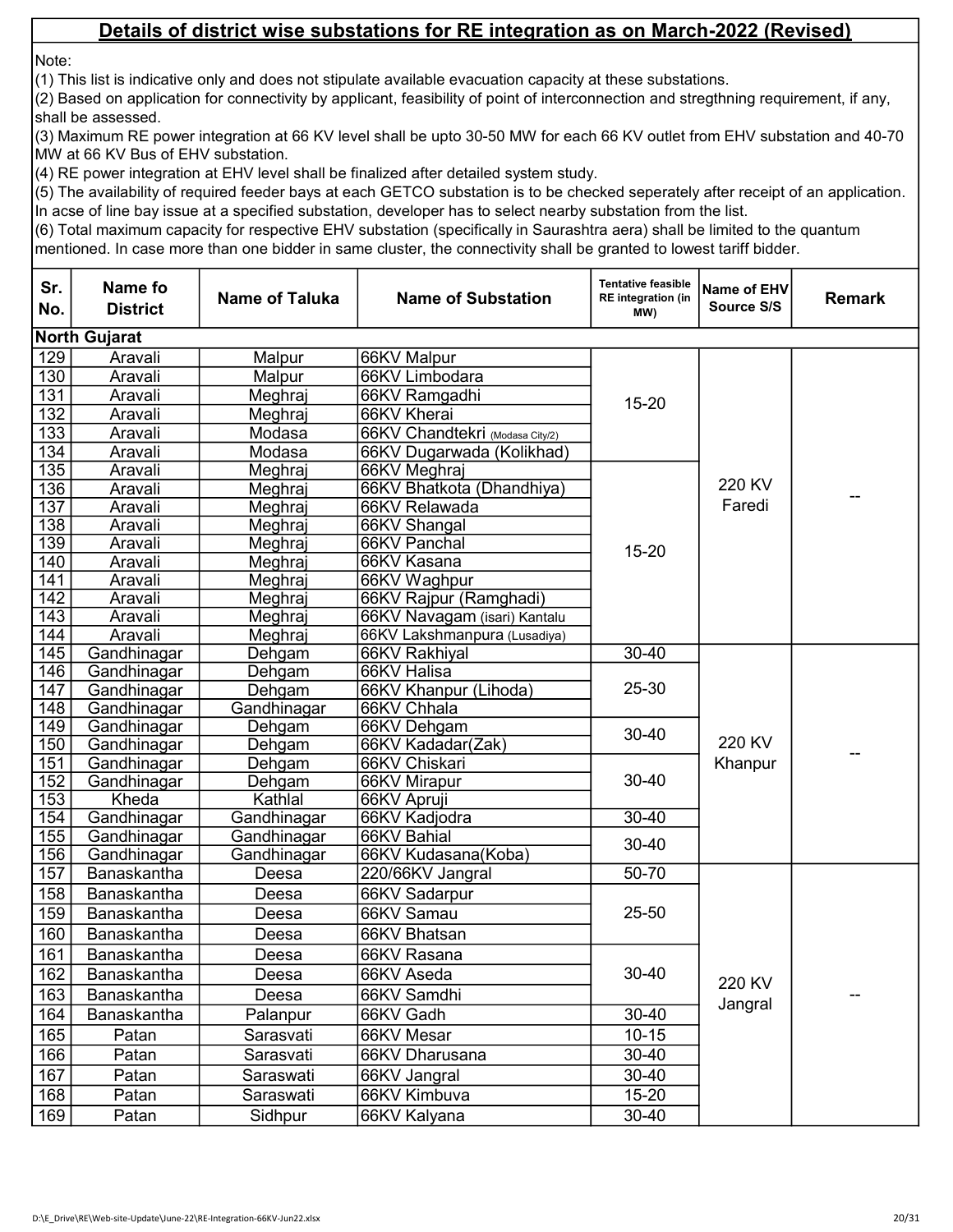Note:

(1) This list is indicative only and does not stipulate available evacuation capacity at these substations.

(2) Based on application for connectivity by applicant, feasibility of point of interconnection and stregthning requirement, if any, shall be assessed.

(3) Maximum RE power integration at 66 KV level shall be upto 30-50 MW for each 66 KV outlet from EHV substation and 40-70 MW at 66 KV Bus of EHV substation.

(4) RE power integration at EHV level shall be finalized after detailed system study.

(5) The availability of required feeder bays at each GETCO substation is to be checked seperately after receipt of an application. In acse of line bay issue at a specified substation, developer has to select nearby substation from the list.

| Sr.<br>No. | Name fo<br><b>District</b> | <b>Name of Taluka</b> | <b>Name of Substation</b>  | <b>Tentative feasible</b><br><b>RE</b> integration (in<br>MW) | Name of EHV<br>Source S/S | <b>Remark</b> |
|------------|----------------------------|-----------------------|----------------------------|---------------------------------------------------------------|---------------------------|---------------|
|            | <b>North Gujarat</b>       |                       |                            |                                                               |                           |               |
| 170        | Mehsana                    | Mehsana               | 220/132/66KV Mehsana       | 50-70                                                         |                           |               |
| 171        | Patan                      | Chanasma              | 66 KV Dhinoj               |                                                               |                           |               |
| 172        | Mehsana                    | Becharji              | 66KV Motap                 | $20 - 25$                                                     |                           |               |
| 173        | Mehsana                    | Mehsana               | 66KV Palavasna             |                                                               |                           |               |
| 174        | Mehsana                    | Mehsana               | 66KV Nagalpur (Mehsana-II) | $30 - 40$                                                     | 220 KV                    |               |
| 175        | Mehsana                    | Visnagar              | 66KV Basna                 |                                                               | Mehsana                   |               |
| 176        | Mehsana                    | Visnagar              | 66KV Udalpur               | $15 - 20$                                                     |                           |               |
| 177        | Mehsana                    | Visnagar              | 66 KV Kherva               |                                                               |                           |               |
| 178        | Mehsana                    | Visnagar              | 66KV Bhandu                | $30 - 40$                                                     |                           |               |
| 179        | Mehsana                    | Visnagar              | 66KV Valam                 |                                                               |                           |               |
| 180        | Mehsana                    | Visnagar              | 132/66KV Visnagar          | 50-70                                                         |                           |               |
| 181        | Mehsana                    | Visnagar              | 66KV Bhalak (Transwad)     | $30 - 40$                                                     | 132 KV                    |               |
| 182        | Mehsana                    | Visnagar              | 66KV Gothwa                | 30-40                                                         | Visnagar                  |               |
| 183        | Mehsana                    | Visnagar              | 66KV Kamana                | $30 - 40$                                                     |                           |               |
| 184        | Mehsana                    | Kheralu               | 220/66KV Kheralu           | 50-70                                                         |                           |               |
| 185        | Mehsana                    | Kheralu               | 66KV Sakari                |                                                               |                           |               |
| 186        | Banaskantha                | Vadgam                | 66KV Moriya                |                                                               |                           |               |
| 187        | Banaskantha                | Vadgam                | 66KV Sukhpura              | $20 - 25$                                                     |                           |               |
| 188        | Banaskantha                | Vadgam                | 66KV Panchada              |                                                               |                           |               |
| 189        | Banaskantha                | Vadgam                | 66KV Kodram                |                                                               |                           |               |
| 190        | Banaskantha                | Danta                 | 66KV Ambaji                |                                                               |                           |               |
| 191        | Banaskantha                | Danta                 | 66KV Gorad                 |                                                               |                           |               |
| 192        | Banaskantha                | Danta                 | 66KV Kuvarsi               | $20 - 25$                                                     |                           |               |
| 193        | Banaskantha                | Danta                 | 66KV Solsanda              |                                                               |                           |               |
| 194        | Mehsana                    | Satlasana             | 66KV Dharoi                |                                                               |                           |               |
| 195        | Banaskantha                | Danta                 | 66KV Satalsana             |                                                               |                           |               |
| 196        | Mehsana                    | Kheralu               | 66KV Kheralu               | $30 - 40$                                                     |                           |               |
| 197        | Mehsana                    | Kheralu               | 66KV Mandali               | 25-30                                                         | 220 KV                    |               |
| 198        | Mehsana                    | Unjha                 | 66KV Dasaj                 |                                                               | Kheralu                   |               |
| 199        | Mehsana                    | Kheralu               | 66KV Varetha               |                                                               |                           |               |
| 200        | Mehsana                    | Satlasana             | 66KV Sudasana (Umari)      | $10 - 15$                                                     |                           |               |
| 201        | Palanpur                   | Satlasana             | 66KV Motasada              |                                                               |                           |               |
| 202        | Mehsana                    | Satlasana             | 66KV Otalpur               |                                                               |                           |               |
| 203        | Mehsana                    | Unjha                 | 66KV Unjha                 |                                                               |                           |               |
| 204        | Mehsana                    | Unjha                 | 66KV Karali                | $20 - 25$                                                     |                           |               |
| 205        | Mehsana                    | Visnagar              | 66KV Umta                  |                                                               |                           |               |
| 206        | Mehsana                    | Visnagar              | 66 KV Thalota              |                                                               |                           |               |
| 207        | Mehsana                    | Vadnagar              | 66KV Vadnagar              |                                                               |                           |               |
| 208        | Mehsana                    | Vadnagar              | 66KV Undhai (Pipaldhar)    |                                                               |                           |               |
| 209        | Mehsana                    | Vijapur               | 66KV Jantral               | $10 - 15$                                                     |                           |               |
| 210        | Mehsana                    | Vijapur               | 66KV Sundarpur             |                                                               |                           |               |
| 211        | Mehsana                    | Vijapur               | 66KV Ladol                 |                                                               |                           |               |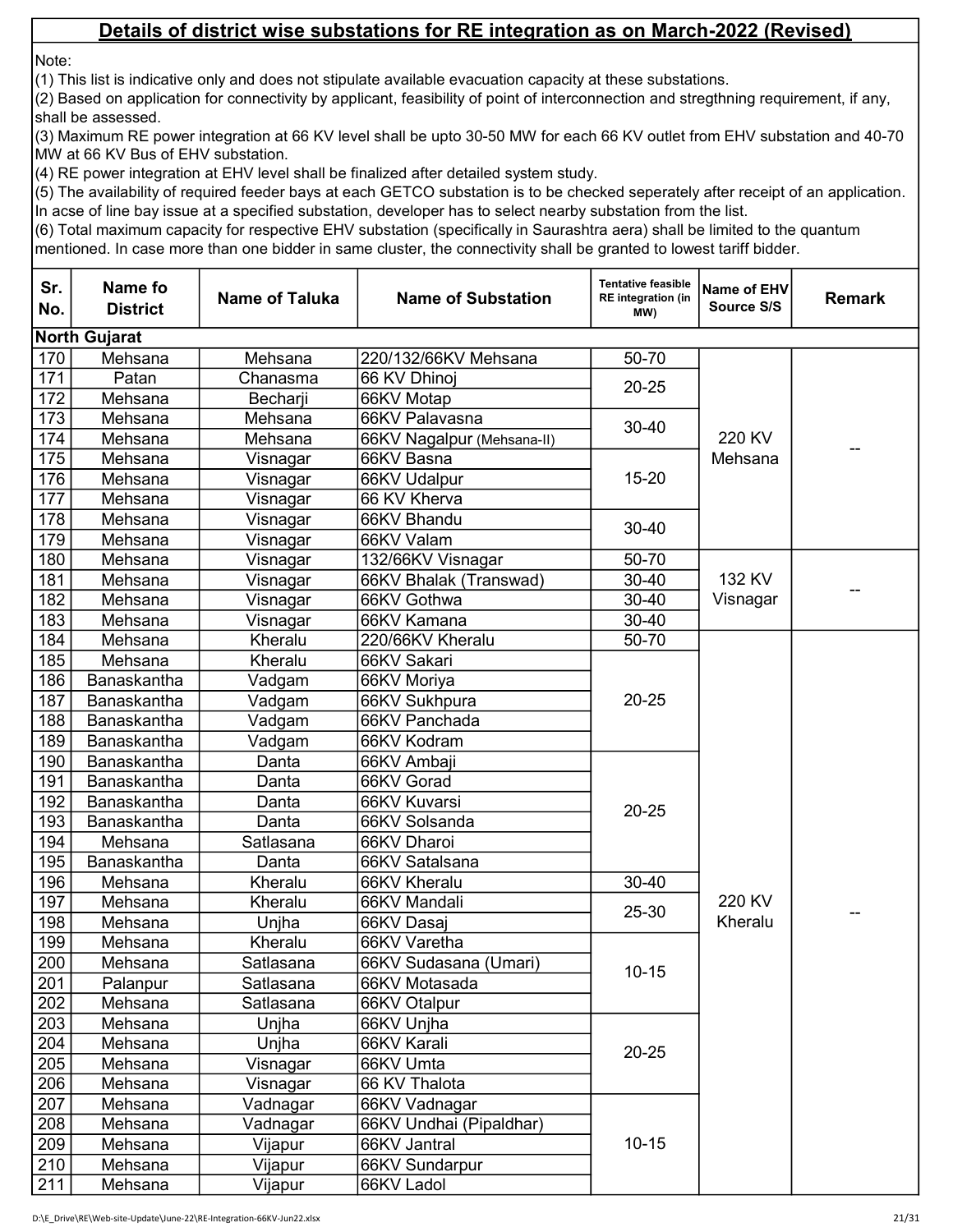Note:

(1) This list is indicative only and does not stipulate available evacuation capacity at these substations.

(2) Based on application for connectivity by applicant, feasibility of point of interconnection and stregthning requirement, if any, shall be assessed.

(3) Maximum RE power integration at 66 KV level shall be upto 30-50 MW for each 66 KV outlet from EHV substation and 40-70 MW at 66 KV Bus of EHV substation.

(4) RE power integration at EHV level shall be finalized after detailed system study.

(5) The availability of required feeder bays at each GETCO substation is to be checked seperately after receipt of an application. In acse of line bay issue at a specified substation, developer has to select nearby substation from the list.

| Sr.<br>No. | Name fo<br><b>District</b> | <b>Name of Taluka</b>           | <b>Name of Substation</b>              | <b>Tentative feasible</b><br><b>RE</b> integration (in<br>MW) | Name of EHV<br>Source S/S | <b>Remark</b> |
|------------|----------------------------|---------------------------------|----------------------------------------|---------------------------------------------------------------|---------------------------|---------------|
|            | <b>North Gujarat</b>       |                                 |                                        |                                                               |                           |               |
| 212        | Mehsana                    | Jotana                          | 220/66 KV Mitha                        | 50-70                                                         |                           |               |
| 213        | Mehsana                    | Mehsana                         | 66KV Asjol                             | $15 - 20$                                                     |                           |               |
| 214        | Mehsana                    | Mehsana                         | 66KV Balol                             | 25-30                                                         |                           |               |
| 215        | Mehsana                    | Jotana                          | 66KV Mitha                             | $30 - 40$                                                     |                           |               |
| 216        | Mehsana                    | Jotana                          | 66KV Suraj                             |                                                               |                           |               |
| 217        | Mehsana                    | Jotana                          | 66KV Kasalpur (Jotana)                 | $10 - 15$                                                     | 220 KV                    |               |
| 218        | Mehsana                    | Jotana                          | 66KV Mudarda                           |                                                               | Mitha                     |               |
| 219        | Mehsana                    | Detroi / Ahmedabad 66KV Katosan |                                        |                                                               |                           |               |
| 220        | Mehsana                    | Mehsana                         | 66KV Langhnaj                          |                                                               |                           |               |
| 221        | Mehsana                    | Mehsana                         | 66KV Linch                             |                                                               |                           |               |
| 222        | Mehsana                    | Mehsana                         | 66KV Mandali                           | 30-40                                                         |                           |               |
| 223        | Mehsana                    | Mehsana                         | 66KV Akhaj                             |                                                               |                           |               |
| 224        | Banaskantha                | Palanpur                        | 220/66KV Palanpur                      | 50-70                                                         |                           |               |
| 225        | Banaskantha                | Amirgadh                        | 66KV Amirgadh                          |                                                               |                           |               |
| 226        | Banaskantha                | Amirgadh                        | 66KV Iqbagadh                          |                                                               |                           |               |
| 227        | Banaskantha                | Amirgadh                        | 66KV Juni Sarotri (Balundra)           | 30-40                                                         |                           |               |
| 228        | Banaskantha                | Amirgadh                        | 66KV Hebatpur                          |                                                               |                           |               |
| 229        | Banaskantha                | Amirgadh                        | 66KV Bhayala                           |                                                               | 220 KV                    |               |
| 230        | Banaskantha                | Amirgadh                        | 66KV Virampur                          |                                                               | Palanpur                  |               |
| 231        | Banaskantha                | Amirgadh                        | 66KV Malan                             | 30-40                                                         |                           |               |
| 232        | Banaskantha                | Amirgadh                        | 66KV Vasan                             |                                                               |                           |               |
| 233        | Banaskantha                | Amirgadh                        | 66KV Palanpur-2                        |                                                               |                           |               |
| 234        | Banaskantha                | Vadgam                          | 66KV Jalotra                           |                                                               |                           |               |
| 235        | Banaskantha                | Danta                           | 66KV Danta                             | 30-40                                                         |                           |               |
| 236        | Banaskantha                | Danta                           | 66KV Gangva                            |                                                               |                           |               |
| 237        | Banaskantha                | Vadgam                          | 66KV Gidasan                           |                                                               |                           |               |
| 238        | Banaskantha                | Vadgam                          | 66KV Vadgam                            | 25-30                                                         |                           |               |
| 239        | Banaskantha                | Vadgam                          | 66KV Rupal                             |                                                               |                           |               |
| 240        | <b>Banaskantha</b>         | Vadgam                          | 66KV Pilucha                           |                                                               |                           |               |
| 241        | Banaskantha                | Palanpur                        | 66KV Kanodar                           |                                                               |                           |               |
| 242        | Banaskantha                | Palanpur                        | 66KV Lalwada                           | 25-30                                                         | 220 KV                    |               |
| 243        | Banaskantha                | Palanpur                        | 66KV Gadalwada                         |                                                               | Palanpur                  |               |
| 244        | Banaskantha                | Dantiwada                       | 66KV Bhakar                            | $30 - 40$                                                     |                           |               |
| 245        | Banaskantha                | Palanpur                        | 66KV Chandisar                         |                                                               |                           |               |
| 246<br>247 | Banaskantha                | Dantiwada                       | 66KV Dantiwada                         | $20 - 25$                                                     |                           |               |
| 248        | Banaskantha<br>Banaskantha | Palanpur<br>Palanpur            | 66KV Rajpur (Pakhanva)<br>66KV Bhutedi |                                                               |                           |               |
| 249        | Banaskantha                | Palanpur                        | 66KV Palanpur-1                        | $30 - 40$                                                     |                           |               |
| 250        | Banaskantha                | Kankrej                         | 66KV Raner                             | $30 - 40$                                                     |                           |               |
| 251        | Banaskantha                | Sihori                          | 66KV Sampra                            |                                                               | 400 KV                    | --            |
| 252        | Banaskantha                | Sihori                          | 66KV Umbari                            | $30 - 40$                                                     | Veloda                    |               |
| 253        | Banaskantha                | Sihori                          | 66KV Kamboi                            |                                                               |                           |               |
|            |                            |                                 |                                        |                                                               |                           |               |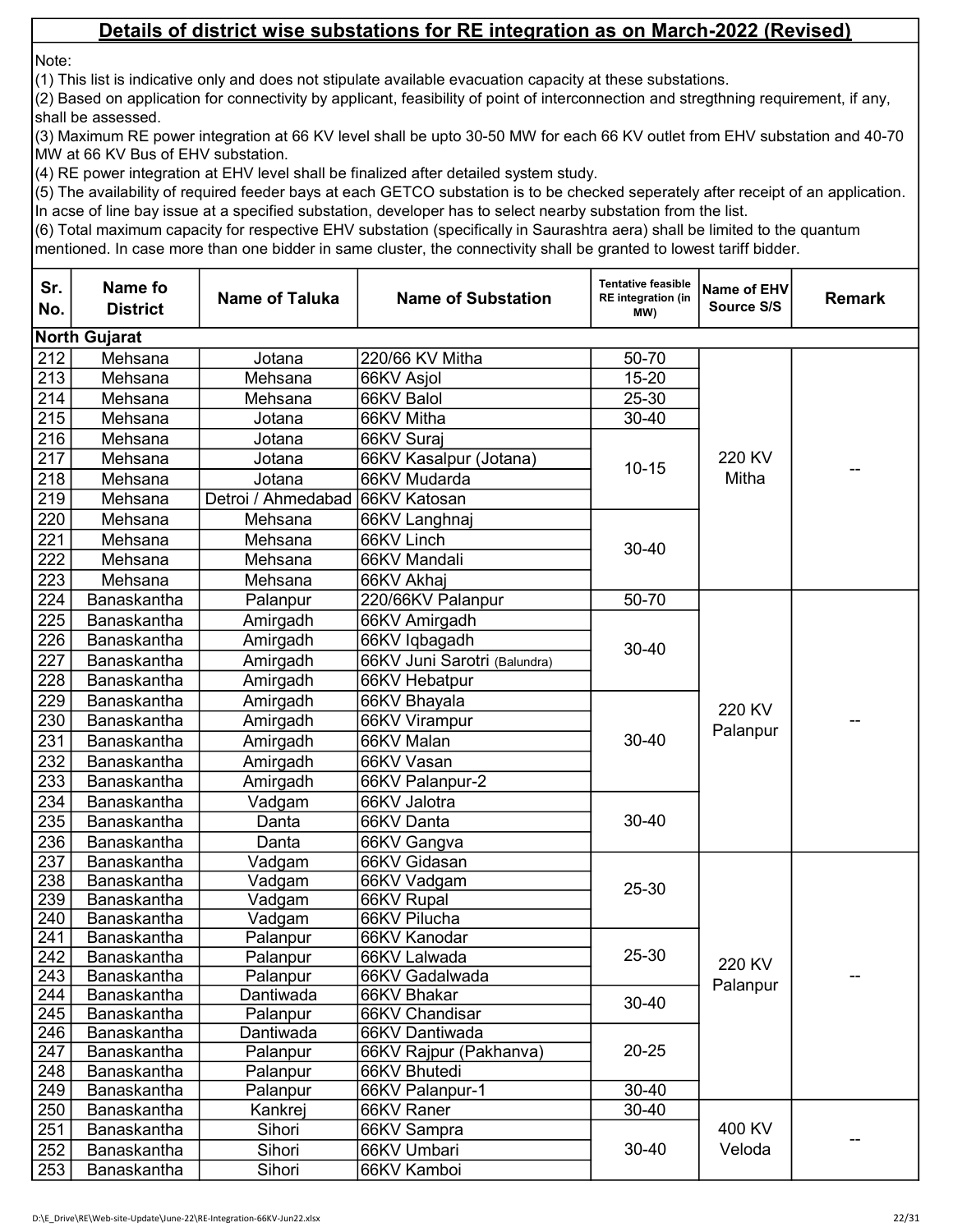Note:

(1) This list is indicative only and does not stipulate available evacuation capacity at these substations.

(2) Based on application for connectivity by applicant, feasibility of point of interconnection and stregthning requirement, if any, shall be assessed.

(3) Maximum RE power integration at 66 KV level shall be upto 30-50 MW for each 66 KV outlet from EHV substation and 40-70 MW at 66 KV Bus of EHV substation.

(4) RE power integration at EHV level shall be finalized after detailed system study.

(5) The availability of required feeder bays at each GETCO substation is to be checked seperately after receipt of an application. In acse of line bay issue at a specified substation, developer has to select nearby substation from the list.

| Sr.<br>No. | Name fo<br><b>District</b>               | <b>Name of Taluka</b> | <b>Name of Substation</b> | <b>Tentative feasible</b><br><b>RE</b> integration (in<br>(MW | Name of EHV<br>Source S/S | <b>Remark</b> |
|------------|------------------------------------------|-----------------------|---------------------------|---------------------------------------------------------------|---------------------------|---------------|
|            | <b>North Gujarat</b>                     |                       |                           |                                                               |                           |               |
| 254        | Patan                                    | Sankhari              | 220/66KV Sankhari         | 50-70                                                         |                           |               |
| 255        | Patan                                    | Chanasma              | 66KV Chanasma             | 25-50                                                         |                           |               |
| 256        | Patan                                    | Chanasma              | 66KV Ziliya (Keshani)     |                                                               |                           |               |
| 257        | Patan                                    | Chanasma              | 66KV Kamboi               | $10 - 15$                                                     | 220 KV                    |               |
| 258        | Patan                                    | Patan                 | 66KV Balisana             |                                                               | Sankhari                  |               |
| 259        | Patan                                    | Patan                 | 66KV Manud                | $15 - 20$                                                     |                           |               |
| 260        | Patan                                    | Patan                 | 66KV Norta (Mandotri)     |                                                               |                           |               |
| 261        | Patan                                    | Unjha / Mehsana       | 66KV Unava                |                                                               |                           |               |
| 262        | Banaskantha                              | Tharad                | 220/66KV Tharad           | 50-70                                                         |                           |               |
| 263        | Banaskantha                              |                       | 66KV Runi                 |                                                               |                           |               |
| 264        | <b>Banaskantha</b>                       |                       | 66KV Rampura              |                                                               |                           |               |
| 265        | Banaskantha                              | Bhabar, Vav           | 66KV Tithgam              | $10 - 15$                                                     |                           |               |
| 266        | Banaskantha                              |                       | 66KV Balodhan             |                                                               |                           |               |
| 267        | Banaskantha                              |                       | 66Kv Bhabar               |                                                               |                           |               |
| 268        | Banaskantha                              |                       | 66KV Kotarwada            |                                                               |                           |               |
| 269        | Banaskantha                              |                       | 66KV Makhanu              |                                                               | 220 KV<br>Tharad          |               |
| 270        | Banaskantha                              | Deodar, Tharad        | 66KV Mera                 | $10 - 15$                                                     |                           |               |
| 271        | Banaskantha                              |                       | 66KV Chalva               |                                                               |                           |               |
| 272        | Banaskantha                              |                       | 66KV Jetda                |                                                               |                           |               |
| 273        | Banaskantha                              |                       | 66KV Del                  |                                                               |                           |               |
| 274        | Banaskantha                              |                       | 66KV Ghodasar             |                                                               |                           |               |
| 275        | Banaskantha                              | Tharad                | 66KV Asodar               | $20 - 25$                                                     |                           |               |
| 276        | Banaskantha                              |                       | 66KV Rah                  |                                                               |                           |               |
| 277        | Banaskantha                              |                       | 66KV Pathamda             |                                                               |                           |               |
| 278        | Banaskantha                              | Tharad                | 66KV Tadav                | $8 - 10$                                                      |                           |               |
| 279        | Banaskantha                              |                       | 66KV Piluda               |                                                               |                           |               |
| 280        | Banaskantha                              | Tharad                | 66KV Dedarada             | $8 - 10$                                                      |                           |               |
| 281        | Banaskantha                              |                       | 66KV Dudhva               |                                                               |                           |               |
| 282        | Banaskantha                              |                       | 66KV Tharad               |                                                               |                           |               |
| 283        | Banaskantha                              | <b>Dhanera</b>        | 220/66KV Thavar           | $50 - 70$                                                     |                           |               |
| 284        | Banaskantha                              | <b>Dhanera</b>        | 66KV Dhanera              |                                                               |                           |               |
| 285        | Banaskantha                              | Dhanera               | 66KV Voda                 | $20 - 25$                                                     |                           |               |
| 286        | Banaskantha                              | Dhanera               | 66KV Samarvada            |                                                               |                           |               |
| 287        | Banaskantha                              | Lakhani               | 66KV Jadiyali             | $30 - 40$                                                     |                           |               |
| 288        | Banaskantha                              |                       | 66KV Nandala              |                                                               | 220 KV                    |               |
| 289        | <b>Banaskantha</b>                       | Dhanera               | 66KV Dhakha               | $30 - 40$                                                     |                           |               |
| 290        | <b>Banaskantha</b><br><b>Banaskantha</b> | Tharad                | 66KV Duva                 |                                                               | Thavar                    |               |
| 291<br>292 | <b>Banaskantha</b>                       | Dhanera<br>Dhanera    | 66KV Jadia<br>66KV Bhatib |                                                               | (Dhanera)                 |               |
| 293        | Banaskantha                              | Dhanera               | 66KV Dharnodhar           | $15 - 20$                                                     |                           |               |
| 294        | Banaskantha                              | Dhanera               | 66KV Kuvarala             |                                                               |                           |               |
| 295        | Banaskantha                              | Dhanera               | 66KV Lavara               |                                                               |                           |               |
| 296        | <b>Banaskantha</b>                       | Dhanera               | 66KV Nenava               | $30 - 40$                                                     |                           |               |
| 297        | <b>Banaskantha</b>                       | <b>Dhanera</b>        | 66KV Nanuda               |                                                               |                           |               |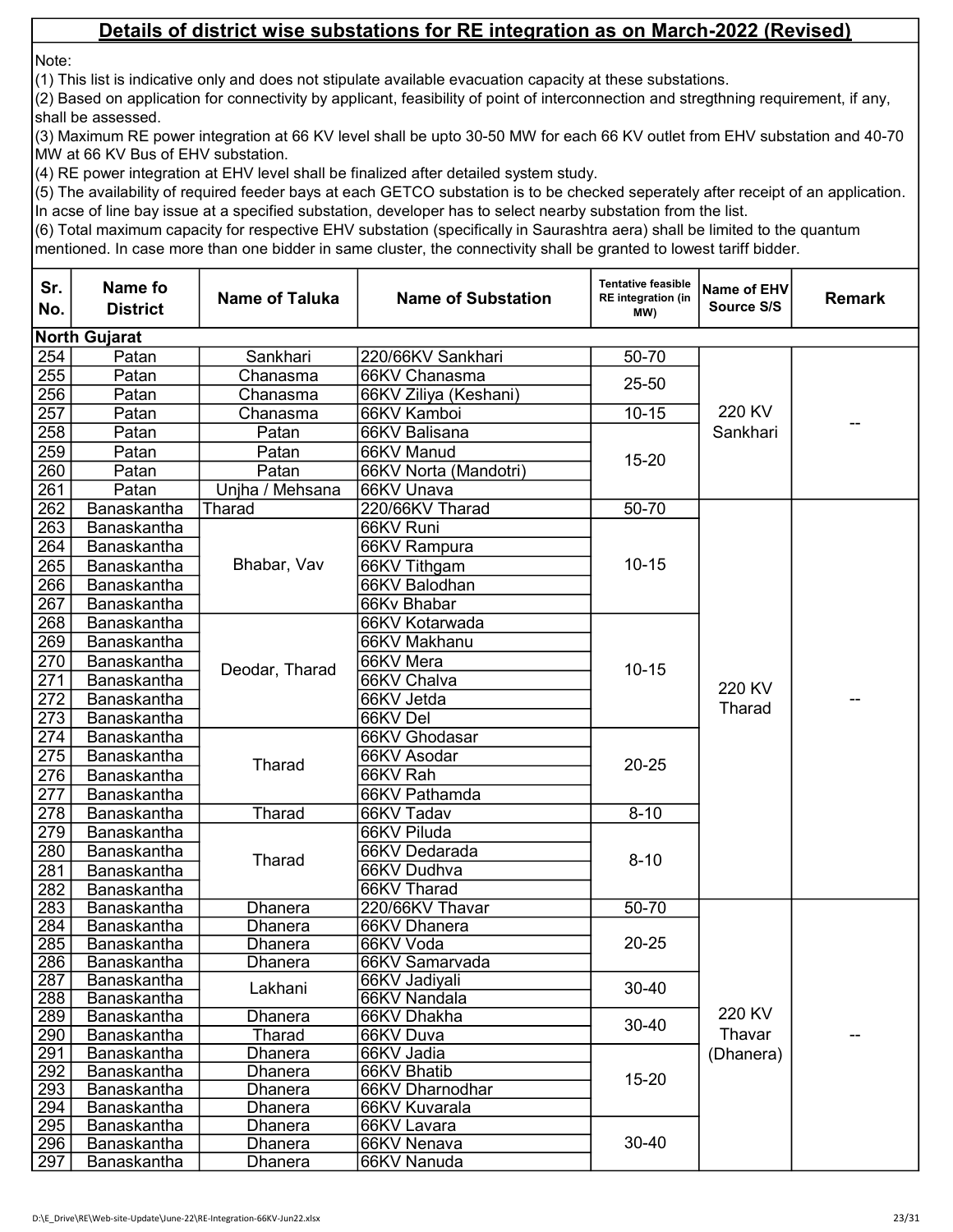Note:

(1) This list is indicative only and does not stipulate available evacuation capacity at these substations.

(2) Based on application for connectivity by applicant, feasibility of point of interconnection and stregthning requirement, if any, shall be assessed.

(3) Maximum RE power integration at 66 KV level shall be upto 30-50 MW for each 66 KV outlet from EHV substation and 40-70 MW at 66 KV Bus of EHV substation.

(4) RE power integration at EHV level shall be finalized after detailed system study.

(5) The availability of required feeder bays at each GETCO substation is to be checked seperately after receipt of an application. In acse of line bay issue at a specified substation, developer has to select nearby substation from the list.

| Sr.<br>No. | Name fo<br><b>District</b> | <b>Name of Taluka</b> | <b>Name of Substation</b>   | <b>Tentative feasible</b><br><b>RE</b> integration (in<br>MW) | Name of EHV<br>Source S/S | <b>Remark</b> |
|------------|----------------------------|-----------------------|-----------------------------|---------------------------------------------------------------|---------------------------|---------------|
|            | <b>North Gujarat</b>       |                       |                             |                                                               |                           |               |
| 298        | Banaskantha                | Dhanera               | 66KV Malotra                |                                                               | 220 KV                    |               |
| 299        | Banaskantha                | Dhanera               | 66KV Siya                   | $8 - 10$                                                      | Thavar                    |               |
| 300        | Banaskantha                | Deesa                 | 66KV Nanameda               |                                                               | (Dhanera)                 |               |
| 301        | Banaskantha                | Dhanera               | 66KV Vaktapura              |                                                               |                           |               |
| 302        | Banaskantha                | Deodar                | 66KV Jasanvada (Khandosan)  | 25-30                                                         |                           |               |
| 303        | Banaskantha                | Kankrej               | 66KV Terwada                |                                                               |                           |               |
| 304        | Banaskantha                | Kankrej               | 66KV Jalmor                 |                                                               |                           |               |
| 305        | Banaskantha                | Sihori                | 66KV Sihori                 | 15-20                                                         |                           |               |
| 306        | Banaskantha                | Sihori                | 66KV Padardi                |                                                               |                           |               |
| 307        | Banaskantha                | Sihori                | 66KV Dugrasan               | $20 - 25$                                                     |                           |               |
| 308        | Banaskantha                | Sihori                | 66KV Thara                  |                                                               |                           |               |
| 309        | Banaskantha                | Mera                  | 66KV Mera                   |                                                               |                           |               |
| 310        | Banaskantha                | Mera                  | 66KV Mitha                  | 25-30                                                         |                           |               |
| 311        | Banaskantha                | Mera                  | 66KV Vadiya                 |                                                               |                           |               |
| 312        | Banaskantha                | Deodar                | 66KV Vakha                  |                                                               |                           |               |
| 313        | Banaskantha                | Deodar                | 66KV Ravel                  | $10 - 15$                                                     | 220 KV                    |               |
| 314        | Banaskantha                | Deodar                | 66KV Chamanpura             |                                                               | Deodar                    |               |
| 315        | Banaskantha                | Kankrej               | 66KV Khimana                |                                                               |                           |               |
| 316        | Banaskantha                | Deesa                 | 66KV Ramvas                 | $15 - 20$                                                     |                           |               |
| 317        | Banaskantha                | Deodar                | 66KV Khoda                  |                                                               |                           |               |
| 318        | Banaskantha                | Deodar                | 66KV Mithipaldi             |                                                               |                           |               |
| 319        | Banaskantha                | Deodar                | 66KV Duchakwada             | $20 - 25$                                                     |                           |               |
| 320        | Banaskantha                | Deodar                | 66KV Vatam                  |                                                               |                           |               |
| 321        | Banaskantha                | Deodar                | 66KV Kotda (F)              |                                                               |                           |               |
| 322        | Banaskantha                | Deodar                | 220/66KV Deodar             | 50-70                                                         |                           |               |
| 323        | Banaskantha                | Deodar                | 66KV Deodar                 | $30 - 40$                                                     |                           |               |
| 324        | Banaskantha                | Deodar                | 66KV Raiya                  |                                                               |                           |               |
| 325        | Banaskantha                | Kankrej               | 66KV Kuvarva                | $5 - 25$                                                      |                           |               |
| 326        | Banaskantha                | Kankrej               | 66KV Arniwada               |                                                               |                           |               |
| 327        | Banaskantha                | Deesa                 | 400/220/66KV Zerda          | $50 - 70$                                                     |                           |               |
| 328        | Banaskantha                | Dantiwada             | 66KV Jegol                  |                                                               |                           |               |
| 329        | Banaskantha                | Dantiwada             | 66KV Ganguvada              | $10 - 15$                                                     |                           |               |
| 330        | <b>Banaskantha</b>         | Dantiwada             | 66KV Panthwada              |                                                               |                           |               |
| 331        | <b>Banaskantha</b>         | Deesa                 | 66KV Vithodar               |                                                               |                           |               |
| 332        | Banaskantha                | Lakhani               | 66KV Devsari                |                                                               | 400 KV                    |               |
| 333        | Banaskantha                | Lakhani               | 66KV Pechhdal               | $10 - 15$                                                     | Kansari                   |               |
| 334        | Banaskantha                | Deesa                 | 66KV Nagfana                |                                                               | (Zerda)                   |               |
| 335        | Banaskantha                | Deesa                 | 66KV Malgadh                | $30 - 40$                                                     |                           |               |
| 336        | Banaskantha                | Deesa                 | 66KV Ramun                  | $10 - 15$                                                     |                           |               |
| 337        | <b>Banaskantha</b>         | Deesa                 | 66KV Sherpura               |                                                               |                           |               |
| 338        | Banaskantha<br>Banaskantha | Deesa                 | 66KV Zerda                  | $10 - 15$                                                     |                           |               |
| 339<br>340 | Banaskantha                | Dhanera               | 66KV Bhatram<br>66KV Khimat |                                                               |                           |               |
|            |                            | Deesa                 |                             |                                                               |                           |               |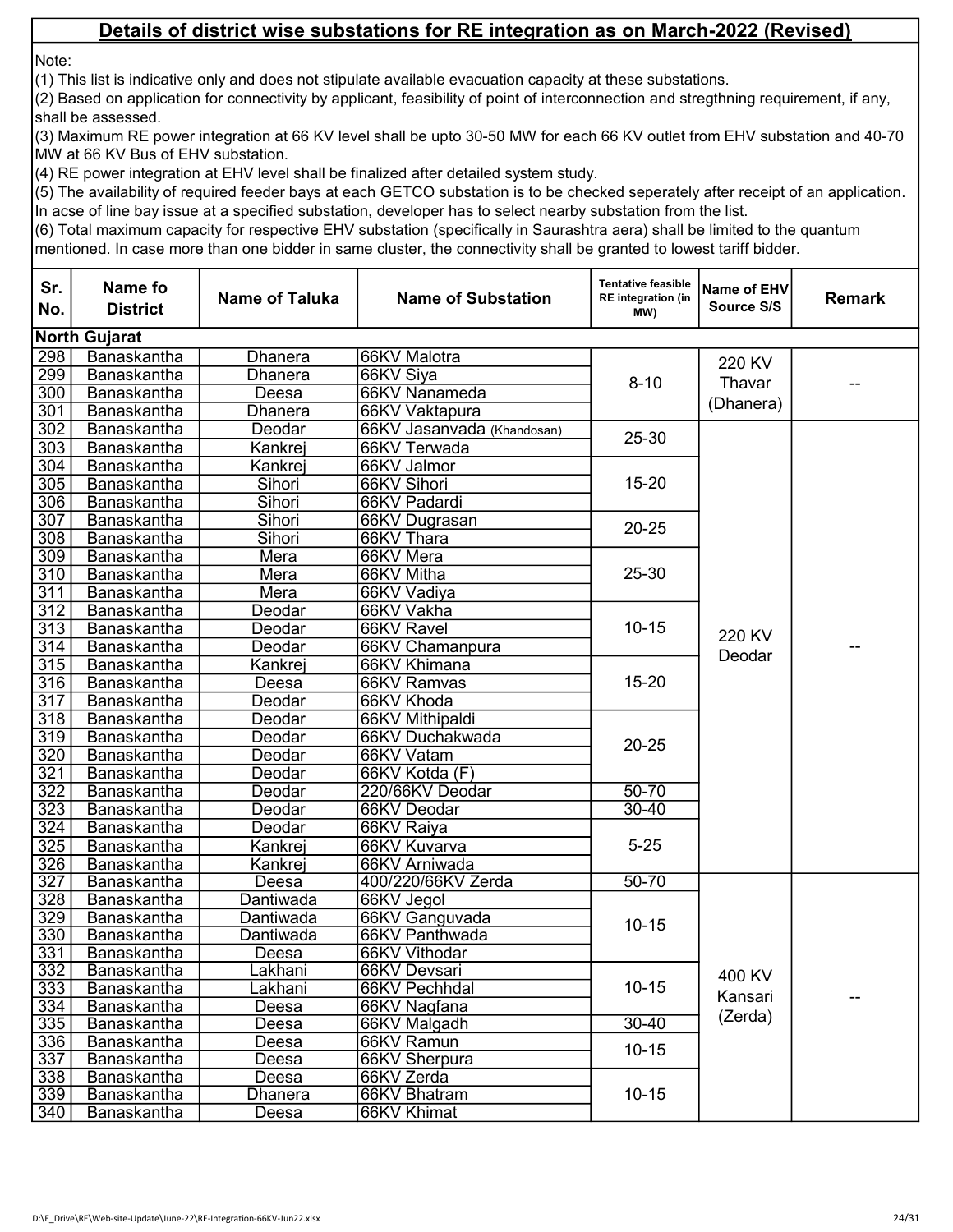Note:

(1) This list is indicative only and does not stipulate available evacuation capacity at these substations.

(2) Based on application for connectivity by applicant, feasibility of point of interconnection and stregthning requirement, if any, shall be assessed.

(3) Maximum RE power integration at 66 KV level shall be upto 30-50 MW for each 66 KV outlet from EHV substation and 40-70 MW at 66 KV Bus of EHV substation.

(4) RE power integration at EHV level shall be finalized after detailed system study.

(5) The availability of required feeder bays at each GETCO substation is to be checked seperately after receipt of an application. In acse of line bay issue at a specified substation, developer has to select nearby substation from the list.

| Sr.<br>No.       | Name fo<br><b>District</b> | <b>Name of Taluka</b> | <b>Name of Substation</b> | <b>Tentative feasible</b><br><b>RE</b> integration (in<br>(MW | Name of EHV<br>Source S/S | <b>Remark</b> |  |  |  |
|------------------|----------------------------|-----------------------|---------------------------|---------------------------------------------------------------|---------------------------|---------------|--|--|--|
|                  | <b>North Gujarat</b>       |                       |                           |                                                               |                           |               |  |  |  |
| $\overline{341}$ | Banaskantha                | Deesa                 | 66KV Dama                 | $30 - 40$                                                     |                           |               |  |  |  |
| 342              | Banaskantha                | Deesa                 | 66KV Samsherpura          |                                                               | 400 KV                    |               |  |  |  |
| 343              | Banaskantha                | Deesa                 | 66KV Gadha                |                                                               | Kansari                   |               |  |  |  |
| 344              | Banaskantha                | Dantiwada             | 66KV Bhadli Kotha         | $30 - 40$                                                     | (Zerda)                   |               |  |  |  |
| 345              | Banaskantha                | Deesa                 | 66KV Baiwada              |                                                               |                           |               |  |  |  |
| 346              | Patan                      | Radhanpur             | 220/66KV Radhanpur        | $50 - 70$                                                     |                           |               |  |  |  |
| $\overline{347}$ | Banaskantha                | Vav                   | 66KV Bhandhvad (Dev)      | $8 - 10$                                                      | 220 KV                    |               |  |  |  |
| 348              | Banaskantha                | Kankrej               | 66KV Jakhel               |                                                               |                           |               |  |  |  |
| 349              | Banaskantha                | Kankrej               | 66KV Un                   | $10 - 15$                                                     | Radhanpur                 |               |  |  |  |
| 350              | Banaskantha                | Kankrej               | 66KV Khariya              |                                                               |                           |               |  |  |  |
| 351              | Gandhinagar                | Mansa                 | 66KV Mansa                | 30-40                                                         |                           |               |  |  |  |
| 352              | Gandhinagar                | Mansa                 | 66KV Lodra                |                                                               |                           |               |  |  |  |
| $\overline{353}$ | Mehsana                    | Mansa                 | 66 KV Vihar               |                                                               |                           |               |  |  |  |
| 354              | Mehsana                    | Visnagar              | 66KV Kada                 | $30 - 40$                                                     |                           |               |  |  |  |
| 355              | Sabarkantha                | Idar                  | 66KV Mau                  |                                                               |                           |               |  |  |  |
| 356              | Sabarkantha                | Idar                  | 66KV Vasai                |                                                               |                           |               |  |  |  |
| 357              | Mehsana                    | Vijapur               | 220/66KV Vijapur          | $50 - 70$                                                     | 220 KV                    |               |  |  |  |
| 358              | Mehsana                    | <u>Vijapur</u>        | 66KV Pilwai (Veda)        | $20 - 25$                                                     |                           |               |  |  |  |
| 359              | Mehsana                    | Vijapur               | 66KV Malosan              |                                                               | Vijapur                   |               |  |  |  |
| 360              | Mehsana                    | Vijapur               | 66KV Tatosan              | $15 - 20$                                                     |                           |               |  |  |  |
| 361              | Mehsana                    | Vijapur               | 66KV Vadasan              |                                                               |                           |               |  |  |  |
| 362              | Mehsana                    | Vijapur               | 66KV Ranasan              |                                                               |                           |               |  |  |  |
| 363              | Mehsana                    | Vijapur               | 66KV Sanghpur             | 25-45                                                         |                           |               |  |  |  |
| 364              | Mehsana                    | Himmatnagar           | 66KV Derol                |                                                               |                           |               |  |  |  |
| 365              | Mehsana                    | Vijapur               | 66KV Hirpura              |                                                               |                           |               |  |  |  |
| 366              | Gandhinagar                | Kalol                 | 220/66KV Santej           | $50 - 70$                                                     |                           |               |  |  |  |
| 367              | Gandhinagar                | Kalol                 | 66KV Moti Bhoyan          | $30 - 40$                                                     |                           |               |  |  |  |
| 368              | Gandhinagar                | Kalol                 | 66KV Khatraj              | $30 - 40$                                                     |                           |               |  |  |  |
| 369              | Gandhinagar                | Kalol                 | 66KV Santej               |                                                               |                           |               |  |  |  |
| 370              | Mehsana                    | Kadi                  | 66KV Kadi                 | $30 - 40$                                                     | 400 KV                    |               |  |  |  |
| 371              | Mehsana                    | Kadi                  | 66KV Laxmipura            |                                                               | Vadavi                    |               |  |  |  |
| 372              | Ahmedabad                  | Detroj                | 66KV Katosan              | $30 - 40$                                                     |                           |               |  |  |  |
| $\overline{373}$ | Mehsana                    | Kadi                  | 66KV Meda Adraj           |                                                               |                           |               |  |  |  |
| 374              | Mehsana                    | Kadi                  | 66KV Meda                 | 30-50                                                         |                           |               |  |  |  |
| 375              | Mehsana                    | Kadi                  | 66KV Thol                 |                                                               |                           |               |  |  |  |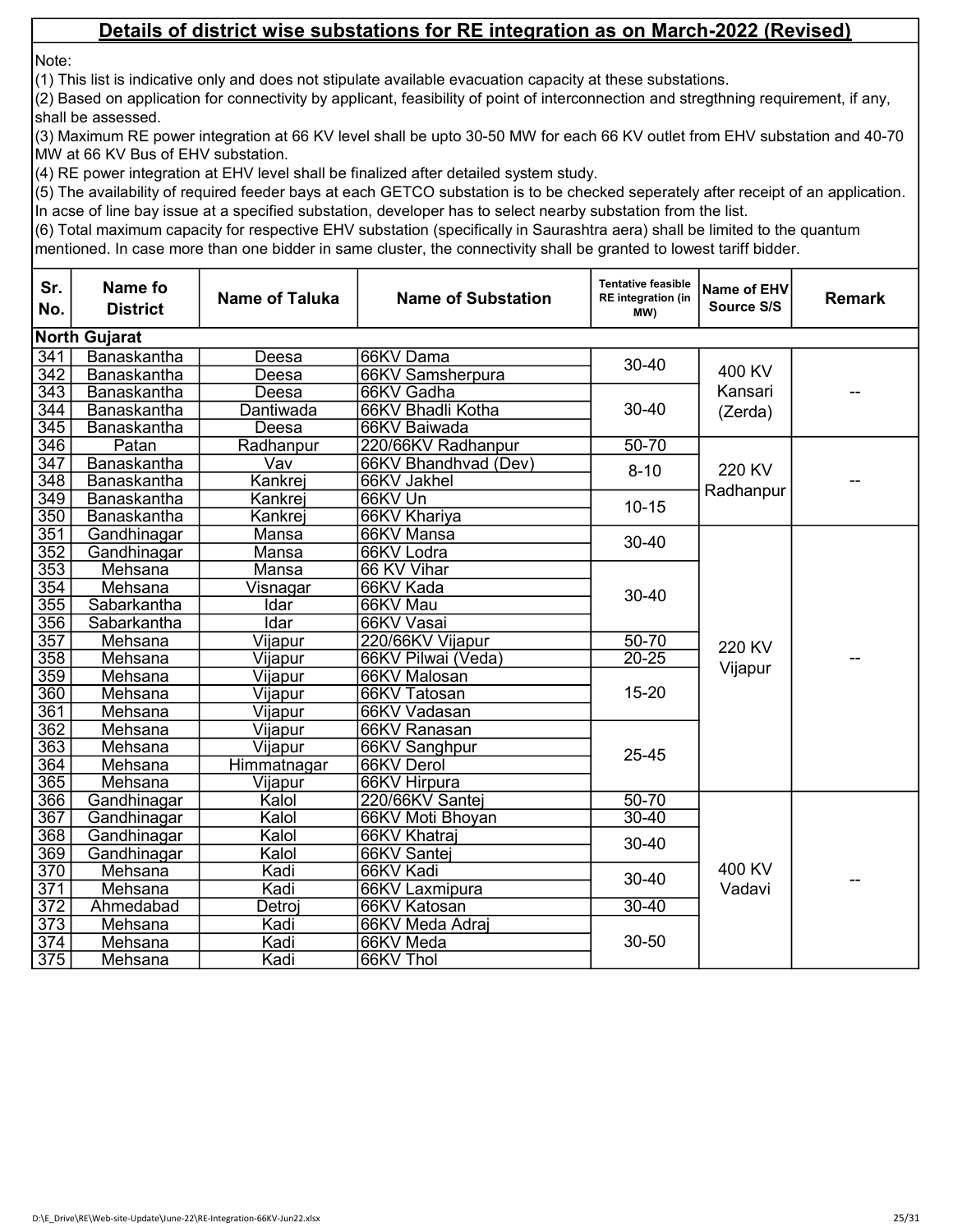Note:

(1) This list is indicative only and does not stipulate available evacuation capacity at these substations.

(2) Based on application for connectivity by applicant, feasibility of point of interconnection and stregthning requirement, if any, shall be assessed.

(3) Maximum RE power integration at 66 KV level shall be upto 30-50 MW for each 66 KV outlet from EHV substation and 40-70 MW at 66 KV Bus of EHV substation.

(4) RE power integration at EHV level shall be finalized after detailed system study.

(5) The availability of required feeder bays at each GETCO substation is to be checked seperately after receipt of an application. In acse of line bay issue at a specified substation, developer has to select nearby substation from the list.

| Sr.<br>No.            | Name fo<br><b>District</b> | <b>Name of Taluka</b> | <b>Name of Substation</b>                     | <b>Tentative feasible</b><br><b>RE</b> integration (in<br>MW) | Name of EHV<br>Source S/S | <b>Remark</b>                                   |
|-----------------------|----------------------------|-----------------------|-----------------------------------------------|---------------------------------------------------------------|---------------------------|-------------------------------------------------|
|                       | <b>Saurashtra</b>          |                       |                                               |                                                               |                           |                                                 |
|                       | Junagadh                   | Junagadh              | 132/66KV Junagadh                             | 40-50                                                         | 132 KV                    | Maximum 40-50                                   |
| $\overline{2}$        | Junagadh                   | Junagadh              | 66KV Bilkha                                   | $20 - 25$                                                     |                           | MW RE injection                                 |
| $\overline{3}$        | Junagadh                   | <b>Bhesan</b>         | 66KV Chhodvadi                                |                                                               | Junagadh                  | feasible                                        |
| 4                     | Jamnagar                   | Jamnagar              | 132/66KV Naghedi                              | 40-50                                                         |                           |                                                 |
| $\overline{5}$        | Jamnagar                   | Jamnagar              | 66KV Dhichada                                 | $30 - 40$                                                     |                           |                                                 |
| $\overline{6}$        | Jamnagar                   | Jamnagar              | 66KV Shapar (Baid)                            | $30 - 40$                                                     |                           |                                                 |
| 7                     | Jamnagar                   | Jamnagar              | 66KV Lakha Baval                              |                                                               |                           | Maximum 40-50                                   |
| $\bf 8$               | Jamnagar                   | Jamnagar              | 66KV Lal Bangalow                             |                                                               | 132 KV                    | MW RE                                           |
| $\overline{9}$        | <b>Jamnagar</b>            | Jamnagar              | 66KV Navagam Ghed                             |                                                               | Naghedi                   | injection                                       |
| $\overline{10}$       | Jamnagar                   | Jamnagar              | 66KV Bedeshwar                                | $20 - 30$                                                     |                           | feasible                                        |
| 11                    | Jamnagar                   | Jamnagar              | 66KV Saatrasta                                |                                                               |                           |                                                 |
| $\overline{12}$       | Jamnagar                   | Jamnagar              | 66KV Chikuwadi (Gordhanpar) (Ravalsar)        |                                                               |                           |                                                 |
| $\overline{13}$       | Jamnagar                   | Jamnagar              | 66KV Hapa GIDC                                |                                                               |                           |                                                 |
| 14                    | Jamnagar                   | Jamnagar              | 66KV Jamnagar-C                               | 30-40                                                         |                           |                                                 |
| $\overline{15}$       | Devbhumi                   | Jam-Khambhaliya       | 66KV Vadinar                                  | $30 - 40$                                                     | 132 KV Sikka              | $\overline{\phantom{a}}$                        |
| $\overline{16}$       | <b>Gir Somnath</b>         | Veraval               | 132/66KV Talaja                               | 40-50                                                         |                           | Maximum 40-50<br>MW RE<br>injection<br>feasible |
| $\overline{17}$       | <b>Gir Somnath</b>         | Veraval               | 66KV Veraval                                  | $30 - 40$                                                     | 132 KV<br>Talaja          |                                                 |
| 18                    | <b>Gir Somnath</b>         | Veraval               | 66KV Moraj                                    |                                                               |                           |                                                 |
| 19                    | <b>Gir Somnath</b>         | Veraval               | 66KV Chandkhatal                              |                                                               |                           |                                                 |
| 20                    | <b>Gir Somnath</b>         | Veraval               | 66KV Adri                                     |                                                               |                           |                                                 |
| $\overline{21}$       | <b>Gir Somnath</b>         | Talala                | 66KV Jepur                                    |                                                               |                           |                                                 |
| $\overline{22}$       | Gir Somnath                | Veraval               | 66KV Ghusia                                   |                                                               |                           |                                                 |
| $\overline{23}$       | Rajkot                     | Rajkot                | 132/66KV Vikram                               | 40-50                                                         |                           |                                                 |
| 24<br>$\overline{25}$ | Rajkot                     | Rajkot                | 66KV Punitnagar (Rajkot-B)                    |                                                               |                           |                                                 |
| $\overline{26}$       | Rajkot                     | Rajkot                | 66KV Mavdi Rd. (Rajkot)<br>66KV Shastri medan | $30 - 40$                                                     |                           |                                                 |
| $\overline{27}$       | Rajkot<br>Rajkot           | Rajkot<br>Rajkot      | 66KV Laxminagar                               |                                                               |                           |                                                 |
| $\overline{28}$       | Rajkot                     | Rajkot                | 66KV Mota Mava                                |                                                               |                           |                                                 |
| $\overline{29}$       | Rajkot                     | Rajkot                | 66KV Khokhadad                                |                                                               |                           | Maximum 40-50                                   |
| $\overline{30}$       | Rajkot                     | Rajkot                | 66KV Tramba                                   |                                                               | 132 KV                    | MW RE                                           |
| $\overline{31}$       | Rajkot                     | Rajkot                | 66KV Kherdi                                   |                                                               | Vikram                    | injection                                       |
| $\overline{32}$       | Rajkot                     | Rajkot                | 66KV Faldang                                  | $10 - 15$                                                     |                           | feasible                                        |
| $\overline{33}$       | Rajkot                     | Rajkot                | 66KV Magharvada                               |                                                               |                           |                                                 |
| 34                    | Rajkot                     | Rajkot                | 66KV Hadmatiya (Golida)                       |                                                               |                           |                                                 |
| $\overline{35}$       | Rajkot                     | Rajkot                | 66KV Raj Samadhiyala                          |                                                               |                           |                                                 |
| $\overline{36}$       | Rajkot                     | Rajkot                | 66KV Punitnagar-II                            | 30-40                                                         |                           |                                                 |
| $\overline{37}$       | Rajkot                     | Rajkot                | 66KV Kotharia                                 |                                                               |                           |                                                 |
| $\overline{38}$       | Rajkot                     | Rajkot                | 66KV Nilkanth                                 | $30 - 40$                                                     |                           |                                                 |
| 39                    | Jamnagar                   | Jamnagar              | 66KV Aliabada                                 |                                                               |                           |                                                 |
| 40                    | Jamnagar                   | Jamnagar              | 66KV Jamvanthali                              | $10 - 15$<br>25-30                                            |                           |                                                 |
| 41                    | Jamnagar                   | Jamnagar              | 66KV Hamapar                                  |                                                               |                           | Maximum 40-50                                   |
| 42                    | Jamnagar                   | Jamnagar              | 66KV Jamnagar-B                               |                                                               | 220 KV                    | MW RE                                           |
| 43                    |                            |                       | 66KV Chella                                   |                                                               | Jamnagar                  | injection                                       |
|                       | Jamnagar                   | Jamnagar              |                                               |                                                               |                           | feasible                                        |
| 44                    | Jamnagar                   | Jamnagar              | 66KV Morkanda                                 |                                                               |                           |                                                 |
| 45                    | Jamnagar                   | Lalpur                | 66KV Rajhans (GIDC Ph-III)                    | 30-40                                                         |                           |                                                 |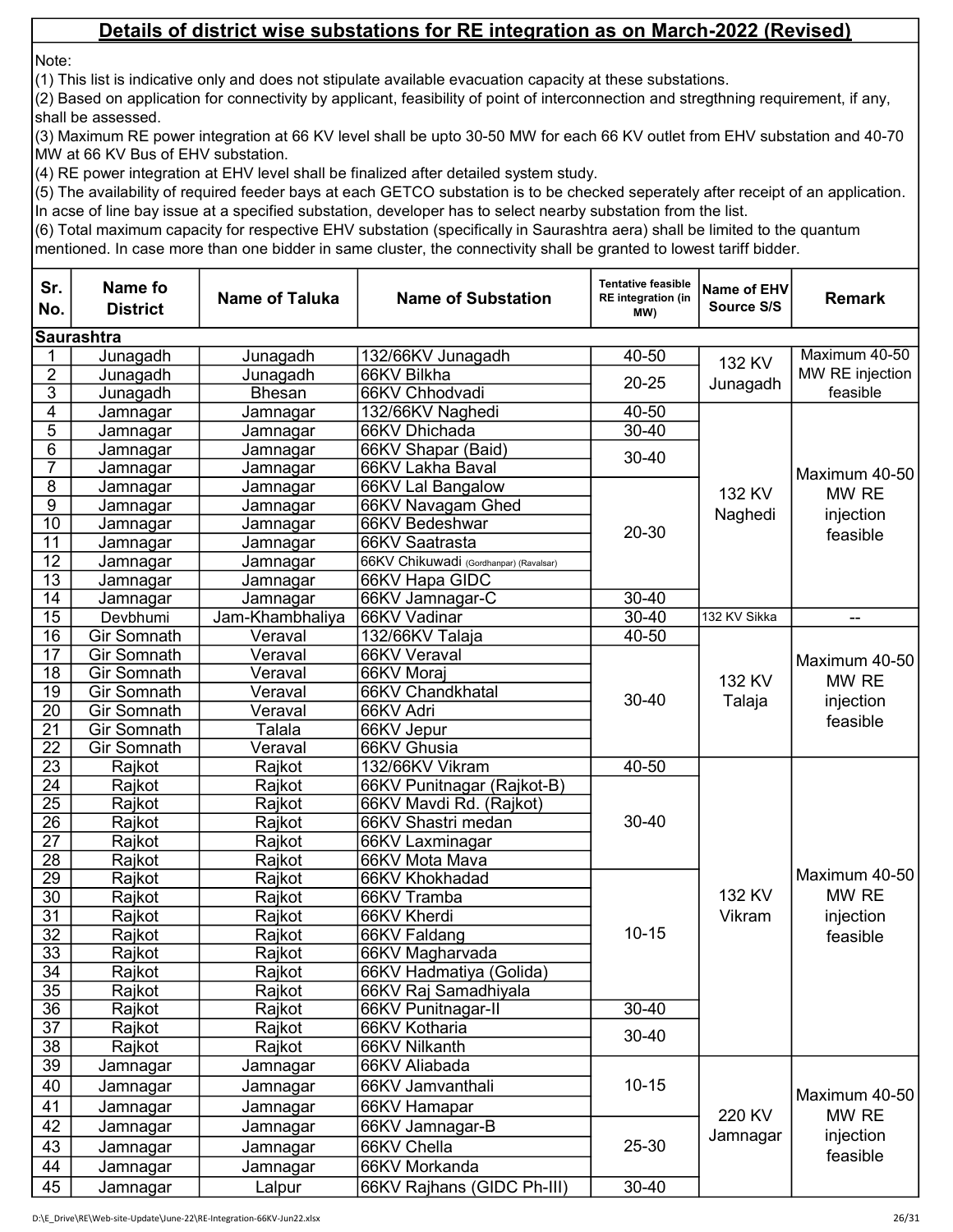Note:

(1) This list is indicative only and does not stipulate available evacuation capacity at these substations.

(2) Based on application for connectivity by applicant, feasibility of point of interconnection and stregthning requirement, if any, shall be assessed.

(3) Maximum RE power integration at 66 KV level shall be upto 30-50 MW for each 66 KV outlet from EHV substation and 40-70 MW at 66 KV Bus of EHV substation.

(4) RE power integration at EHV level shall be finalized after detailed system study.

(5) The availability of required feeder bays at each GETCO substation is to be checked seperately after receipt of an application. In acse of line bay issue at a specified substation, developer has to select nearby substation from the list.

| Sr.<br>No.                         | Name fo<br><b>District</b> | <b>Name of Taluka</b> | <b>Name of Substation</b>    | <b>Tentative feasible</b><br><b>RE</b> integration (in<br>MW) | Name of EHV<br>Source S/S | <b>Remark</b>                                     |  |  |  |
|------------------------------------|----------------------------|-----------------------|------------------------------|---------------------------------------------------------------|---------------------------|---------------------------------------------------|--|--|--|
|                                    | <b>Saurashtra</b>          |                       |                              |                                                               |                           |                                                   |  |  |  |
| 46                                 | Rajkot                     | Kotda-sangdi          | 220/66KV Kangasiyali         | 50-70                                                         |                           | Maximum 50-<br>100 MW RE<br>injection<br>feasible |  |  |  |
| 47                                 | Rajkot                     | Kotda-sangdi          | 66KV Shapar                  |                                                               | 220 KV                    |                                                   |  |  |  |
| 48                                 | Rajkot                     | Kotda-sangdi          | 66KV Siddheshwar (Shapar-II) | 50-70                                                         |                           |                                                   |  |  |  |
| 49                                 | Rajkot                     | Kotda-sangdi          | 66KV Hirni                   |                                                               | Kangashiya                |                                                   |  |  |  |
| 50                                 | Rajkot                     | Rajkot                | 66KV Vavdi                   |                                                               |                           |                                                   |  |  |  |
| 51                                 | Rajkot                     | Rajkot                | 66KV Kothariya (Solvant)     | 30-35                                                         |                           |                                                   |  |  |  |
| 52                                 | Junagadh                   | Vanthali              | 220/132/66KV Shapur          | 50-70                                                         |                           |                                                   |  |  |  |
| 53                                 | Junagadh                   | <b>Bhesan</b>         | 66KV Mendpara                |                                                               |                           |                                                   |  |  |  |
| 54                                 | Junagadh                   | Junagadh City         | 66KV Junagadh (GIDC)         |                                                               |                           |                                                   |  |  |  |
| 55                                 | Junagadh                   | Junagadh City         | 66KV Zanzarda (JU. City)     | $20 - 25$                                                     |                           |                                                   |  |  |  |
| 56                                 | Junagadh                   | Junagadh              | 66KV Choki                   |                                                               |                           | Maximum 50-70<br>MW RE<br>injection<br>feasible   |  |  |  |
| 57                                 | Junagadh                   | Junagadh              | 66KV Majevadi                |                                                               |                           |                                                   |  |  |  |
| 58                                 | Junagadh                   | Mendarda              | 66KV Arniyana                |                                                               |                           |                                                   |  |  |  |
| 59                                 | Junagadh                   | Vanthali              | 66KV Mahobatpur (Navagam)    |                                                               | 220 KV<br>Shapur          |                                                   |  |  |  |
| 60                                 | Junagadh                   | Mendarda              | 66KV Khimpadar               | 15-20                                                         |                           |                                                   |  |  |  |
| 61                                 | Junagadh                   | Vanthali              | 66KV Vadala                  |                                                               |                           |                                                   |  |  |  |
| 62                                 | Junagadh                   | Manavadar             | 66KV Katakpara               | 30-40                                                         |                           |                                                   |  |  |  |
| 63                                 | Junagadh                   | Keshod                | 66KV Raningpara              | $30 - 40$                                                     |                           |                                                   |  |  |  |
| 64                                 | Junagadh                   | Vanthali              | 66KV Shapur                  | 25-30                                                         |                           |                                                   |  |  |  |
| 65                                 | Junagadh                   | Vanthali              | 66KV Kanza                   |                                                               |                           |                                                   |  |  |  |
| 66                                 | Junagadh                   | Vanthali              | 66KV Agatrai                 | $20 - 25$                                                     |                           |                                                   |  |  |  |
| 67                                 | Junagadh                   | Vanthali              | 66KV Bamanasa                |                                                               |                           |                                                   |  |  |  |
| 68                                 | Rajkot                     | Rajkot                | 220/66KV Nyara               | 50-70                                                         |                           |                                                   |  |  |  |
| 69                                 | Rajkot                     | Paddhari              | 66KV Padadhril               |                                                               |                           |                                                   |  |  |  |
| 70                                 | Rajkot                     | Paddhari              | 66KV Sarapdad                |                                                               |                           |                                                   |  |  |  |
| $\overline{71}$                    | Rajkot                     | Paddhari              | 66KV Targhadi                | 25-30                                                         |                           | Maximum 50-                                       |  |  |  |
| $\overline{72}$                    | Rajkot                     | Paddhari              | 66KV Mota Khijadia           |                                                               | 220 KV                    | 100 MW RE                                         |  |  |  |
| $\overline{73}$                    | Rajkot                     | Paddhari              | 66KV Nyara                   |                                                               | <b>Nyara</b>              | injection                                         |  |  |  |
| 74                                 | Rajkot                     | Rajkot                | 66KV Ghanteshwar (Rajkot-D)  |                                                               |                           | feasible                                          |  |  |  |
| $\overline{75}$                    | Rajkot                     | Rajkot city           | 66KV University Rd.          | 50-70                                                         |                           |                                                   |  |  |  |
| 76                                 | Rajkot                     | Rajkot                | 66KV Raiyadher               |                                                               |                           |                                                   |  |  |  |
| $\overline{77}$                    | Junagadh                   | Keshod                | 220/66KV Keshod              | 50-70                                                         |                           |                                                   |  |  |  |
| 78                                 | Junagadh                   | Keshod                | 66KV Keshod                  | 30-35                                                         |                           |                                                   |  |  |  |
| 79                                 | Junagadh                   | Keshod                | 66KV Movana                  | $10 - 15$                                                     |                           | Maximum 50-70                                     |  |  |  |
| 80                                 | Junagadh                   | Mendarda              | 66KV Patrama (Khalipipli)    |                                                               | 220 KV                    | MW RE                                             |  |  |  |
| $\overline{81}$<br>$\overline{82}$ | Junagadh                   | Keshod                | 66KV Sondarada               |                                                               | Keshod                    | injection                                         |  |  |  |
| 83                                 | Junagadh<br>Junagadh       | Keshod<br>Keshod      | 66KV Ajab<br>66KV Koylana    |                                                               |                           | feasible                                          |  |  |  |
| 84                                 | Junagadh                   | Maliya Hatina         | 66KV Vadala (Dharampur)      | $10 - 15$                                                     |                           |                                                   |  |  |  |
| 85                                 | Junagadh                   | Maliya Hatina         | 66KV Amrapar                 |                                                               |                           |                                                   |  |  |  |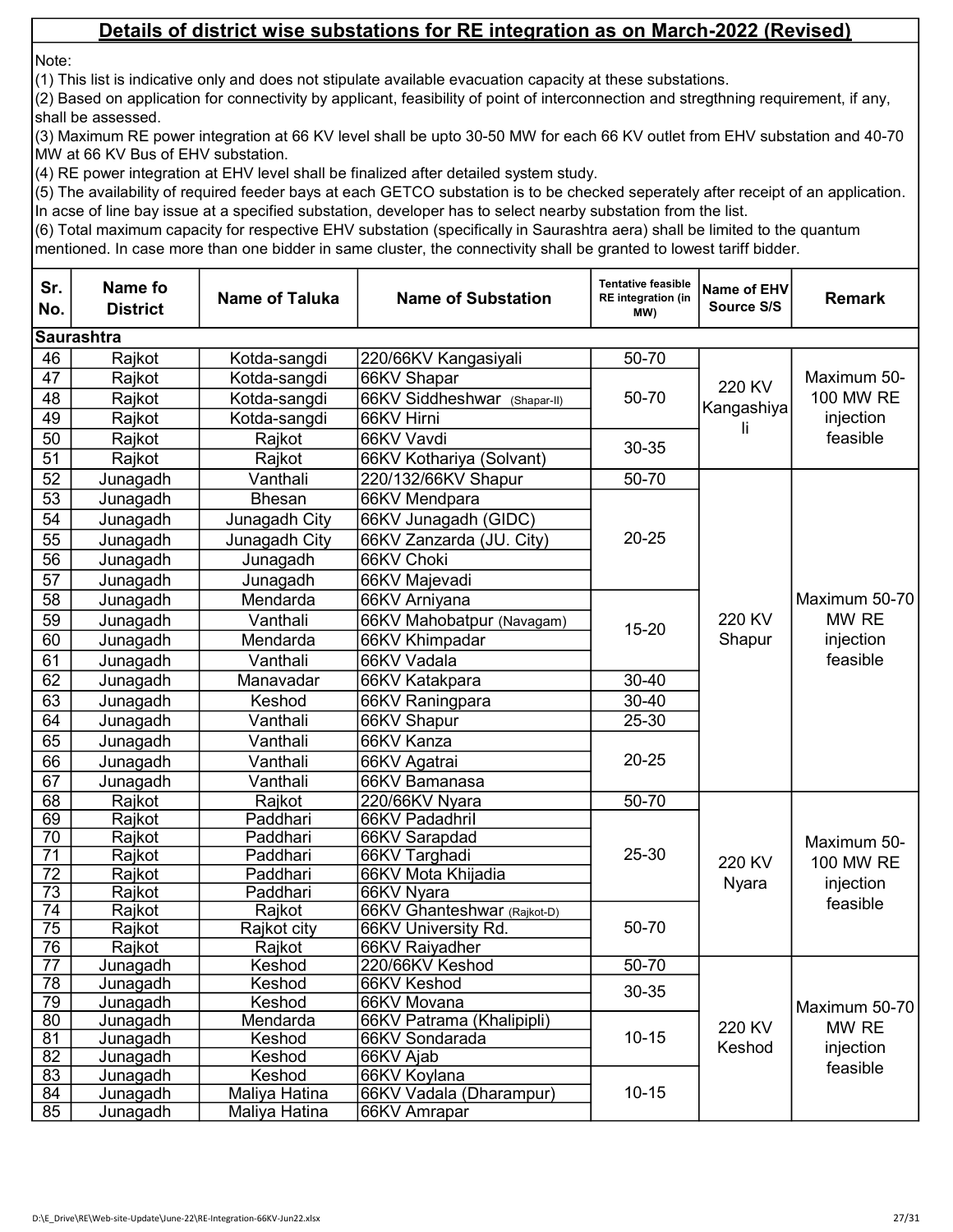Note:

(1) This list is indicative only and does not stipulate available evacuation capacity at these substations.

(2) Based on application for connectivity by applicant, feasibility of point of interconnection and stregthning requirement, if any, shall be assessed.

(3) Maximum RE power integration at 66 KV level shall be upto 30-50 MW for each 66 KV outlet from EHV substation and 40-70 MW at 66 KV Bus of EHV substation.

(4) RE power integration at EHV level shall be finalized after detailed system study.

(5) The availability of required feeder bays at each GETCO substation is to be checked seperately after receipt of an application. In acse of line bay issue at a specified substation, developer has to select nearby substation from the list.

| Sr.<br>No.       | <b>Name fo</b><br><b>District</b> | <b>Name of Taluka</b> | <b>Name of Substation</b>     | <b>Tentative feasible</b><br><b>RE</b> integration (in<br>MW) | Name of EHV<br>Source S/S | <b>Remark</b>                                   |  |  |  |
|------------------|-----------------------------------|-----------------------|-------------------------------|---------------------------------------------------------------|---------------------------|-------------------------------------------------|--|--|--|
|                  | <b>Saurashtra</b>                 |                       |                               |                                                               |                           |                                                 |  |  |  |
| 86               | Junagadh                          | Maliya Hatina         | 66KV Malia (Hatina)           |                                                               |                           | Maximum 50-70<br>MW RE                          |  |  |  |
| $\overline{87}$  | Junagadh                          | Maliya Hatina         | 66 KV Kadaya                  |                                                               |                           |                                                 |  |  |  |
| 88               | Junagadh                          | Maliya Hatina         | 66KV Bhanduri                 | $5 - 10$                                                      |                           |                                                 |  |  |  |
| 89               | Junagadh                          | Maliya Hatina         | 66KV Chorwad (Gadu)           |                                                               |                           |                                                 |  |  |  |
| $\overline{90}$  | Junagadh                          | Maliya Hatina         | 66KV Laduli                   |                                                               | 220 KV                    |                                                 |  |  |  |
| 91               | Junagadh                          | Maliya Hatina         | 66KV Chuldi                   |                                                               | Keshod                    | injection                                       |  |  |  |
| $\overline{92}$  | Junagadh                          | Maliya Hatina         | 66KV Mendarda                 | 15-20                                                         |                           | feasible                                        |  |  |  |
| $\overline{93}$  | Junagadh                          | Maliya Hatina         | 66KV Nani Khodiyar            |                                                               |                           |                                                 |  |  |  |
| 94               | Junagadh                          | Mangrol               | 66KV Chotli Vidi              | 30-35                                                         |                           |                                                 |  |  |  |
| $\overline{95}$  | Junagadh                          | Maliya Hatina         | 66KV Budhecha                 |                                                               |                           |                                                 |  |  |  |
| 96               | Rajkot                            | Dhoraji               | 66 KV Moti Parabdi (Toraniya) | $25 - 30$                                                     |                           |                                                 |  |  |  |
| $\overline{97}$  | Rajkot                            | Jetpur                | 66KV Jetpur-A                 | $20 - 25$                                                     |                           | Maximum 50-70<br>MW RE<br>injection<br>feasible |  |  |  |
| $\overline{98}$  | Rajkot                            | Jetpur                | 66KV Panch Pipla (Kerali)     |                                                               |                           |                                                 |  |  |  |
| 99               | Rajkot                            | Jetpur                | 66KV Dhoraji Bypass           | $20 - 25$                                                     |                           |                                                 |  |  |  |
| 100              | Rajkot                            | Jetpur                | 66KV Mandlikpur               |                                                               | 400 KV                    |                                                 |  |  |  |
| 101              | Rajkot                            | Jetpur                | 66KV Jetalsar                 | $10 - 15$                                                     | Jetpur                    |                                                 |  |  |  |
| 102              | Rajkot                            | Jetpur                | 66KV Arab Timbadi             |                                                               |                           |                                                 |  |  |  |
| 103              | Rajkot                            | Jetpur                | 66KV Devki Galol              |                                                               |                           |                                                 |  |  |  |
| 104              | Junagadh                          | <b>Bhesan</b>         | 66KV Khambhaliya (Mandva)     | $8 - 10$                                                      |                           |                                                 |  |  |  |
| $\overline{105}$ | Amreli                            | Kunka-vav             | 66KV Hanuman Khijadiya        |                                                               |                           |                                                 |  |  |  |
| 106              | Rajkot                            | Jetpur                | 66KV Jetpur-B                 |                                                               |                           |                                                 |  |  |  |
| 107              | Gir Somnath                       | Kodinar               | 220/66KV Timbdi               | 50-70                                                         |                           |                                                 |  |  |  |
| 108              | Gir Somnath                       | Sutrapada             | 66KV Moradiya                 | $30 - 40$                                                     |                           |                                                 |  |  |  |
| 109              | Gir Somnath                       | Kodinar               | 66KV Sindhaj                  | $10 - 15$                                                     |                           |                                                 |  |  |  |
| 110              | Gir Somnath                       | Kodinar               | 66KV Aranej                   |                                                               |                           |                                                 |  |  |  |
| 111              | Gir Somnath                       | Sutrapada             | 66KV Lodhwa (Singsar)         |                                                               |                           |                                                 |  |  |  |
| $\overline{112}$ | Gir Somnath                       | Sutrapada             | 66 KV Gorakhmadi              |                                                               |                           |                                                 |  |  |  |
| $\overline{113}$ | <b>Gir Somnath</b>                | Veraval               | 66KV Navadra (Sundarpara)     | $30 - 40$                                                     |                           |                                                 |  |  |  |
| 114              | Gir Somnath                       | Sutrapada             | 66KV Prashnavada              |                                                               |                           |                                                 |  |  |  |
| 115              | Gir Somnath                       | Sutrapada             | 66KV Kanjotar(Barda)          |                                                               |                           | Maximum 50-70                                   |  |  |  |
| 116              | <b>Gir Somnath</b>                | Sutrapada             | 66KV Singasar                 | $30 - 40$                                                     | 220 KV                    | MW RE                                           |  |  |  |
| 117              | Gir Somnath                       | Sutrapada             | 66KV Sutrapada                |                                                               | Timbdi                    | injection                                       |  |  |  |
| 118              | <b>Gir Somnath</b>                | Veraval               | 66KV Veraval (GIDC)           | 50-70                                                         |                           | feasible                                        |  |  |  |
| 119              | <b>Gir Somnath</b>                | Veraval               | 66KV Bhalka(GIS)              |                                                               |                           |                                                 |  |  |  |
| 120              | <b>Gir Somnath</b>                | Veraval               | 66KV Prabhas Patan            |                                                               |                           |                                                 |  |  |  |
| 121              | <b>Gir Somnath</b>                | Kodinar               | 66 KV Kodinar                 | 30-40                                                         |                           |                                                 |  |  |  |
| 122              | <b>Gir Somnath</b>                | Kodinar               | 66 KV Devli                   | $20 - 25$                                                     |                           |                                                 |  |  |  |
| 123              | <b>Gir Somnath</b>                | Kodinar               | 66 KV Jantrakhadi             |                                                               |                           |                                                 |  |  |  |
| 124              | <b>Gir Somnath</b>                | Kodinar               | 66 KV Advi                    |                                                               |                           |                                                 |  |  |  |
| 125              | <b>Gir Somnath</b>                | Veraval               | 66KV Bhetali                  | $20 - 25$                                                     |                           |                                                 |  |  |  |
| 126              | <b>Gir Somnath</b>                | Talala                | 66KV Amblash                  |                                                               |                           |                                                 |  |  |  |
| 127              | Gir Somnath                       | Talala                | 66KV Raydi                    | $30 - 40$                                                     |                           |                                                 |  |  |  |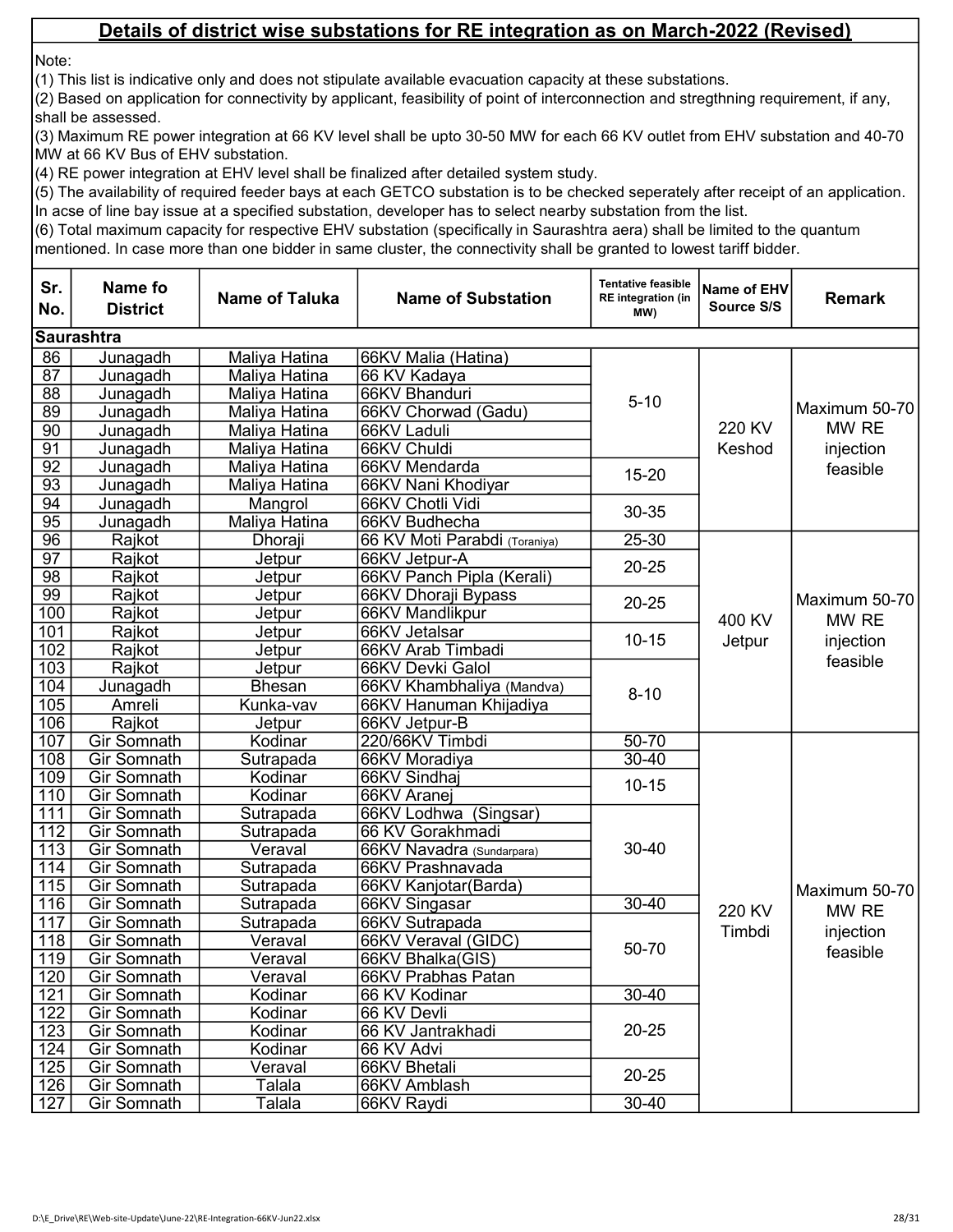Note:

(1) This list is indicative only and does not stipulate available evacuation capacity at these substations.

(2) Based on application for connectivity by applicant, feasibility of point of interconnection and stregthning requirement, if any, shall be assessed.

(3) Maximum RE power integration at 66 KV level shall be upto 30-50 MW for each 66 KV outlet from EHV substation and 40-70 MW at 66 KV Bus of EHV substation.

(4) RE power integration at EHV level shall be finalized after detailed system study.

(5) The availability of required feeder bays at each GETCO substation is to be checked seperately after receipt of an application. In acse of line bay issue at a specified substation, developer has to select nearby substation from the list.

| <b>Saurashtra</b><br>128<br>Gir Somnath<br>Talala<br>66KV Ankolwadi<br>$\overline{129}$<br>Gir Somnath<br>Talala<br>66KV Dhava<br>15-20<br>220 KV<br>MW RE<br>130<br>Gir Somnath<br>Talala<br>66KV Jasadhar<br>131<br><b>Gir Somnath</b><br>66KV Pranchi<br>Sutrapada<br>Timbdi<br>injection<br>132<br>Gir Somnath<br>66KV Ghantwad<br>Kodinar<br>feasible<br>$30 - 40$<br>133<br><b>Gir Somnath</b><br>Kodinar<br>66KV Alidar<br>Bhavnagar<br>134<br>220/66KV Vartej<br>50-70<br>Bhavanagar<br>135<br><b>Bhavnagar</b><br>66KV Bandar Road<br>Bhavanagar<br>$30 - 40$<br>136<br><b>Bhavnagar</b><br>Bhavanagar<br>66Kv Sardarnagar<br>137<br><b>Bhavnagar</b><br>66KV Sidsar<br>Bhavanagar<br>Ghogha<br>138<br>66KV Mamsa-2<br>Bhavanagar<br>139<br><b>Bhavnagar</b><br>$10 - 15$<br>66KV Bhumbhali<br>Bhavanagar<br><b>Bhavnagar</b><br>140<br>66KV Bhadi<br>Bhavanagar<br>Ghogha<br>141<br>66KV Nathugadh<br>Bhavanagar<br>$\overline{142}$<br>Bhavnagar<br>66KV Bhavnagar<br>Bhavanagar<br>220 KV<br>MW RE<br>$\overline{143}$<br><b>Bhavnagar</b><br>66KV Valketgate<br>Bhavanagar<br>$30 - 40$<br><b>Bhavnagar</b><br>144<br>Vartej<br>66KV Vartej-II (Chitra)<br>injection<br>Bhavanagar<br>$\overline{145}$<br><b>Bhavnagar</b><br>66KV Nari Road<br>Bhavanagar<br>feasible<br>146<br>Bhavnagar<br>$30 - 35$<br>66KV Desainagar<br>Bhavanagar<br>$\overline{147}$<br>Ghogha<br>66KV Kharakdi (Samdhiyara)<br>Bhavanagar<br>$20 - 25$<br><b>Shihor</b><br>148<br>66KV Sar<br>Bhavanagar<br><b>Bhavnagar</b><br>149<br>66KV Navagam (Kardej)<br>Bhavanagar<br>Shihor<br>150<br>66KV Shihor<br>$30 - 40$<br>Bhavanagar<br><b>Shihor</b><br>151<br>66KV Sihor-2<br>Bhavanagar<br><b>Shihor</b><br>152<br>66KV Nesda<br>Bhavanagar<br>15-20<br><b>Shihor</b><br>153<br>Bhavanagar<br>66KV Ghanghali<br>154<br>50-70<br>Junagadh<br>Visavadar<br>220/66KV Visavadar<br>155<br>Visavadar<br>Junagadh<br>66KV Dhebar<br>156<br>Visavadar<br>15-40<br>Junagadh<br>66KV Bhalgam<br>157<br>Visavadar<br>66KV Navihaliyad<br>Junagadh<br>158<br>Junagadh<br><b>Bhesan</b><br>66KV Junidhari Gundali (TadkaPipliya)<br>159<br>66KV Chuda<br>Junagadh<br><b>Bhesan</b><br>Maximum 50-70<br>160<br>Junagadh<br><b>Bhesan</b><br>66KV Morvada<br>220 KV<br>MW RE<br>$161$<br>Junagadh<br><b>Bhesan</b><br>66KV Chanaka<br>15-50<br>162<br>Visavadar<br>injection<br>66KV Ishwariya<br>Junagadh<br><b>Bhesan</b><br>163<br>66KV Bhesan<br>Junagadh<br>feasible<br><b>Bhesan</b><br>164<br>66kV Barvala (Bhesan)<br>Junagadh<br><b>Bhesan</b><br>165<br>Junagadh<br>Visavadar<br>66KV Mota Kotda<br>166<br>Junagadh<br>66KV Ratang (Magharadi)<br>Visavadar<br>167<br>15-20<br>Junagadh<br>Mendarda<br>66KV Itali<br>168<br>66KV Baradia<br>Junagadh<br>Visavadar | Sr.<br>No. | <b>Name fo</b><br><b>District</b> | <b>Name of Taluka</b> | <b>Name of Substation</b> | <b>Tentative feasible</b><br><b>RE</b> integration (in<br>MW) | Name of EHV<br>Source S/S | <b>Remark</b> |  |  |  |
|---------------------------------------------------------------------------------------------------------------------------------------------------------------------------------------------------------------------------------------------------------------------------------------------------------------------------------------------------------------------------------------------------------------------------------------------------------------------------------------------------------------------------------------------------------------------------------------------------------------------------------------------------------------------------------------------------------------------------------------------------------------------------------------------------------------------------------------------------------------------------------------------------------------------------------------------------------------------------------------------------------------------------------------------------------------------------------------------------------------------------------------------------------------------------------------------------------------------------------------------------------------------------------------------------------------------------------------------------------------------------------------------------------------------------------------------------------------------------------------------------------------------------------------------------------------------------------------------------------------------------------------------------------------------------------------------------------------------------------------------------------------------------------------------------------------------------------------------------------------------------------------------------------------------------------------------------------------------------------------------------------------------------------------------------------------------------------------------------------------------------------------------------------------------------------------------------------------------------------------------------------------------------------------------------------------------------------------------------------------------------------------------------------------------------------------------------------------------------------------------------------------------------------------------------------------------------------------------------------------------------------------------------------------------------------------------------------------------------------------------------------|------------|-----------------------------------|-----------------------|---------------------------|---------------------------------------------------------------|---------------------------|---------------|--|--|--|
|                                                                                                                                                                                                                                                                                                                                                                                                                                                                                                                                                                                                                                                                                                                                                                                                                                                                                                                                                                                                                                                                                                                                                                                                                                                                                                                                                                                                                                                                                                                                                                                                                                                                                                                                                                                                                                                                                                                                                                                                                                                                                                                                                                                                                                                                                                                                                                                                                                                                                                                                                                                                                                                                                                                                                         |            |                                   |                       |                           |                                                               |                           |               |  |  |  |
|                                                                                                                                                                                                                                                                                                                                                                                                                                                                                                                                                                                                                                                                                                                                                                                                                                                                                                                                                                                                                                                                                                                                                                                                                                                                                                                                                                                                                                                                                                                                                                                                                                                                                                                                                                                                                                                                                                                                                                                                                                                                                                                                                                                                                                                                                                                                                                                                                                                                                                                                                                                                                                                                                                                                                         |            |                                   |                       |                           |                                                               |                           | Maximum 50-70 |  |  |  |
|                                                                                                                                                                                                                                                                                                                                                                                                                                                                                                                                                                                                                                                                                                                                                                                                                                                                                                                                                                                                                                                                                                                                                                                                                                                                                                                                                                                                                                                                                                                                                                                                                                                                                                                                                                                                                                                                                                                                                                                                                                                                                                                                                                                                                                                                                                                                                                                                                                                                                                                                                                                                                                                                                                                                                         |            |                                   |                       |                           |                                                               |                           |               |  |  |  |
|                                                                                                                                                                                                                                                                                                                                                                                                                                                                                                                                                                                                                                                                                                                                                                                                                                                                                                                                                                                                                                                                                                                                                                                                                                                                                                                                                                                                                                                                                                                                                                                                                                                                                                                                                                                                                                                                                                                                                                                                                                                                                                                                                                                                                                                                                                                                                                                                                                                                                                                                                                                                                                                                                                                                                         |            |                                   |                       |                           |                                                               |                           |               |  |  |  |
|                                                                                                                                                                                                                                                                                                                                                                                                                                                                                                                                                                                                                                                                                                                                                                                                                                                                                                                                                                                                                                                                                                                                                                                                                                                                                                                                                                                                                                                                                                                                                                                                                                                                                                                                                                                                                                                                                                                                                                                                                                                                                                                                                                                                                                                                                                                                                                                                                                                                                                                                                                                                                                                                                                                                                         |            |                                   |                       |                           |                                                               |                           |               |  |  |  |
|                                                                                                                                                                                                                                                                                                                                                                                                                                                                                                                                                                                                                                                                                                                                                                                                                                                                                                                                                                                                                                                                                                                                                                                                                                                                                                                                                                                                                                                                                                                                                                                                                                                                                                                                                                                                                                                                                                                                                                                                                                                                                                                                                                                                                                                                                                                                                                                                                                                                                                                                                                                                                                                                                                                                                         |            |                                   |                       |                           |                                                               |                           |               |  |  |  |
|                                                                                                                                                                                                                                                                                                                                                                                                                                                                                                                                                                                                                                                                                                                                                                                                                                                                                                                                                                                                                                                                                                                                                                                                                                                                                                                                                                                                                                                                                                                                                                                                                                                                                                                                                                                                                                                                                                                                                                                                                                                                                                                                                                                                                                                                                                                                                                                                                                                                                                                                                                                                                                                                                                                                                         |            |                                   |                       |                           |                                                               |                           |               |  |  |  |
|                                                                                                                                                                                                                                                                                                                                                                                                                                                                                                                                                                                                                                                                                                                                                                                                                                                                                                                                                                                                                                                                                                                                                                                                                                                                                                                                                                                                                                                                                                                                                                                                                                                                                                                                                                                                                                                                                                                                                                                                                                                                                                                                                                                                                                                                                                                                                                                                                                                                                                                                                                                                                                                                                                                                                         |            |                                   |                       |                           |                                                               |                           |               |  |  |  |
|                                                                                                                                                                                                                                                                                                                                                                                                                                                                                                                                                                                                                                                                                                                                                                                                                                                                                                                                                                                                                                                                                                                                                                                                                                                                                                                                                                                                                                                                                                                                                                                                                                                                                                                                                                                                                                                                                                                                                                                                                                                                                                                                                                                                                                                                                                                                                                                                                                                                                                                                                                                                                                                                                                                                                         |            |                                   |                       |                           |                                                               |                           |               |  |  |  |
|                                                                                                                                                                                                                                                                                                                                                                                                                                                                                                                                                                                                                                                                                                                                                                                                                                                                                                                                                                                                                                                                                                                                                                                                                                                                                                                                                                                                                                                                                                                                                                                                                                                                                                                                                                                                                                                                                                                                                                                                                                                                                                                                                                                                                                                                                                                                                                                                                                                                                                                                                                                                                                                                                                                                                         |            |                                   |                       |                           |                                                               |                           |               |  |  |  |
|                                                                                                                                                                                                                                                                                                                                                                                                                                                                                                                                                                                                                                                                                                                                                                                                                                                                                                                                                                                                                                                                                                                                                                                                                                                                                                                                                                                                                                                                                                                                                                                                                                                                                                                                                                                                                                                                                                                                                                                                                                                                                                                                                                                                                                                                                                                                                                                                                                                                                                                                                                                                                                                                                                                                                         |            |                                   |                       |                           |                                                               |                           |               |  |  |  |
|                                                                                                                                                                                                                                                                                                                                                                                                                                                                                                                                                                                                                                                                                                                                                                                                                                                                                                                                                                                                                                                                                                                                                                                                                                                                                                                                                                                                                                                                                                                                                                                                                                                                                                                                                                                                                                                                                                                                                                                                                                                                                                                                                                                                                                                                                                                                                                                                                                                                                                                                                                                                                                                                                                                                                         |            |                                   |                       |                           |                                                               |                           |               |  |  |  |
|                                                                                                                                                                                                                                                                                                                                                                                                                                                                                                                                                                                                                                                                                                                                                                                                                                                                                                                                                                                                                                                                                                                                                                                                                                                                                                                                                                                                                                                                                                                                                                                                                                                                                                                                                                                                                                                                                                                                                                                                                                                                                                                                                                                                                                                                                                                                                                                                                                                                                                                                                                                                                                                                                                                                                         |            |                                   |                       |                           |                                                               |                           | Maximum 50-70 |  |  |  |
|                                                                                                                                                                                                                                                                                                                                                                                                                                                                                                                                                                                                                                                                                                                                                                                                                                                                                                                                                                                                                                                                                                                                                                                                                                                                                                                                                                                                                                                                                                                                                                                                                                                                                                                                                                                                                                                                                                                                                                                                                                                                                                                                                                                                                                                                                                                                                                                                                                                                                                                                                                                                                                                                                                                                                         |            |                                   |                       |                           |                                                               |                           |               |  |  |  |
|                                                                                                                                                                                                                                                                                                                                                                                                                                                                                                                                                                                                                                                                                                                                                                                                                                                                                                                                                                                                                                                                                                                                                                                                                                                                                                                                                                                                                                                                                                                                                                                                                                                                                                                                                                                                                                                                                                                                                                                                                                                                                                                                                                                                                                                                                                                                                                                                                                                                                                                                                                                                                                                                                                                                                         |            |                                   |                       |                           |                                                               |                           |               |  |  |  |
|                                                                                                                                                                                                                                                                                                                                                                                                                                                                                                                                                                                                                                                                                                                                                                                                                                                                                                                                                                                                                                                                                                                                                                                                                                                                                                                                                                                                                                                                                                                                                                                                                                                                                                                                                                                                                                                                                                                                                                                                                                                                                                                                                                                                                                                                                                                                                                                                                                                                                                                                                                                                                                                                                                                                                         |            |                                   |                       |                           |                                                               |                           |               |  |  |  |
|                                                                                                                                                                                                                                                                                                                                                                                                                                                                                                                                                                                                                                                                                                                                                                                                                                                                                                                                                                                                                                                                                                                                                                                                                                                                                                                                                                                                                                                                                                                                                                                                                                                                                                                                                                                                                                                                                                                                                                                                                                                                                                                                                                                                                                                                                                                                                                                                                                                                                                                                                                                                                                                                                                                                                         |            |                                   |                       |                           |                                                               |                           |               |  |  |  |
|                                                                                                                                                                                                                                                                                                                                                                                                                                                                                                                                                                                                                                                                                                                                                                                                                                                                                                                                                                                                                                                                                                                                                                                                                                                                                                                                                                                                                                                                                                                                                                                                                                                                                                                                                                                                                                                                                                                                                                                                                                                                                                                                                                                                                                                                                                                                                                                                                                                                                                                                                                                                                                                                                                                                                         |            |                                   |                       |                           |                                                               |                           |               |  |  |  |
|                                                                                                                                                                                                                                                                                                                                                                                                                                                                                                                                                                                                                                                                                                                                                                                                                                                                                                                                                                                                                                                                                                                                                                                                                                                                                                                                                                                                                                                                                                                                                                                                                                                                                                                                                                                                                                                                                                                                                                                                                                                                                                                                                                                                                                                                                                                                                                                                                                                                                                                                                                                                                                                                                                                                                         |            |                                   |                       |                           |                                                               |                           |               |  |  |  |
|                                                                                                                                                                                                                                                                                                                                                                                                                                                                                                                                                                                                                                                                                                                                                                                                                                                                                                                                                                                                                                                                                                                                                                                                                                                                                                                                                                                                                                                                                                                                                                                                                                                                                                                                                                                                                                                                                                                                                                                                                                                                                                                                                                                                                                                                                                                                                                                                                                                                                                                                                                                                                                                                                                                                                         |            |                                   |                       |                           |                                                               |                           |               |  |  |  |
|                                                                                                                                                                                                                                                                                                                                                                                                                                                                                                                                                                                                                                                                                                                                                                                                                                                                                                                                                                                                                                                                                                                                                                                                                                                                                                                                                                                                                                                                                                                                                                                                                                                                                                                                                                                                                                                                                                                                                                                                                                                                                                                                                                                                                                                                                                                                                                                                                                                                                                                                                                                                                                                                                                                                                         |            |                                   |                       |                           |                                                               |                           |               |  |  |  |
|                                                                                                                                                                                                                                                                                                                                                                                                                                                                                                                                                                                                                                                                                                                                                                                                                                                                                                                                                                                                                                                                                                                                                                                                                                                                                                                                                                                                                                                                                                                                                                                                                                                                                                                                                                                                                                                                                                                                                                                                                                                                                                                                                                                                                                                                                                                                                                                                                                                                                                                                                                                                                                                                                                                                                         |            |                                   |                       |                           |                                                               |                           |               |  |  |  |
|                                                                                                                                                                                                                                                                                                                                                                                                                                                                                                                                                                                                                                                                                                                                                                                                                                                                                                                                                                                                                                                                                                                                                                                                                                                                                                                                                                                                                                                                                                                                                                                                                                                                                                                                                                                                                                                                                                                                                                                                                                                                                                                                                                                                                                                                                                                                                                                                                                                                                                                                                                                                                                                                                                                                                         |            |                                   |                       |                           |                                                               |                           |               |  |  |  |
|                                                                                                                                                                                                                                                                                                                                                                                                                                                                                                                                                                                                                                                                                                                                                                                                                                                                                                                                                                                                                                                                                                                                                                                                                                                                                                                                                                                                                                                                                                                                                                                                                                                                                                                                                                                                                                                                                                                                                                                                                                                                                                                                                                                                                                                                                                                                                                                                                                                                                                                                                                                                                                                                                                                                                         |            |                                   |                       |                           |                                                               |                           |               |  |  |  |
|                                                                                                                                                                                                                                                                                                                                                                                                                                                                                                                                                                                                                                                                                                                                                                                                                                                                                                                                                                                                                                                                                                                                                                                                                                                                                                                                                                                                                                                                                                                                                                                                                                                                                                                                                                                                                                                                                                                                                                                                                                                                                                                                                                                                                                                                                                                                                                                                                                                                                                                                                                                                                                                                                                                                                         |            |                                   |                       |                           |                                                               |                           |               |  |  |  |
|                                                                                                                                                                                                                                                                                                                                                                                                                                                                                                                                                                                                                                                                                                                                                                                                                                                                                                                                                                                                                                                                                                                                                                                                                                                                                                                                                                                                                                                                                                                                                                                                                                                                                                                                                                                                                                                                                                                                                                                                                                                                                                                                                                                                                                                                                                                                                                                                                                                                                                                                                                                                                                                                                                                                                         |            |                                   |                       |                           |                                                               |                           |               |  |  |  |
|                                                                                                                                                                                                                                                                                                                                                                                                                                                                                                                                                                                                                                                                                                                                                                                                                                                                                                                                                                                                                                                                                                                                                                                                                                                                                                                                                                                                                                                                                                                                                                                                                                                                                                                                                                                                                                                                                                                                                                                                                                                                                                                                                                                                                                                                                                                                                                                                                                                                                                                                                                                                                                                                                                                                                         |            |                                   |                       |                           |                                                               |                           |               |  |  |  |
|                                                                                                                                                                                                                                                                                                                                                                                                                                                                                                                                                                                                                                                                                                                                                                                                                                                                                                                                                                                                                                                                                                                                                                                                                                                                                                                                                                                                                                                                                                                                                                                                                                                                                                                                                                                                                                                                                                                                                                                                                                                                                                                                                                                                                                                                                                                                                                                                                                                                                                                                                                                                                                                                                                                                                         |            |                                   |                       |                           |                                                               |                           |               |  |  |  |
|                                                                                                                                                                                                                                                                                                                                                                                                                                                                                                                                                                                                                                                                                                                                                                                                                                                                                                                                                                                                                                                                                                                                                                                                                                                                                                                                                                                                                                                                                                                                                                                                                                                                                                                                                                                                                                                                                                                                                                                                                                                                                                                                                                                                                                                                                                                                                                                                                                                                                                                                                                                                                                                                                                                                                         |            |                                   |                       |                           |                                                               |                           |               |  |  |  |
|                                                                                                                                                                                                                                                                                                                                                                                                                                                                                                                                                                                                                                                                                                                                                                                                                                                                                                                                                                                                                                                                                                                                                                                                                                                                                                                                                                                                                                                                                                                                                                                                                                                                                                                                                                                                                                                                                                                                                                                                                                                                                                                                                                                                                                                                                                                                                                                                                                                                                                                                                                                                                                                                                                                                                         |            |                                   |                       |                           |                                                               |                           |               |  |  |  |
|                                                                                                                                                                                                                                                                                                                                                                                                                                                                                                                                                                                                                                                                                                                                                                                                                                                                                                                                                                                                                                                                                                                                                                                                                                                                                                                                                                                                                                                                                                                                                                                                                                                                                                                                                                                                                                                                                                                                                                                                                                                                                                                                                                                                                                                                                                                                                                                                                                                                                                                                                                                                                                                                                                                                                         |            |                                   |                       |                           |                                                               |                           |               |  |  |  |
|                                                                                                                                                                                                                                                                                                                                                                                                                                                                                                                                                                                                                                                                                                                                                                                                                                                                                                                                                                                                                                                                                                                                                                                                                                                                                                                                                                                                                                                                                                                                                                                                                                                                                                                                                                                                                                                                                                                                                                                                                                                                                                                                                                                                                                                                                                                                                                                                                                                                                                                                                                                                                                                                                                                                                         |            |                                   |                       |                           |                                                               |                           |               |  |  |  |
|                                                                                                                                                                                                                                                                                                                                                                                                                                                                                                                                                                                                                                                                                                                                                                                                                                                                                                                                                                                                                                                                                                                                                                                                                                                                                                                                                                                                                                                                                                                                                                                                                                                                                                                                                                                                                                                                                                                                                                                                                                                                                                                                                                                                                                                                                                                                                                                                                                                                                                                                                                                                                                                                                                                                                         |            |                                   |                       |                           |                                                               |                           |               |  |  |  |
|                                                                                                                                                                                                                                                                                                                                                                                                                                                                                                                                                                                                                                                                                                                                                                                                                                                                                                                                                                                                                                                                                                                                                                                                                                                                                                                                                                                                                                                                                                                                                                                                                                                                                                                                                                                                                                                                                                                                                                                                                                                                                                                                                                                                                                                                                                                                                                                                                                                                                                                                                                                                                                                                                                                                                         |            |                                   |                       |                           |                                                               |                           |               |  |  |  |
|                                                                                                                                                                                                                                                                                                                                                                                                                                                                                                                                                                                                                                                                                                                                                                                                                                                                                                                                                                                                                                                                                                                                                                                                                                                                                                                                                                                                                                                                                                                                                                                                                                                                                                                                                                                                                                                                                                                                                                                                                                                                                                                                                                                                                                                                                                                                                                                                                                                                                                                                                                                                                                                                                                                                                         |            |                                   |                       |                           |                                                               |                           |               |  |  |  |
|                                                                                                                                                                                                                                                                                                                                                                                                                                                                                                                                                                                                                                                                                                                                                                                                                                                                                                                                                                                                                                                                                                                                                                                                                                                                                                                                                                                                                                                                                                                                                                                                                                                                                                                                                                                                                                                                                                                                                                                                                                                                                                                                                                                                                                                                                                                                                                                                                                                                                                                                                                                                                                                                                                                                                         |            |                                   |                       |                           |                                                               |                           |               |  |  |  |
|                                                                                                                                                                                                                                                                                                                                                                                                                                                                                                                                                                                                                                                                                                                                                                                                                                                                                                                                                                                                                                                                                                                                                                                                                                                                                                                                                                                                                                                                                                                                                                                                                                                                                                                                                                                                                                                                                                                                                                                                                                                                                                                                                                                                                                                                                                                                                                                                                                                                                                                                                                                                                                                                                                                                                         |            |                                   |                       |                           |                                                               |                           |               |  |  |  |
|                                                                                                                                                                                                                                                                                                                                                                                                                                                                                                                                                                                                                                                                                                                                                                                                                                                                                                                                                                                                                                                                                                                                                                                                                                                                                                                                                                                                                                                                                                                                                                                                                                                                                                                                                                                                                                                                                                                                                                                                                                                                                                                                                                                                                                                                                                                                                                                                                                                                                                                                                                                                                                                                                                                                                         |            |                                   |                       |                           |                                                               |                           |               |  |  |  |
|                                                                                                                                                                                                                                                                                                                                                                                                                                                                                                                                                                                                                                                                                                                                                                                                                                                                                                                                                                                                                                                                                                                                                                                                                                                                                                                                                                                                                                                                                                                                                                                                                                                                                                                                                                                                                                                                                                                                                                                                                                                                                                                                                                                                                                                                                                                                                                                                                                                                                                                                                                                                                                                                                                                                                         |            |                                   |                       |                           |                                                               |                           |               |  |  |  |
|                                                                                                                                                                                                                                                                                                                                                                                                                                                                                                                                                                                                                                                                                                                                                                                                                                                                                                                                                                                                                                                                                                                                                                                                                                                                                                                                                                                                                                                                                                                                                                                                                                                                                                                                                                                                                                                                                                                                                                                                                                                                                                                                                                                                                                                                                                                                                                                                                                                                                                                                                                                                                                                                                                                                                         |            |                                   |                       |                           |                                                               |                           |               |  |  |  |
|                                                                                                                                                                                                                                                                                                                                                                                                                                                                                                                                                                                                                                                                                                                                                                                                                                                                                                                                                                                                                                                                                                                                                                                                                                                                                                                                                                                                                                                                                                                                                                                                                                                                                                                                                                                                                                                                                                                                                                                                                                                                                                                                                                                                                                                                                                                                                                                                                                                                                                                                                                                                                                                                                                                                                         |            |                                   |                       |                           |                                                               |                           |               |  |  |  |
|                                                                                                                                                                                                                                                                                                                                                                                                                                                                                                                                                                                                                                                                                                                                                                                                                                                                                                                                                                                                                                                                                                                                                                                                                                                                                                                                                                                                                                                                                                                                                                                                                                                                                                                                                                                                                                                                                                                                                                                                                                                                                                                                                                                                                                                                                                                                                                                                                                                                                                                                                                                                                                                                                                                                                         |            |                                   |                       |                           |                                                               |                           |               |  |  |  |
|                                                                                                                                                                                                                                                                                                                                                                                                                                                                                                                                                                                                                                                                                                                                                                                                                                                                                                                                                                                                                                                                                                                                                                                                                                                                                                                                                                                                                                                                                                                                                                                                                                                                                                                                                                                                                                                                                                                                                                                                                                                                                                                                                                                                                                                                                                                                                                                                                                                                                                                                                                                                                                                                                                                                                         | 169        | Junagadh                          | Visavadar             | 66KV Khambhaliya (Ozat)   | $30 - 40$                                                     |                           |               |  |  |  |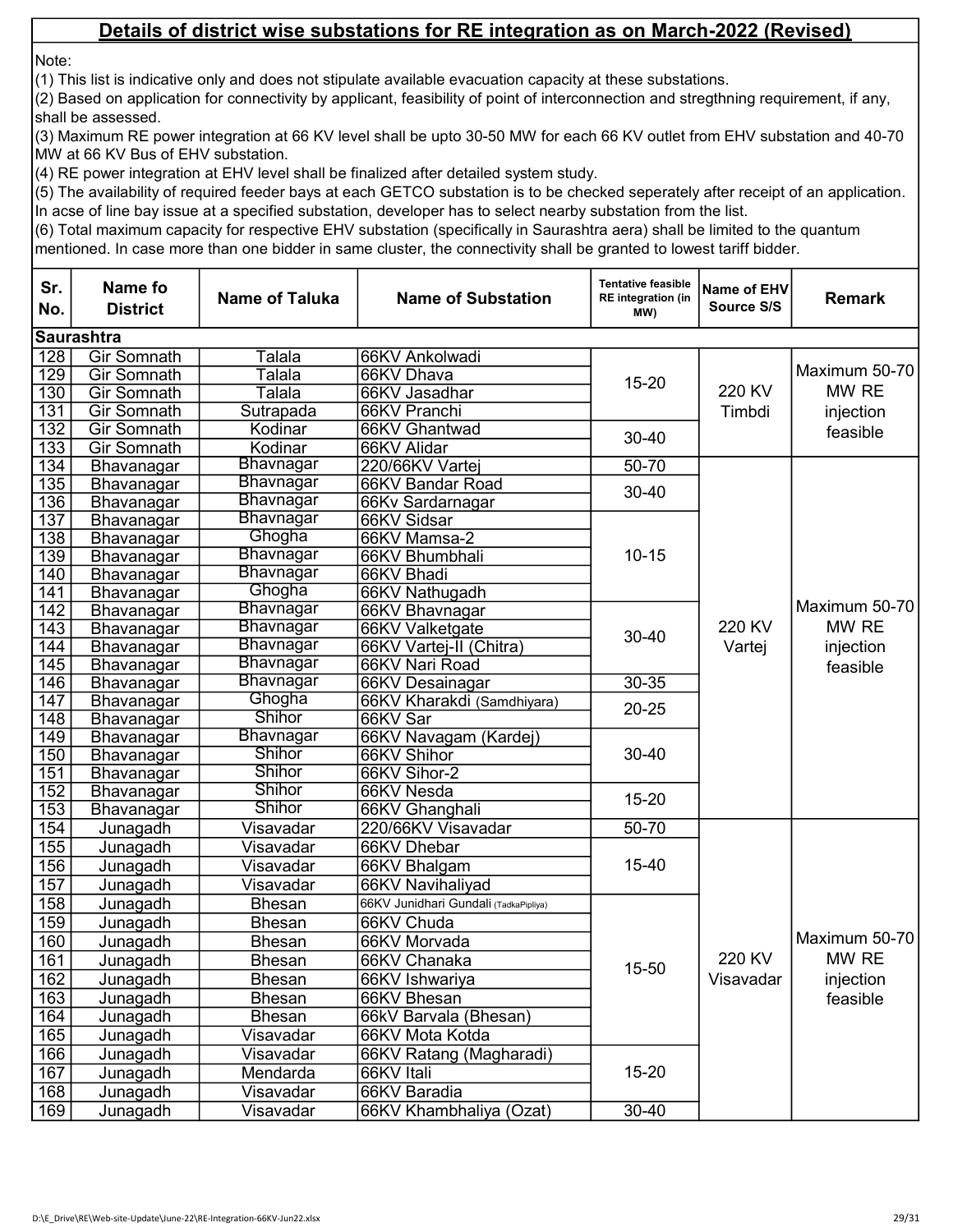Note:

(1) This list is indicative only and does not stipulate available evacuation capacity at these substations.

(2) Based on application for connectivity by applicant, feasibility of point of interconnection and stregthning requirement, if any, shall be assessed.

(3) Maximum RE power integration at 66 KV level shall be upto 30-50 MW for each 66 KV outlet from EHV substation and 40-70 MW at 66 KV Bus of EHV substation.

(4) RE power integration at EHV level shall be finalized after detailed system study.

(5) The availability of required feeder bays at each GETCO substation is to be checked seperately after receipt of an application. In acse of line bay issue at a specified substation, developer has to select nearby substation from the list.

| Sr.<br>No. | Name fo<br><b>District</b> | <b>Name of Taluka</b> | <b>Name of Substation</b>  | <b>Tentative feasible</b><br><b>RE</b> integration (in<br>MW) | Name of EHV<br>Source S/S | <b>Remark</b>                                   |
|------------|----------------------------|-----------------------|----------------------------|---------------------------------------------------------------|---------------------------|-------------------------------------------------|
|            | <b>Saurashtra</b>          |                       |                            |                                                               |                           |                                                 |
| 170        | Junagadh                   | Visavadar             | 66KV Govindpara (Jetalvad) |                                                               |                           |                                                 |
| 171        | Junagadh                   | Visavadar             | 66KV Vekariya              |                                                               |                           | Maximum 50-70<br>MW RE                          |
| 172        | Amreli                     | Dhari                 | 66KV Malsika               | $30 - 40$                                                     |                           |                                                 |
| 173        | Amreli                     | Bagasara              | 66KV Kagdadi               |                                                               | 220 KV                    |                                                 |
| 174        | Amreli                     | Dhari                 | 66KV Bhader                |                                                               |                           |                                                 |
| 175        | Junagadh                   | Visavadar             | 66KV Moti Monpari          | $20 - 25$                                                     | Visavadar                 | injection                                       |
| 176        | Junagadh                   | Visavadar             | 66KV Sarsai (Vadli)        |                                                               |                           | feasible                                        |
| 177        | Junagadh                   | Visavadar             | 66KV Kankchiyala           | $20 - 50$                                                     |                           |                                                 |
| 178        | Junagadh                   | Visavadar             | 66KV Bhutdi                |                                                               |                           |                                                 |
| 179        | Rajkot                     | Rajkot                | 400/220/66KV Hadala        | 50-70                                                         |                           | Maximum 50-70                                   |
| 180        | Rajkot                     | Rajkot                | 66KV Navagam (Rajkot - F)  | $30 - 40$                                                     | 400 KV                    | MW RE                                           |
| 181        | Rajkot                     | Rajkot                | 66KV Vijaynagar (Hadala)   | $30 - 35$                                                     | Hadala                    |                                                 |
| 182        | Rajkot                     | Rajkot                | 66KV Aji Dahisarda         | $30 - 40$                                                     |                           | injection                                       |
| 183        | Rajkot                     | Rajkot                | 66KV Popatpara             | $30 - 40$                                                     |                           | feasible                                        |
| 184        | Morbi                      | Morbi                 | 220/66KV Morbi             | $50 - 70$                                                     |                           | Maximum 50-70<br>MW RE<br>injection<br>feasible |
| 185        | Morbi                      | Morbi                 | 66KV Jodhpar(Nadi)         | 30-35                                                         |                           |                                                 |
| 186        | Morbi                      | Morbi                 | 66KV Morbi A               |                                                               |                           |                                                 |
| 187        | Morbi                      | Morbi                 | 66KV Vaghpar               | 40-50                                                         |                           |                                                 |
| 188        | Morbi                      | Morbi                 | 66KV Khirai                |                                                               |                           |                                                 |
| 189        | Morbi                      | Morbi                 | 66KV Lakhdhirpur           |                                                               |                           |                                                 |
| 190        | Morbi                      | Morbi                 | 66KV Mahendranagar         | $20 - 25$                                                     |                           |                                                 |
| 191        | Morbi                      | Morbi                 | 66KV Ghuntu                |                                                               | 220 KV                    |                                                 |
| 192        | Morbi                      | Morbi                 | 66KV Bharatnagar           | 40-50                                                         | Morbi                     |                                                 |
| 193        | Morbi                      | Morbi                 | 66KV Unchimandal           | 40-50                                                         |                           |                                                 |
| 194        | Morbi                      | Morbi                 | 66KV Ghuntu-II             |                                                               |                           |                                                 |
| 195        | Morbi                      | Morbi                 | 66KV Rangpar(2)            |                                                               |                           |                                                 |
| 196        | Morbi                      | Morbi                 | 66KV Rangpar               | 50-70                                                         |                           |                                                 |
| 197        | Morbi                      | Morbi                 | 66KV Bela                  |                                                               |                           |                                                 |
| 198        | Morbi                      | Morbi                 | 66KV Amreli road           |                                                               |                           |                                                 |
| 199        | Morbi                      | Morbi                 | 66KV Vajepar               | $30 - 40$                                                     |                           |                                                 |
| 200        | Morbi                      | Morbi                 | 66KV Morbi B               |                                                               |                           |                                                 |
| 201        | Morbi                      | Morbi                 | 220/66KV Lalpar            | 50-70                                                         |                           |                                                 |
| 202        | Morbi                      | Morbi                 | 66KV Kalikanagar           |                                                               |                           |                                                 |
| 203        | Morbi                      | Morbi                 | 66KV Trajpar               | 50-70                                                         |                           | Maximum 50-70                                   |
| 204        | Morbi                      | Morbi                 | 66KV Shobheshwar           |                                                               | 220 KV                    | MW RE                                           |
| 205        | Morbi                      | Morbi                 | 66KV Lilapar               |                                                               | Lalpar                    | injection                                       |
| 206        | Morbi                      | Morbi                 | 66KV Ravapar               | 40-50                                                         |                           | feasible                                        |
| 207        | Morbi                      | Morbi                 | 66KV Old Rafaleshwar       | 30-35                                                         |                           |                                                 |
| 208        | Morbi                      | Morbi                 | 66KV Jambudiya             | 40-50                                                         |                           |                                                 |
| 209        | Morbi                      | Wankaner              | 220/66KV Wankaner          | 50-70                                                         |                           | Maximum 50-70                                   |
| 210        | Morbi                      | Wankaner              | 66KV Dhuva                 |                                                               | 220 KV                    | MW RE injection                                 |
| 211        | Morbi                      | Wankaner              | 66KV Makansar(Dhuva 2)     | 25-30                                                         | Wankaner                  | feasible                                        |